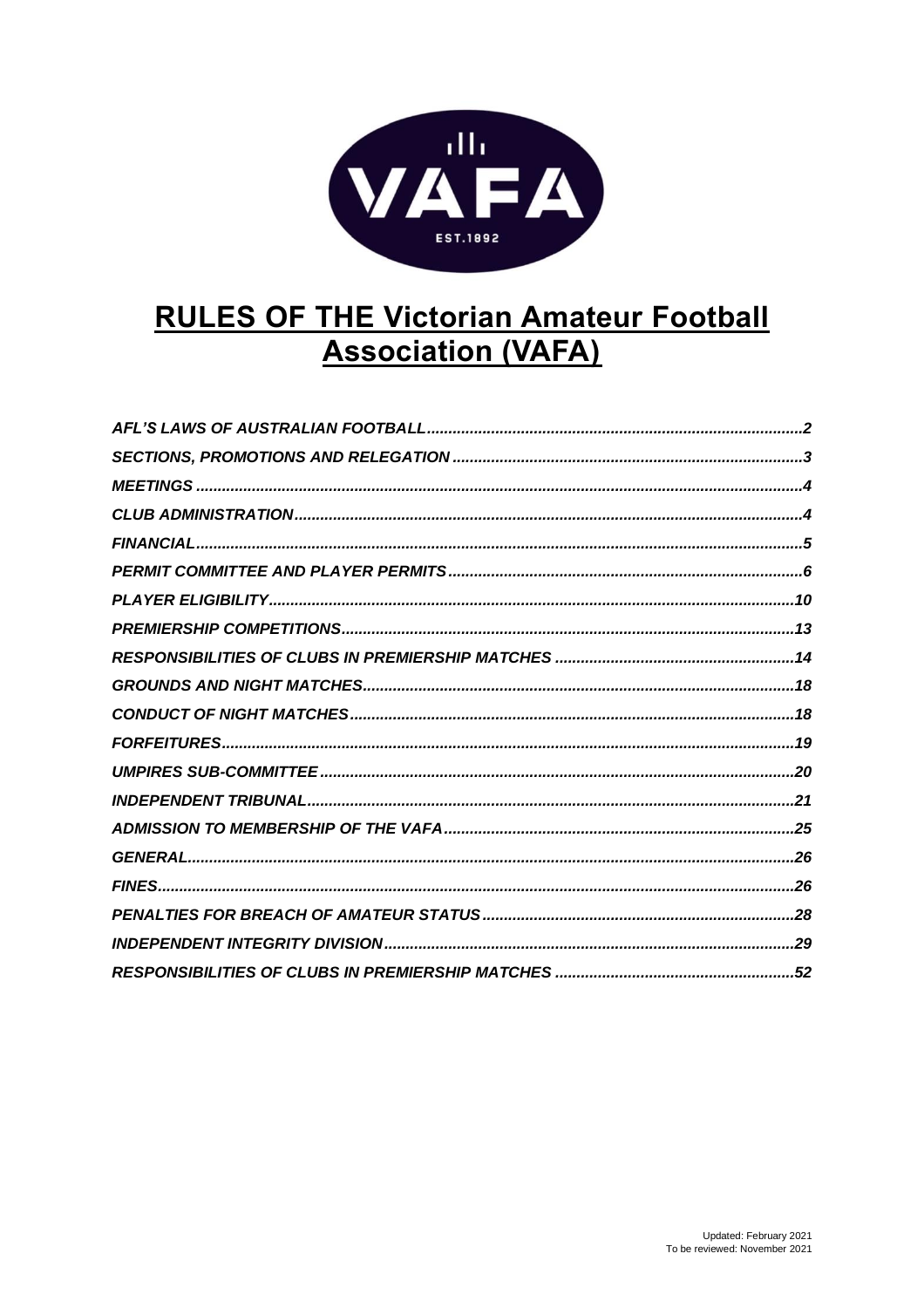### **COVID-19 2021 VAFA SEASON**

The following Rules should be read in conjunction with Schedule (I) relating specifically to the 2021 VAFA Season.

#### **AFL'S LAWS OF AUSTRALIAN FOOTBALL**

1. The VAFA adopts the AFL's Laws of Australian Football in all men's and women's competitions unless there is specific provision to the contrary contained in these Rules.

#### **AMATEUR STATUS**

2. The VAFA defines an **AMATEUR** as follows:

An Amateur is one who does not receive or agree to receive, either directly or indirectly, any remuneration or reward whatsoever (whether by match payments or expenses or otherwise) in respect to their participation as a player, in the Victorian Amateur Football Association.

**Receive or agree to receive –** remuneration or reward may not be offered in an immediate sense or at some point in the future at an unspecified time.

**Directly or indirectly -** remuneration or reward may not be offered to the individual player or any person associated with that individual.

**Remuneration or reward –** examples of what is permissible or not permissible as a reward or remuneration refer to the Amateur Status Guidelines set out in Schedule H to these Rules.

The spirit of the "Amateur" definition will always prevail and each case will be looked at individually on its own merits. Any payment, reward, or benefit that might induce a person to play with a VAFA club will be regarded as a breach of the definition of amateur status. The examples outlined in "Schedule H" are provided as a guide, but clubs should always seek guidance from the VAFA as to whether a situation is within, or in breach of, the definition. If such guidance is not sought before the event, a club will not be permitted to seek an exemption after the event if it is found, notwithstanding technical reliance on the examples outlined in "Schedule H", that a given situation is not within the spirit of the definition.

Any reference in Schedule H to a "senior' team of a club includes a reference to both the senior men's and women's team of that club.

Any reference in Schedule H to "pay" or "paid' includes remuneration or reward (as defined above).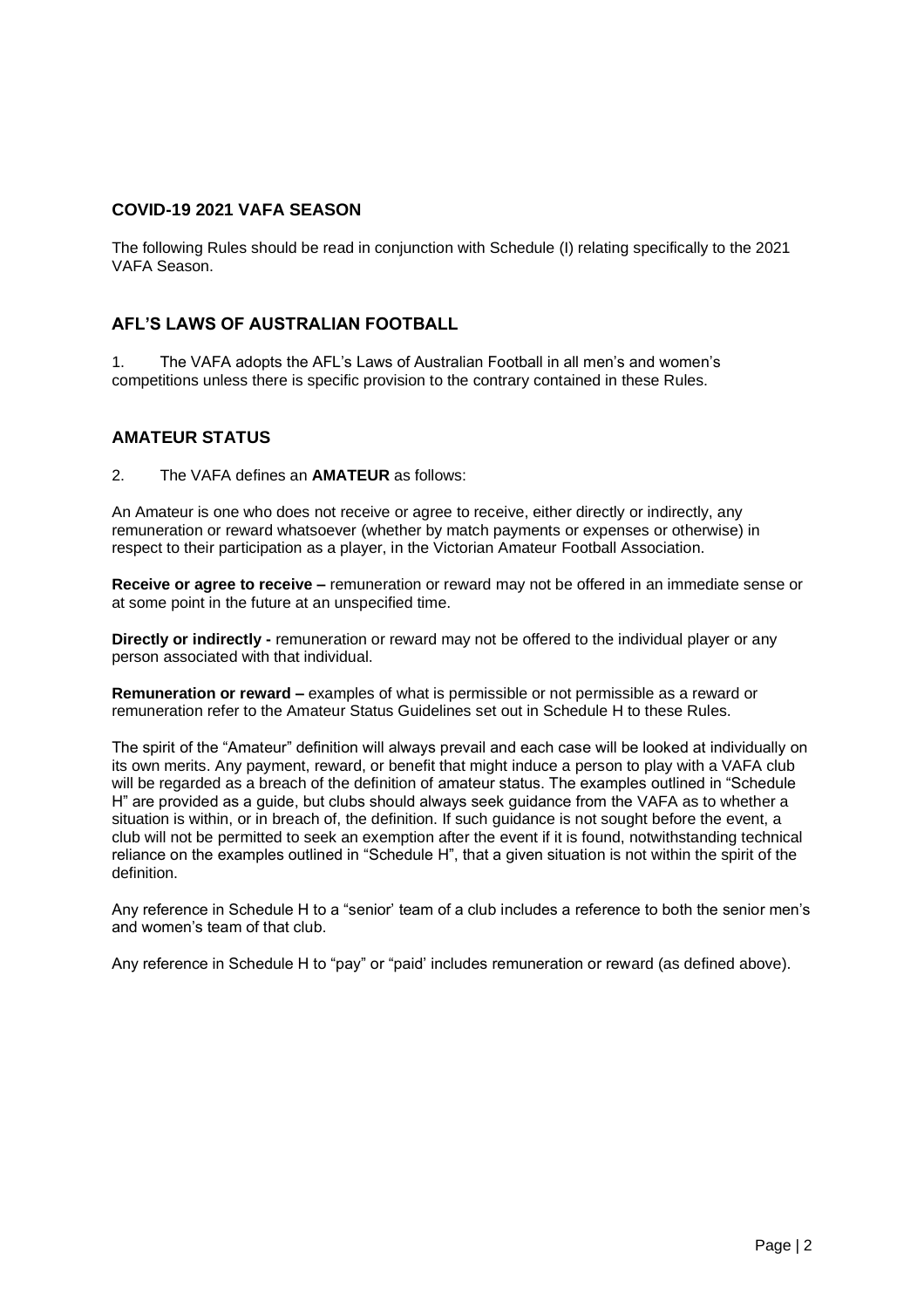## <span id="page-2-0"></span>**SECTIONS, PROMOTIONS AND RELEGATION**

#### Men's competitions of the VAFA

3. Sections shall be the categories of the premiership competition matches in which a player may be eligible to represent a Club.

4. The Sections shall be the Senior Section, the Reserve Section, the Third Section, the Under 23 Section, Under 19 Section and VAFA Masters Section.

5. Sections shall be groups of Clubs represented in each Section.

6. The number of Clubs represented in each Section shall be determined by the Board of the Association from time to time.

7. Each Club of the Association shall be represented by a team in the Senior Section provided that a Club obtaining most or all of their players from a body which has an age limit approximating that of an Under-age Section of the Association shall be permitted at the discretion of the Board to be represented in an Under-age Section in lieu of a Senior Section.

8. Each Club of the Association may nominate to be represented in a Section of an Under-age Section.

9. Each Club of the Association shall be represented in a Reserve Section unless granted an exemption by the Board.

10. The Senior Sections of the Association shall be designated in such manner as the Board considers appropriate.

11. The Under-age Sections of the Association shall be designated by successive numbers or letters or by such other designation as the Board determines and the composition of each such Section shall be decided by the Board.

12. The Reserve and Third Sections shall be designated by successive numbers or letters of the alphabet and shall include the Clubs represented in the corresponding Sections of the Senior Section provided that should a Club in the Senior Section be granted an exemption by the Board pursuant to **Rule 9** hereof the Board may admit to the premiership competition of such Section a second Reserve or Third Section team of the Club of the Association upon such terms and conditions as may be determined from time to time by the Board of the Association.

13. The Clubs represented in the Senior Sections occupying the lowest two positions on the premiership lists of each Section, except for the lowest Section of each Section, at the end of the season shall be transferred to the next lower Section in the following season and the two Clubs represented in the Grand Final of each Senior Section except for the highest of each Section shall be transferred to the higher Section in the following season provided that the Board may in its discretion vary this procedure at any time.

13A. The two Clubs occupying the lowest two positions on the premiership lists of the two highest Under 19 Sections at the end of the season shall be transferred to the next lower Section in the following season and the two clubs represented in the Grand Finals of the three highest Under 19 Sections except for the highest Under 19 Section shall be transferred to the higher Section in the following season provided that the Board may in its discretion vary this procedure at any time.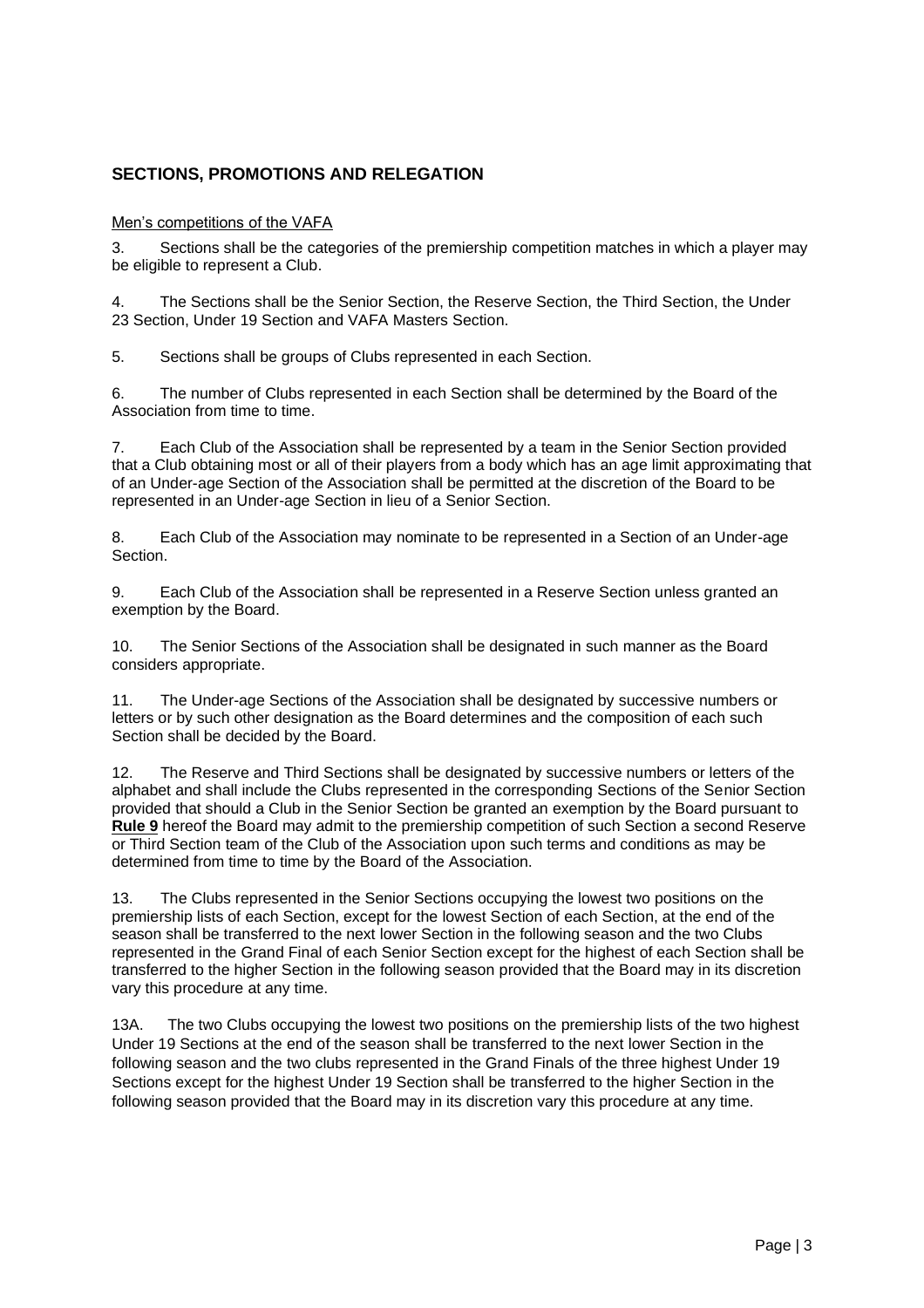14. A Club which is represented by more than one team in a Section shall be considered as two Clubs of that Section and each such Club shall have the same rights, privileges and obligations as every other Club represented in such Section.

15. In the first year a Club of the Association is represented in the Senior Section such Club shall participate in the premiership competition of the lowest Section of the applicable Section.

#### Women's competitions of the VAFA

15A. The VAFA shall run a Women's Premier Competition (**WPC**) comprising one or more WPC Sections to which the following rules shall apply:

(i) the Rules set out in Schedule E to these Rules; **and**

(ii) these VAFA Rules, **but excluding Rule 15B** below as well as those Rules which apply only to the men's competitions of the VAFA (being Rules 3 to 15 above).

15B. The VAFA shall run a Women's Divisional Competition (**WDC**) comprising one or more **WDC** Sections and a Women's Reserves Competition **(WRC)** and a Women's Thirds Competition **(WTC)**  aligned with one or more WPC Sections to which the following rules shall apply:

(i) the Rules set out in Schedule F to these Rules; **and**

(ii) these VAFA Rules, **but excluding Rule 15A** above as well as those Rules which apply only to the men's competitions of the VAFA (being Rules 3 to 15 above).

#### <span id="page-3-0"></span>**MEETINGS**

16. Each Club shall conduct its Annual General Meeting not earlier than the date of the last premiership match under the control of the Association is played in any year, and not later than the 28th November in each year.

17. Each member or authorised proxy of a member of the Association shall attend the Annual General meeting of the Association provided that the date of such meeting shall be fixed by a resolution passed by the Board of the Association at a properly constituted meeting.

18. Each member or authorised proxy of a member of the Association appointed by a club of the Association shall attend a meeting of the members of the Association which shall be conducted on the first Monday of each month from March to September inclusive provided that the date of any such meeting may be varied or cancelled by a resolution passed by the Board of the Association at a properly constituted meeting.

19. Prior to any meeting of the Association at which it is intended that a proxy shall attend in place of a member of the Association nominated by a Club of the Association such Club shall lodge in writing the name and address of such proxy with the Chief Executive Officer of the Association.

20. A Club which expels a member shall advise the Chief Executive Officer of the Association of the name and address of such member within fourteen days of the imposition of the penalty.

21. Any member other than an ex-officio member of the Board, Permit Committee or Umpire Sub-Committee who has without leave been absent from two consecutive meetings of such Committee shall cease to be a member thereof and the vacancy shall be reported to the next meeting of the Association.

### <span id="page-3-1"></span>**CLUB ADMINISTRATION**

A Club shall be deemed to have received notice of any matter discussed or announced at a meeting of the Association at which the member or proxy of the member nominated by such Club is in attendance.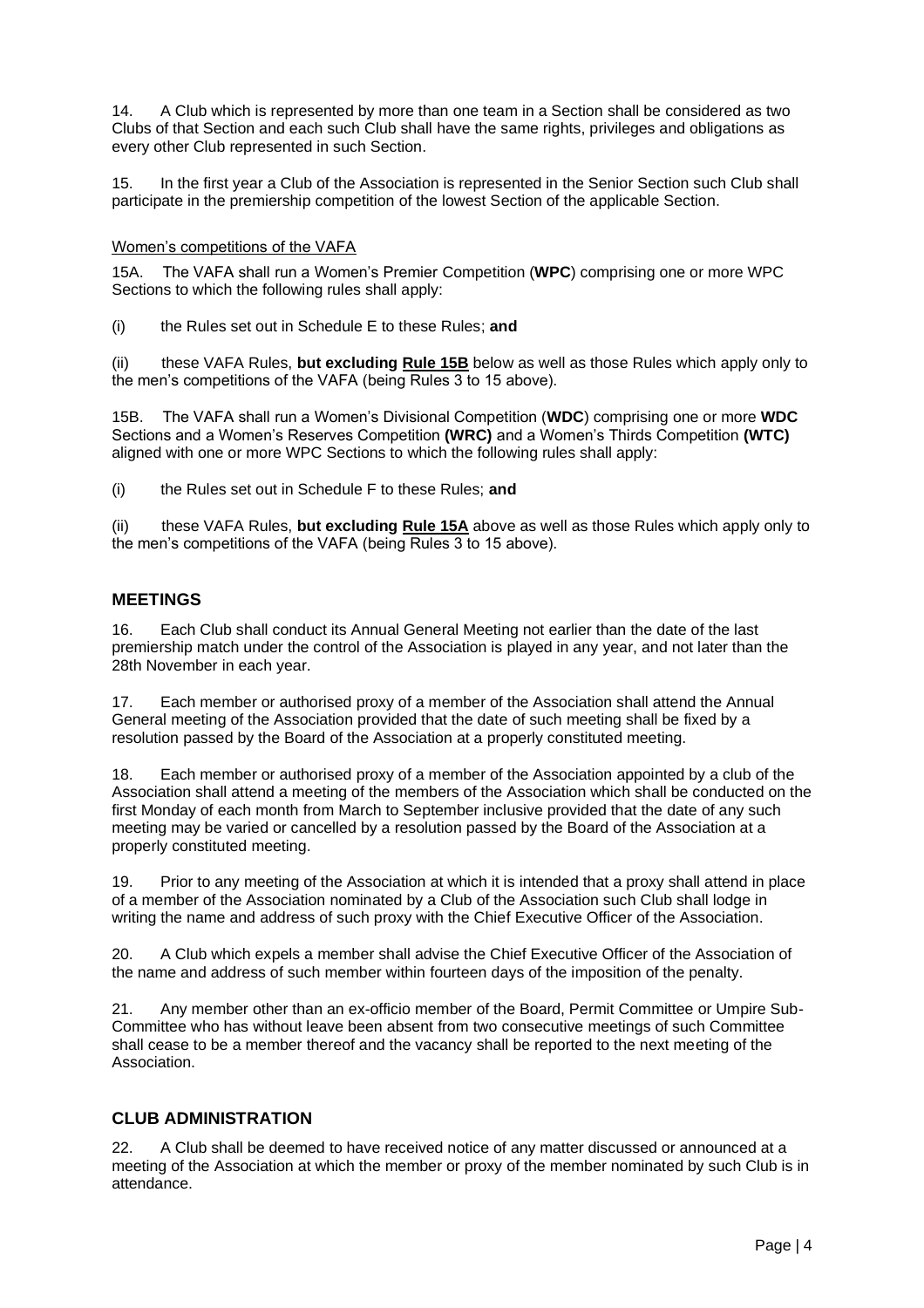23. Each Club shall ensure that no later than the Round 1 in each year it shall submit to the Chief Executive Officer (on the Form prescribed by the Board) the following: (1) a list of not less than two persons to act as the Club's Nominees for appointment as Field Umpire in the Reserve and Third Section games in which the Club participates; and (2) a list of not less than two persons to act as the Club's Nominees for appointment as Field Umpire in the women's competitions in which the Club participates. is submitted to the Chief Executive Officer on the Form prescribed by the Board.

24. Prior to the 20th day of March in each year, each Club shall lodge with the Chief Executive Officer of the Association a plan of the Club's Home Ground, Pavilion and other buildings and facilities on the Form prescribed by the Board, such plan to be drawn to a standard acceptable to the Board.

25. Prior to the 7th day of December in each year, each Club shall lodge in writing with the Chief Executive Officer of the Association a list containing the names and addresses of the President, Vice President, Secretary, Treasurer, Media Officer, Press Correspondent, all other members of the Committee, and the Coach and Assistant Coaches and trainers of each team of the Club and shall advise of any changes in such list within fourteen (14) days of such change being effected.

26. Prior to the 7th day of December in each year each Club shall lodge in writing with the Chief Executive Officer of the Association a statement of the receipts and expenditure of such Club during the previous year.

### <span id="page-4-0"></span>**FINANCIAL**

27. Each Club shall make a good faith deposit of \$2,000.00 with the Association within fourteen (14) days of the first admission of a representative of such Club to the Association and the Association may at any time appropriate the whole or any part thereof for the payment of any outstanding liability of such Club to the Association.

28. Prior to the first day of October in each year each Club shall submit to the Chief Executive Officer of the Association a written application for each team by which such Club desired to be represented in the premiership competitions of the Association together with an initial instalment of the affiliation fees amounting to \$200.00 per team in respect of the Senior and Reserve and Third Section team, and/or in respect of the WPC, WRC and WDC team(s). In respect of any Under-age team by which the Club desires to be represented, the instalment required shall be as determined by the Board.

29. In the event that a Club withdraws an Under-age team from an Under-age Section prior to the 1st day of March in the following year, and in the event that a Club withdraws a team of the WPC, WRC and WDC teams prior to the 1<sup>st</sup> day of March in the following year, the said instalment shall be refunded in full to the Club. In the event that a Club withdraws an Under-age team after the 1<sup>st</sup> day of March in the following year, and in the event that a Club withdraws a team from the WPC, WRC or the WDC after the 1st day of March in the following year, no part of the said instalment shall be refunded to the Club.

30. Each Club shall pay an affiliation fee for each team by which such Club is represented in the premiership competitions of the Association and such affiliation fees shall be determined by the Association at its Annual General Meeting and may vary from one Section to another as may be deemed equitable.

31. Each Club shall pay the balance of the affiliation fees in three equal instalments not later than the first day of May, June, July in each year or in fewer instalments or in full provided that the balance of the affiliation fees outstanding at any time shall not exceed that which would be outstanding if such balance is paid in three equal instalments as permitted by this Rule.

32. When the outstanding liability of a Club to the Association has exceeded \$200.00 for more than thirty consecutive days the Treasurer of the Association shall give written notice to such Club of the amount of the outstanding liability and that payment is required to be made within seven (7) days. In the event of a Club failing to make payment of any outstanding liabilities as required, the Board may suspend the right of such Club to participate in the competitions of the Association.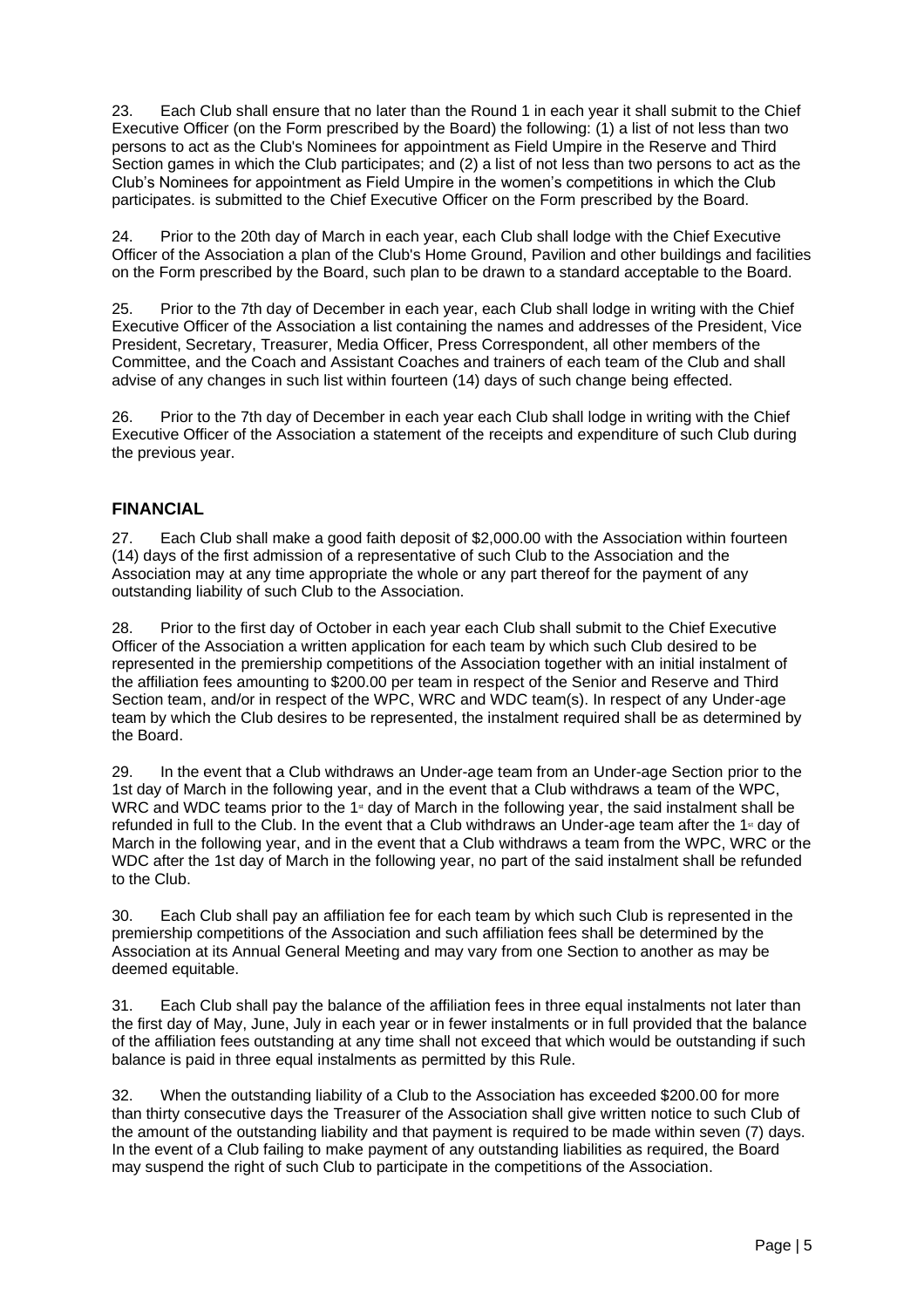33. When a call for additional funds is levied in response to a resolution passed at a properly constituted meeting of the Association the Treasurer shall give written notice to each Club of the amount of such call and the payment shall be made within thirty (30) days.

34. Each body affiliated with the Association shall pay an annual affiliation fee of \$50.00 together with an annual appointment fee of \$50.00 when the Association appoints umpires for the matches of such body.

35. Upon the withdrawal of any Club from participation in the premiership competitions of the Association the good faith deposit or any remaining part thereof after the deduction of any outstanding liability to the Association shall be refunded to such club provided such withdrawal is made with the consent of the Board.

### <span id="page-5-0"></span>**PERMIT COMMITTEE AND PLAYER PERMITS**

36. The quorum for all meetings of the Permit Committee shall be two members.

37. The Permit Committee shall be responsible to grant or refuse all applications for registration with the Association and permits to represent Clubs in matches under the control of the Association.

38. The Permit Committee shall be responsible to prescribe the form in which applications shall be made to the Association for registration with the Association and for a permit to represent a Club.

39. The Permit Committee is empowered to cancel the permit of any player without assigning a reason therefore.

40. The Permit Committee is empowered to cancel the permit of any player who has infringed their amateur status retrospectively to the date of their infringement or the commencement of the current season whichever date is the more recent notwithstanding the permit held by the player having been granted by the Permit Committee.

41. No player shall be eligible to represent a Club in premiership matches of the Association unless they obtain a permit to play with such Club and are thereupon registered as a player with the Association.

42. Applications for a permit to play with a Club and registration with the Association shall be made in such form as the Permit Committee shall prescribe from time to time and shall be submitted by the Secretary of such Club, or their authorised deputy, together with a request on behalf of the Club that the registration be effected.

43. Applications for registration and a permit received by the Association after 30th June in each year shall not be granted.

44. Notwithstanding anything contained in these Rules the Permit Committee shall be empowered after the 30th of June in any year to register and grant a Permit to:

(i) An applicant who is a member of the armed forces who is otherwise eligible for a permit to play in the Association and who is transferred after that date.

(ii) An applicant who is a registered amateur player in another State or Territory.

An applicant who is eligible to obtain a permit to play in an Under-age Section pursuant to the provisions of **Rule 51 or 52** hereof, provided that the application for such permit is lodged on or prior to the 31st July in each year.

(iv) An Applicant who is not currently registered to play in any Australian Rules football competition, and the last Club with which they were registered is the VAFA Club to which they are currently seeking registration.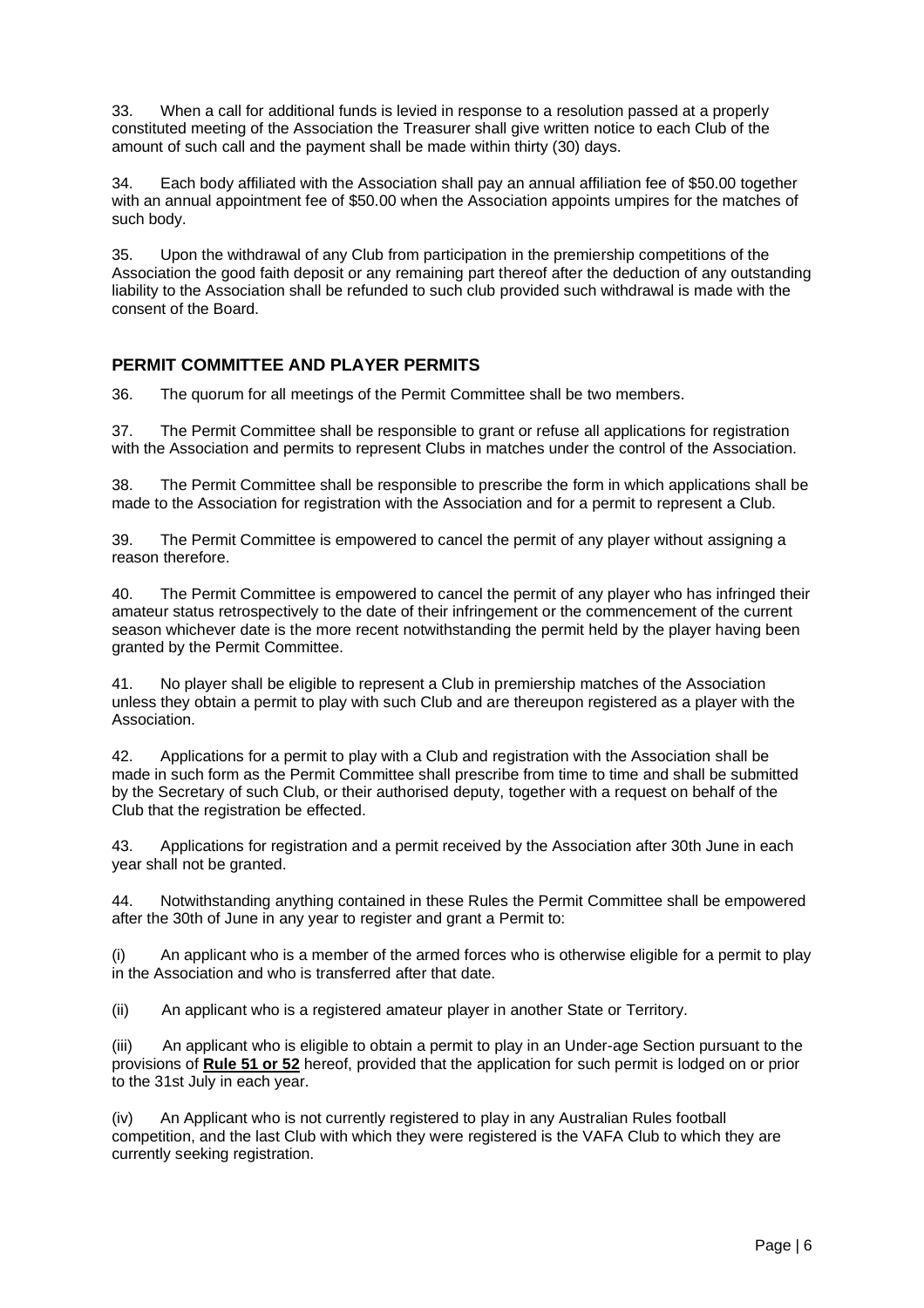45. If an applicant for a permit to play with a Club during the previous three seasons played or received a permit to play with another Club which is still a member of the Association such applicant must obtain a clearance from such other Club with which they had been granted the permit to play. Provided that a Club may refuse to grant such clearance if the applicant has not been a registered player with the Club for a period during which the Club has participated in not less than 22 senior VAFA matches. Provided further that if such clearance be not granted within fourteen (14) days of the date of application the applicant may appeal to the Permit Committee which is empowered in its discretion to grant the new application for a permit without a clearance.

46. The Permit of any player to represent a Club in a premiership match shall be cancelled if:

(i) The Permit Committee decides accordingly.

(ii) The player forfeits their amateur status.

(iii) The player plays in a team representing another club that is not a member of the Association in a regular Australian Football competition excluding the following sub-clauses:

(A) **For men** (VFL or NAB League listed players transferring between their Club and their nominated VAFA interchange Club): The Player is required to be released by his VFL or NAB League Club before being able to play for his nominated VAFA interchange Club otherwise he will be declared an ineligible player.

(A.1) **For women** (VFLW, NAB League Girls or other club listed players transferring between their Club and their nominated VAFA interchange Club): The Player is required to be released by her VFL Club or other Club before being able to play for her nominated VAFA interchange Club otherwise she will be declared an ineligible player.

(B) The player plays in a team of a Club in an AFL Victoria Affiliate League up to and including the last home and away Round of their respective VAFA season, and

(1) the Football Operations has approved an arrangement between such Affiliate League Club and an Under-age team in the VAFA;

(2) the player establishes to the satisfaction of the Permit Committee that they have played in the Affiliate League as an "Amateur" as defined by the VAFA, provided always that any player becoming eligible to play in the VAFA by virtue of sub-paragraphs (B):

(a.1) may play in only one game during any particular weekend;

(a.2) shall be subject to the Rules of the VAFA relating to eligibility to play in VAFA finals matches.

(iv) The player is granted a fresh permit to represent another Club of the Association.

(v) The player has not represented the Club with which they are registered to play, in at least one premiership match in the preceding season.

47. The registration of a player with the Association shall be cancelled automatically when the permit of a player to represent a Club is cancelled, provided that automatic re-registration of such player shall be affected when the cancellation of the permit has been effected to enable the player to receive a permit to represent another Club.

48. Any registered player who fails to make themselves available for selection in a VAFA representative match without establishing an adequate reason to the satisfaction of the Board, shall be ineligible to play for such period as is determined by the Board.

49. Notwithstanding anything herein contained in these Rules a player shall not be eligible to play:

(i) In any Section whilst under suspension by the Independent Tribunal.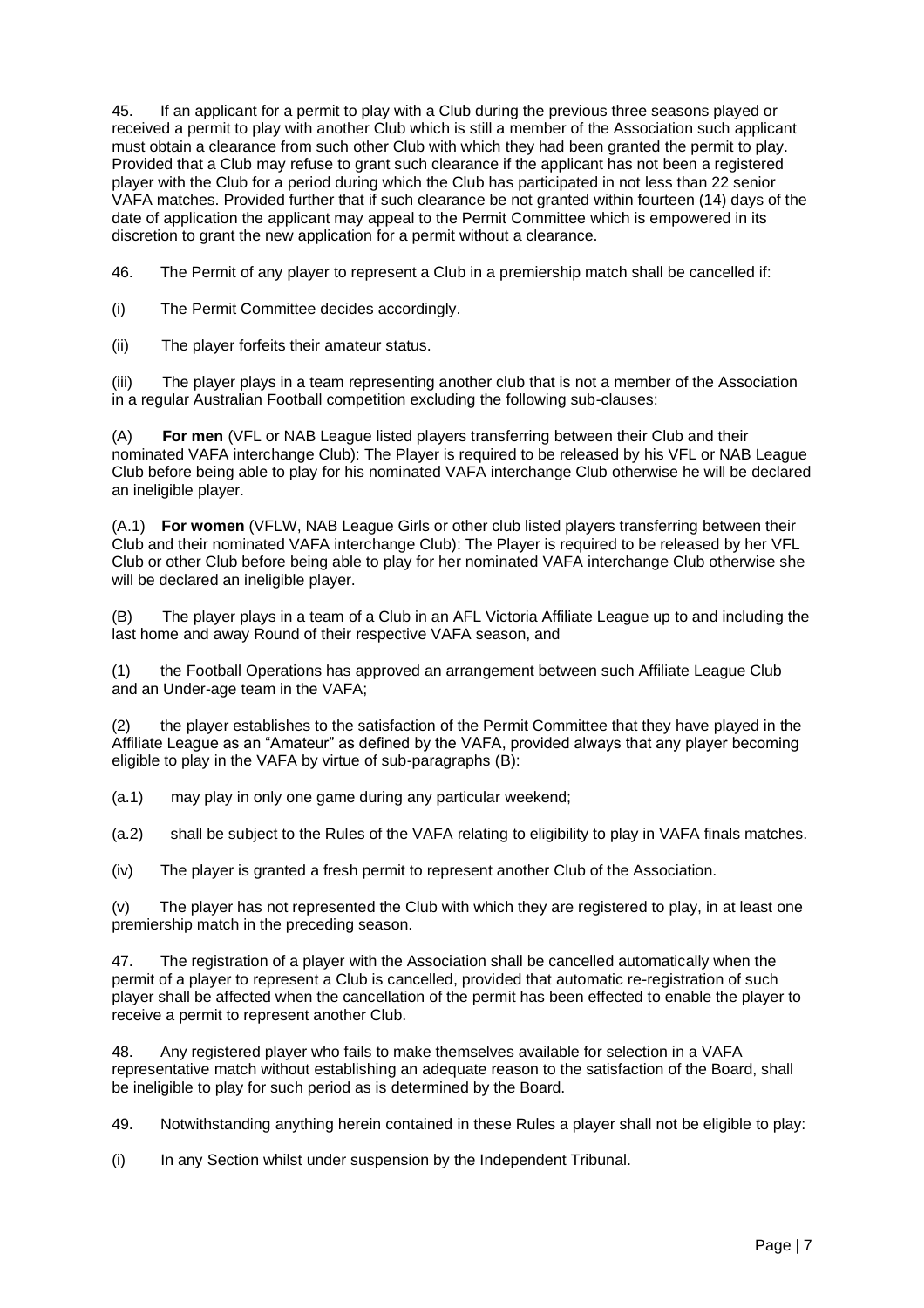(ii) In any Section pending investigation by the Independent Tribunal of any charge against such player unless the Independent Tribunal otherwise orders.

(iii) Where the Board has determined that such player is ineligible pursuant to **Rule 47** hereof.

50. A Club which includes a player who is not eligible in a team by which it is represented in a premiership match shall be fined as prescribed in the Schedule of Fines contained in **Rule 129** and shall forfeit all matches in which such player played together with all scores registered by such Club in such matches. Each such match shall be awarded to the opposing Club which shall have the option of including both scores in its percentage or of not including either, but if such option be not exercised within seven (7) days of notice to the Chief Executive Officer of the Association of the offence, both scores shall be included.

50A. The AFL Victoria Player Points System Policy, the provisions of which are reproduced in Schedule G to these Rules, apply to all senior men's competitions conducted by the VAFA.

50B. Specific criteria for VAFA Player Points

For each season, the VAFA Player Points budget will be advised by the VAFA to all clubs by no later than August 31 of the previous year.

In addition to the Player Point Categories set out in clause 5 of the current AFL Victoria Player Points System Policy, there are specific categories unique to the VAFA as follows:

#### School Clubs

For a player to qualify for a school club as 1 point, he must have attended the aligned school from year 7 onwards for a minimum of 3 years.

| <b>VAFA Club</b>             | <b>Aligned School</b>                    |
|------------------------------|------------------------------------------|
| Old Xaverians                | Xavier College                           |
| St Kevin's OB                | St Kevin's College                       |
| Old Scotch                   | Scotch College                           |
| <b>Caulfield Grammarians</b> | <b>Caulfield Grammar School</b>          |
| Old Melburnians              | Melbourne Grammar School                 |
| Collegians                   | <b>Wesley College</b>                    |
| De La Salle                  | De La Salle                              |
| Marcellin                    | Marcellin College                        |
| Mazenod                      | Mazenod College                          |
| <b>MHSOB</b>                 | Melbourne High School                    |
| Old Brighton                 | <b>Brighton Grammar School</b>           |
| Old Camberwell               | <b>Camberwell Grammar</b>                |
| Old Carey                    | Carey Baptist Grammar School             |
| Old Geelong                  | Geelong Grammar School & Geelong College |
| Old Haileybury               | Haileybury                               |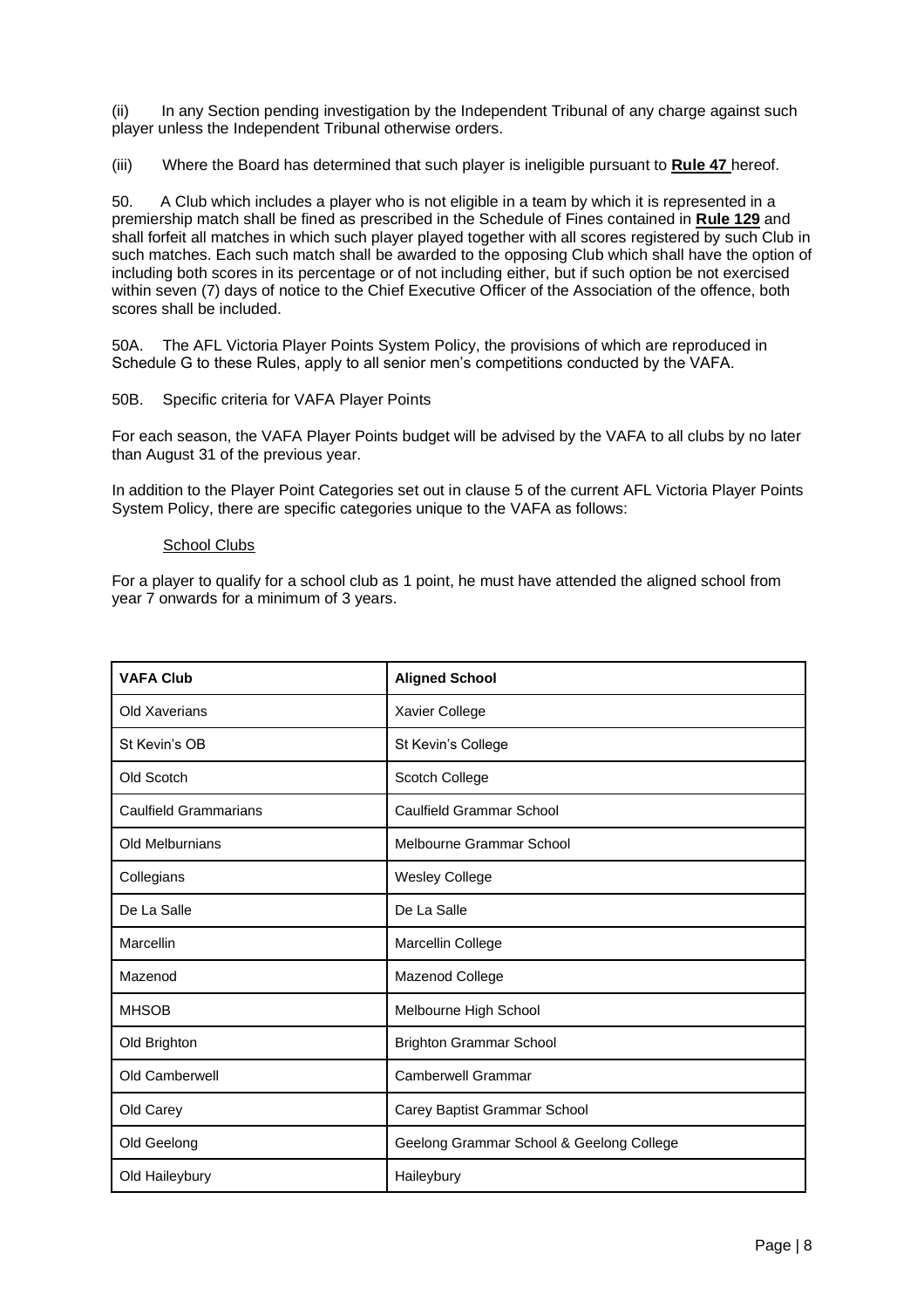| Old Ivanhoe                   | Ivanhoe Grammar School               |
|-------------------------------|--------------------------------------|
| <b>Old Mentonians</b>         | <b>Mentone Grammar School</b>        |
| Old Paradians                 | Parade College                       |
| Old Trinity                   | <b>Trinity Grammar School</b>        |
| <b>PEGS</b>                   | Penleigh and Essendon Grammar School |
| Peninsula                     | Peninsula Grammar                    |
| St Bedes/Mentone Tigers       | St Bede's College                    |
| St Bernards                   | St Bernard's College                 |
| St Mary's Salesian            | Salesian College                     |
| Therry Penola                 | Penola Catholic College              |
| UHS-VU                        | University High School               |
| <b>Westbourne Grammarians</b> | Westbourne Grammar School            |
| Whitefriars                   | <b>Whitefriars College</b>           |
| Yarra Old Grammarians         | Yarra Valley Grammar School          |
| Aquinas                       | Aquinas Old Collegians               |
| <b>Emmaus St Leos</b>         | <b>Emmaus College</b>                |

#### **University Clubs**

For a player to qualify for a university club as 1 point, he must be currently enrolled and studying full time or is a graduated alumnus at the aligned institute.

| <b>VAFA Club</b>         | <b>Aligned Institute</b> |
|--------------------------|--------------------------|
| <b>University Blacks</b> | Melbourne University     |
| <b>University Blues</b>  | Melbourne University     |
| La Trobe University      | La Trobe University      |
| <b>RMIT</b>              | <b>RMIT University</b>   |
| UHS-VU                   | Victoria University      |
| <b>Monash Blues</b>      | Monash University        |

#### **Reassessment**

As the VAFA is unique and has alignments that are different to any other football league in Australia, clubs have the ability to apply directly to the VAFA, to seek re-assessment of an individual player points value consistent with clause 7.3 of the AFL Victoria Player Points System Policy.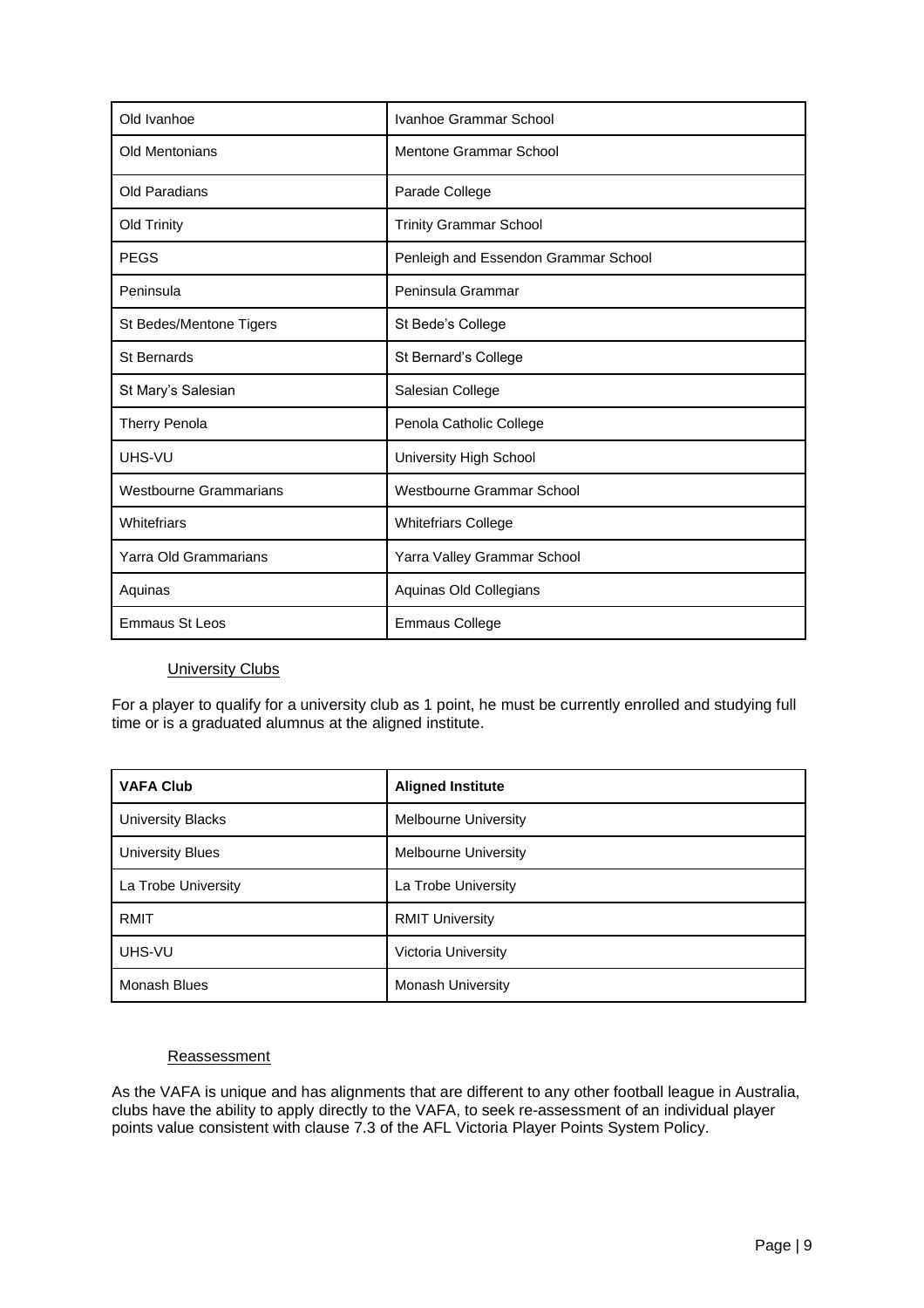#### 50C. Penalties

For an incorrect player point allocation that does not breach the team player points budget the club will be fined up to \$1000.00 per player.

For an incorrect player point allocation that does breach the team player points budget the team will lose any premiership points and percentages gained in the match and the club will be fined up to \$1000.00 per player.

### <span id="page-9-0"></span>**PLAYER ELIGIBILITY**

51. The home and away matches of the Under 19 Section shall be open to all eligible and registered players who are aged 19 years or under as at the 1st day of July in each year or where in the opinion of the Board special circumstances exist, such other age and/or qualifying criteria as the Board determines from time to time.

52. The home and away matches of the Under 19 Section shall be open to all eligible and registered players to represent the Club with which they have been granted a permit provided that players registered after the 30th June in any year to play in the Under 19 Section (men) shall be ineligible to participate in Men's Senior or Reserve matches during the remainder of the season in which they receive a permit to play.

53. The home and away matches of the Men's Senior, Reserve, Under 23, Third and VAFA Masters Sections shall be open to all eligible and registered players to represent the Club with which they have been granted a permit.

53A. The home and away matches of the Under 23 Section shall be open to all eligible and registered players who are aged 23 years or under as at the 1st day of July in each year or where in the opinion of the Board special circumstances exist, such other age and/or qualifying criteria as the Board determines from time to time.

53B. The home and away matches of the VAFA Masters shall be open to all eligible and registered players who are aged 34 years or over as at the 1st day of January in each year or where in the opinion of the Board special circumstances exist, such other age and/or qualifying criteria as the Board determines from time to time.

54. The Home & Away matches of the WPC, WRC, WDC & WTC shall be open to all eligible and registered players to represent the Club with which they have been granted a permit.

55. Intentionally left blank.

55A. The following definitions apply for the purposes of **Rules 55B – 55D**:

(i) 'Games' refers to VAFA, VFL, VFLW or NAB League home and away games during the season for which the player has signed the official team sheet and has entered the field of play.

(ii) 'Weekend' refers to matches scheduled for a particular home and away round, regardless of the day played.

(iii) 'Ranked' refers to the ranking of Sections stated in **Rule 55B** and the ranking of Sections as is determined by the Board each year.

55B. The ranking of Sections for men is Senior, Under 19, Reserve, Under 23, Third XVIII, VAFA Masters; and the ranking of competitions for Women's is WPC, WDC and WRC and WTC.

55C. To be eligible for finals (and subject to the operation of Rule 55D) a player must be eligible and registered to represent the club; meet any applicable age requirement; and meet the games qualification in the current season as stated below: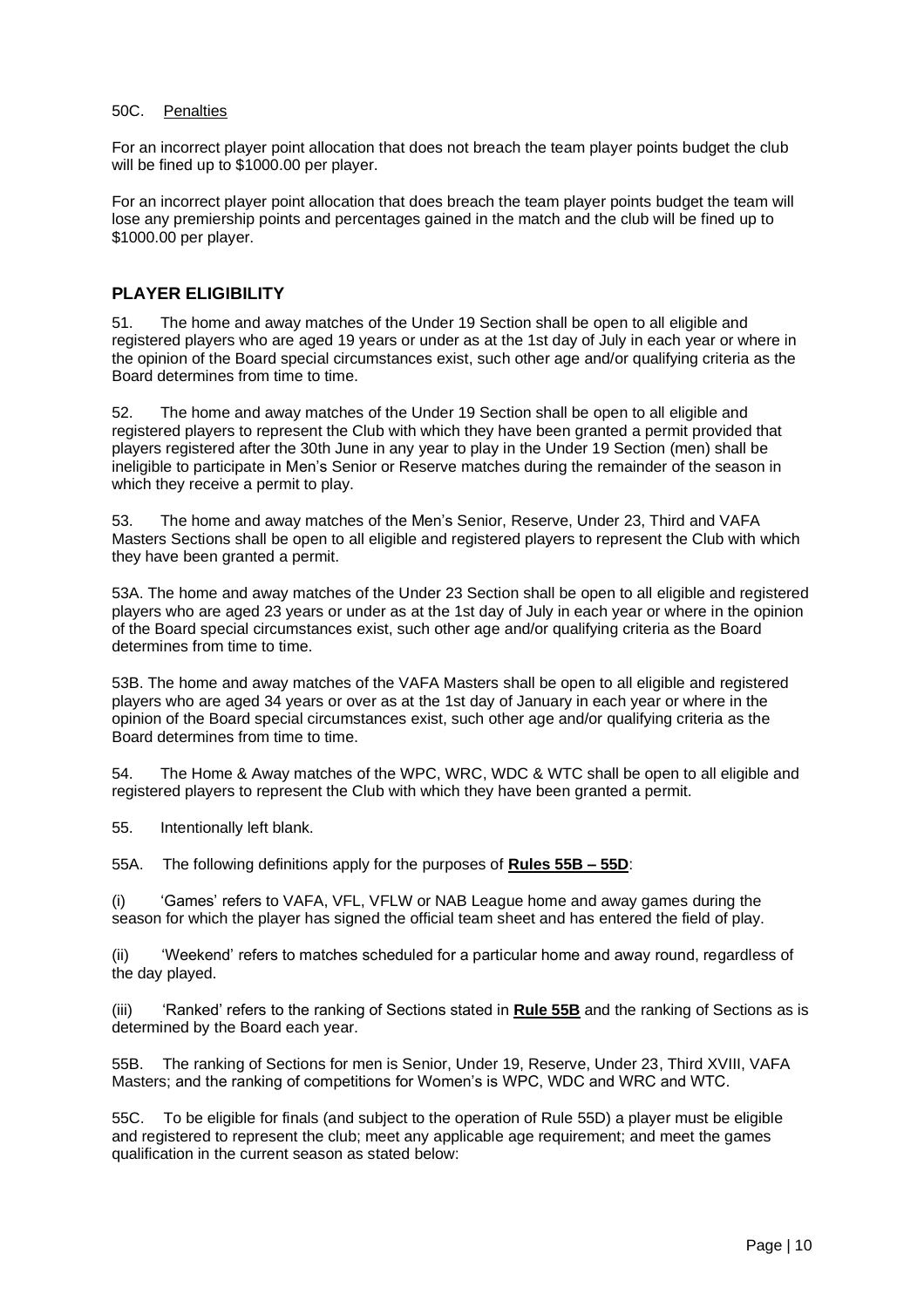(i) Senior (men) – no games qualification - except for VFL or NAB League listed players as per

#### **Rule 55D.1 (i).**

(ii) WPC and WDC – a minimum of 2 games for the Club they wish to represent in finals - except for AFLW, VFLW or NAB League Girls listed players as per **Rule 55D.1 (ii).**

(iii) WRC – a minimum of 3 WRC games and a maximum of 8 higher ranked games.

(iv) Under 19 – a minimum of 4 games for the Club in any Section PROVIDED THAT a player who has played in 6 or more Open-age games must have played a minimum of 6 Under 19 games.

(v) Reserve – a minimum of 4 Reserve or Third Section games and a maximum of 10 higher ranked games.

(vi) Under 23 – a minimum of 4 Under 23 Section games and a maximum of 10 higher ranked games.

(vii) Third (Men's) – a minimum of 4 Third Section games and a maximum of 10 higher ranked games.

(viii) VAFA Masters – a minimum of 3 VAFA Masters games and a maximum of 6 higher ranked games.

(ix) WTC – a minimum of 3 Third Section games and a maximum of 8 higher ranked games.

55D. Rule 55C must be read subject to the following special finals eligibility Rules:

#### 55D.1 AFLW, VFL, VFLW, NAB League or NAB League Girls listed players

(i) For Men's Competitions of the VAFA. The qualification is a minimum of 5 games in the home and away season for the team a player wishes to represent in finals, 2 of which must be after 30th June (or after 1st July when 30th June falls on a Saturday) or in the alternative, a minimum of 8 games in total during the season without any temporal limitation PROVIDED THAT an Under-age player may combine Senior and Under-age games in order to meet the 5 or 8 game qualification for Senior finals.

(ii) For the Women's Competition of the VAFA. The qualification is a minimum of 4 games in the home and away season for the team a player wishes to represent in finals.

(A) At the completion of a VFLW teams season, VFLW players are not permitted to play with their VAFA community club if they have played more than 50% of the VFLW home and away matches.

(B) Any player who has played more than 50% of games in the VFLW team home and away matches is ineligible to play in that Club's VAFA team in the finals series.

(C) Any player drafted by an AFLW club, placed on an AFLW supplementary or rookie list is not permitted to play in any VAFA Competitions in the current season.

(D) Any player included on an official VFLW list can, provided she has qualified under the VAFA rules, return to play with the League in the Senior Women's finals only.

#### 55D.2 Under-age hybrid teams

The finals qualification for a hybrid team comprising a combination of players from more than one Club (including a Club from another competition as referred to in **Rule 46(b)** is a minimum of 5 games for that team.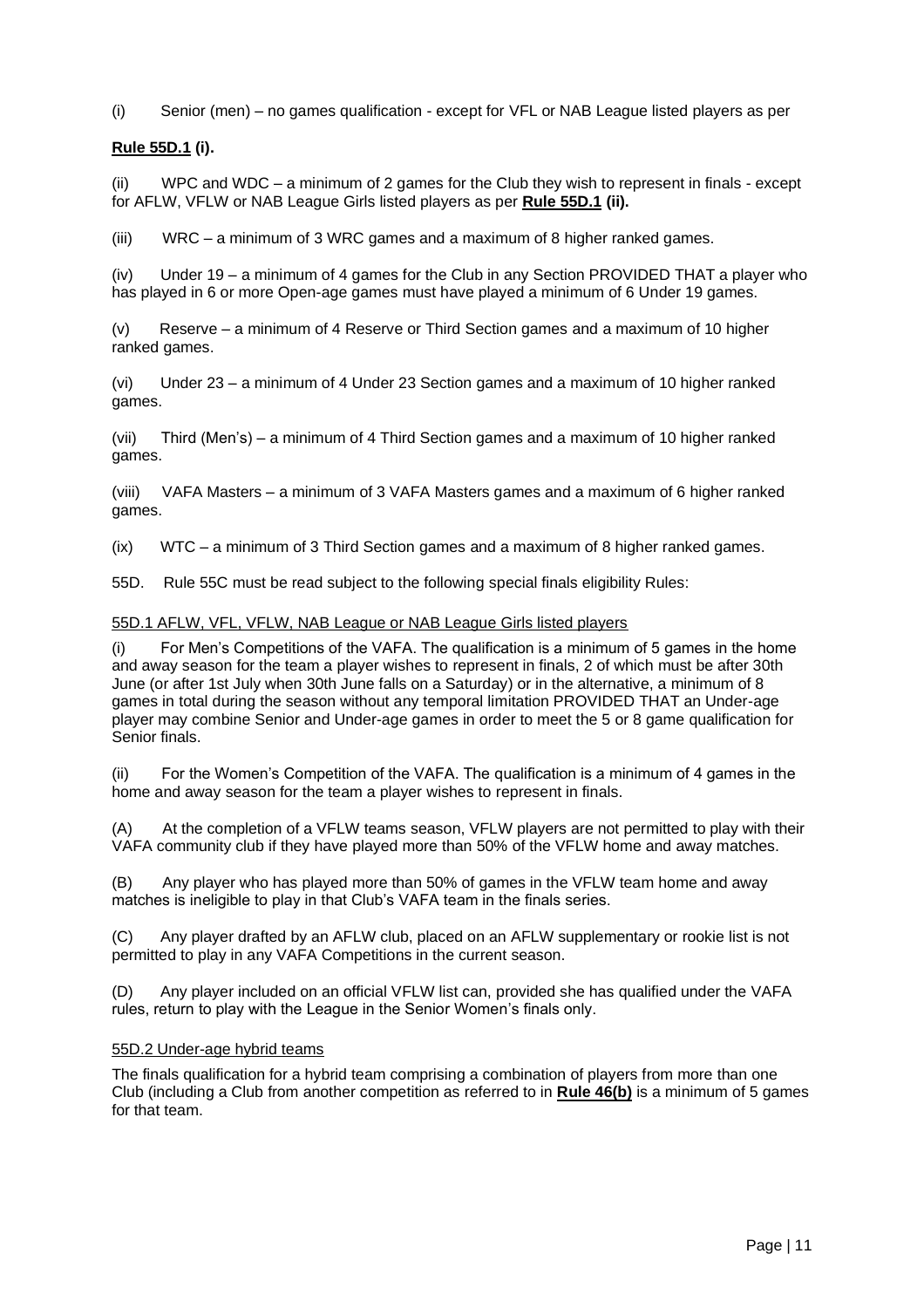#### 55D.3 Playing more than one game on a weekend

(i) If a player plays in more than one VAFA game on the same weekend, only the highest ranked game counts for finals eligibility purposes.

(ii) If a player plays in a VFL, VFLW, NAB League or NAB League Girls game and a VAFA game on the same weekend, the VAFA game does not count for finals eligibility purposes.

#### 55D.4 Clubs fielding more than one team in a Men's or Women's competition

#### (i) Open-age:

(A) If the teams are in different Sections – to be eligible to play finals for the lower-ranked team a player must not have played more than 10 games in the higher-ranked team in the Men's Competition and 8 games in a higher ranked team in the Women's Competition.

- (B) If the teams are in the same Section:
- (1) a player cannot interchange between teams after 30 June;
- (2) a player can only play finals for their post-30 June team; and

(3) the games qualification is a minimum of 4 games for the finals team, and more games for the finals team than the other team.

#### (ii) Under-age:

To be eligible to play finals for the lower-ranked team a player must not have played more than 8 or more games in the higher-ranked team, unless both such teams are playing on the same weekend (in which case this special Rule does not apply).

#### 55D.5 More than one team playing finals on the same weekend

Where a club has more than one team playing finals on the same calendar weekend the following special games qualifications apply except for players defined in **55D.1 (i) and (ii):**

(i) [Senior and Reserve playing] – the qualification for Reserve is a minimum of 2 games in the Senior or Reserve or Third Section.

(ii) [Reserve and Third playing] – the qualification for Third is a minimum of 4 games in the Reserve or Third Section, and a maximum of 10 higher ranked games.

(iii) [Senior and Under-age team playing] – the qualification for the Under-age team does not include the 6 game provision in **Rule 55C (iv).**

(iv) [Reserve or Third and Under-age team playing] – the qualification for the Under-age team does not include the 6 game provision in **Rule 55C (iv)** provided the player has otherwise met the games qualification for the Reserve or Third Section, as the case may be.

(v) WPC and WRC playing – the qualification for either team is a minimum of 2 games for the club.

(vi) WDC higher ranked team and WDC lower ranked team – the qualification for either team is a minimum of 2 games for the club.

#### 55D.6 Over-Age players in Under-age Sections

Under 19 Over-Age players must adhere to the Under 19 Over-Age Player Policy as approved by the Board. Via link:

[https://portal.vafa.com.au/wp-content/uploads/2020/10/2021-VAFA-Under-19-Over-Age-Player-](https://portal.vafa.com.au/wp-content/uploads/2020/10/2021-VAFA-Under-19-Over-Age-Player-Policy-FINAL.pdf)[Policy-FINAL.pdf](https://portal.vafa.com.au/wp-content/uploads/2020/10/2021-VAFA-Under-19-Over-Age-Player-Policy-FINAL.pdf)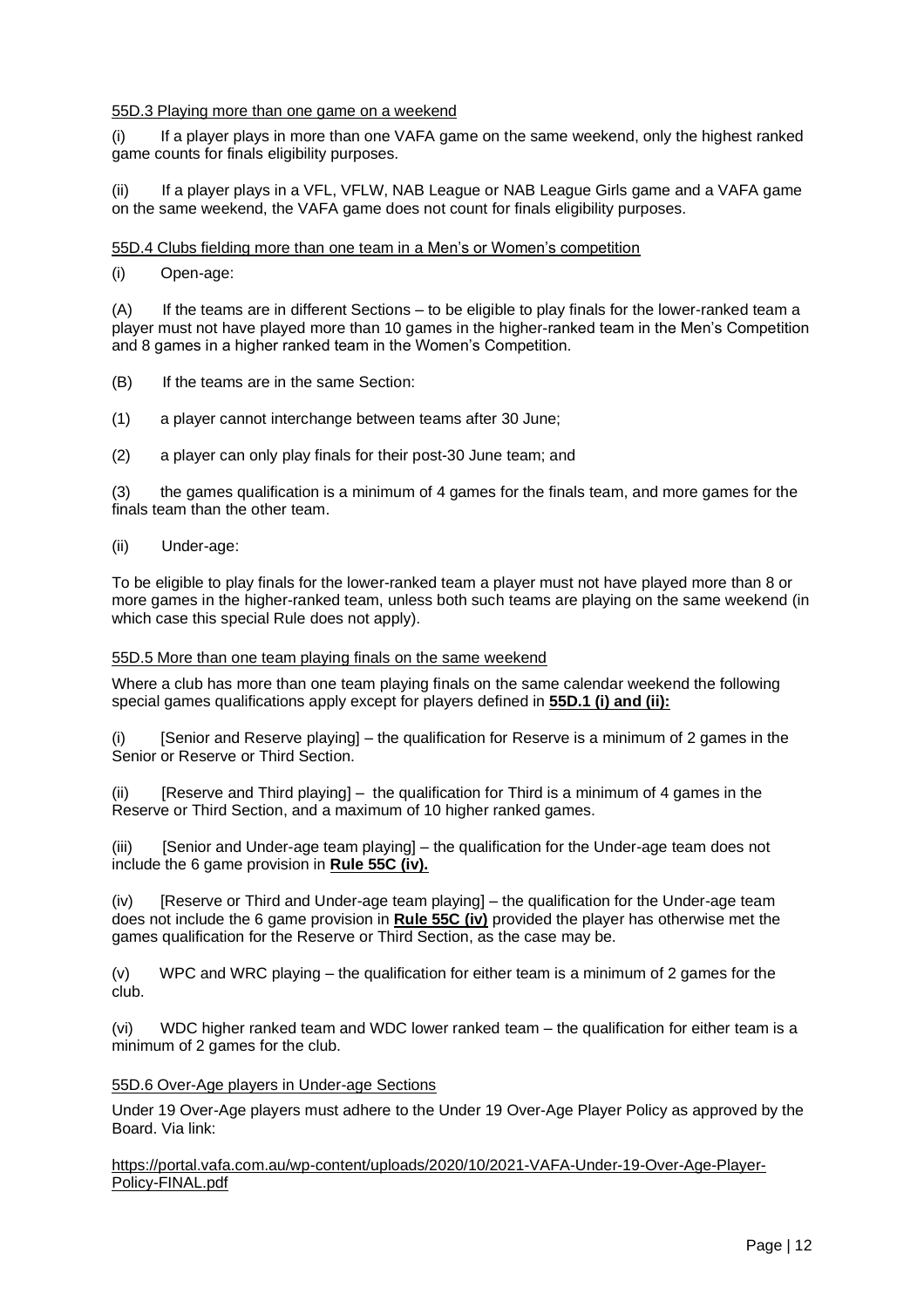#### 55D.7 Enduring Finals Eligibility

(i) If a player qualifies to play finals under **Rules 55C and 55D;** where a club has Seniors and Reserves playing in the same calendar week of a finals series, the finals eligibility established during this period will continue providing that the senior team is still participating in finals.

(ii) This rule will similarly apply where a club has Reserves and Thirds teams representing a club in finals. It shall not apply where a club has Seniors and Thirds only participating in finals.

#### <span id="page-12-0"></span>**PREMIERSHIP COMPETITIONS**

56. The Board shall schedule a competition for the premiership of each Section (all Men's and Women's Competitions)

57. Without prejudice to these Rules the Board shall be at liberty at any time to reschedule the premiership competition of any Section or Competition and to cancel any prior premiership match and may order such match to be re-played at such time and place as it deems fit provided that the eligibility of the player concerned in any re-played match shall relate to the date of the cancelled match.

58. Each premiership competition shall be conducted as home and away matches and finals matches.

59. In home and away matches each team shall be scheduled to play every other team twice provided that this may be varied by the Board to meet the contingencies of the number of Clubs represented in a Section or Competition.

60. The Board shall be at liberty on the written request of both Clubs represented in a home and away match to vary the scheduled time and or date and or location of such match provided that no inconvenience is occasioned to any other person or body and that the eligibility of the players concerned shall relate to the date the match was first scheduled.

61. In each home and away match four premiership points shall be awarded to the winning team or two to each team if the result is a draw unless the Board determines otherwise.

62. In the event of a match being abandoned by the Field Umpire the Board may, as it sees fit, decide whether any premiership points should be awarded to the participating teams and the manner of allocation of any points so awarded and may impose such penalty on either participating team as it considers appropriate having regard to the circumstances of the abandonment.

63. At the conclusion of the home and away matches the premiership list shall be determined by totalling the premiership points of each team provided that where two or more teams have the same number of premiership points the order shall be determined by the percentages of the aggregate scores retained by each team for and against during the home and away matches.

64. Finals matches shall comprise the first semi-final match, second semi-final match, preliminary final match and grand final match in each Section provided that this may be varied by the Board to meet the contingencies of the number of Clubs represented in a Section or Competition.

64A. Extra time shall be played in any drawn finals match. When the final siren sounds, the players shall remain on the field while the Goal Umpires meet and confirm that the match is in fact a draw. While the Goal Umpires are conferring, the coaches may address the players, and the Captains shall toss for the choice of ends in extra time. Once the Goal Umpires have confirmed that the match is a draw, extra time shall commence within five minutes of the final siren sounding. Extra time shall comprise 5 minutes plus time-on, after which the siren shall be sounded. The teams will then change ends over without an address from the coach, and shall play another five minutes plus time-on. If the scores remain level after that period of time, the timekeepers shall not sound the siren until one team has scored. The team that scores shall be the winner of the match.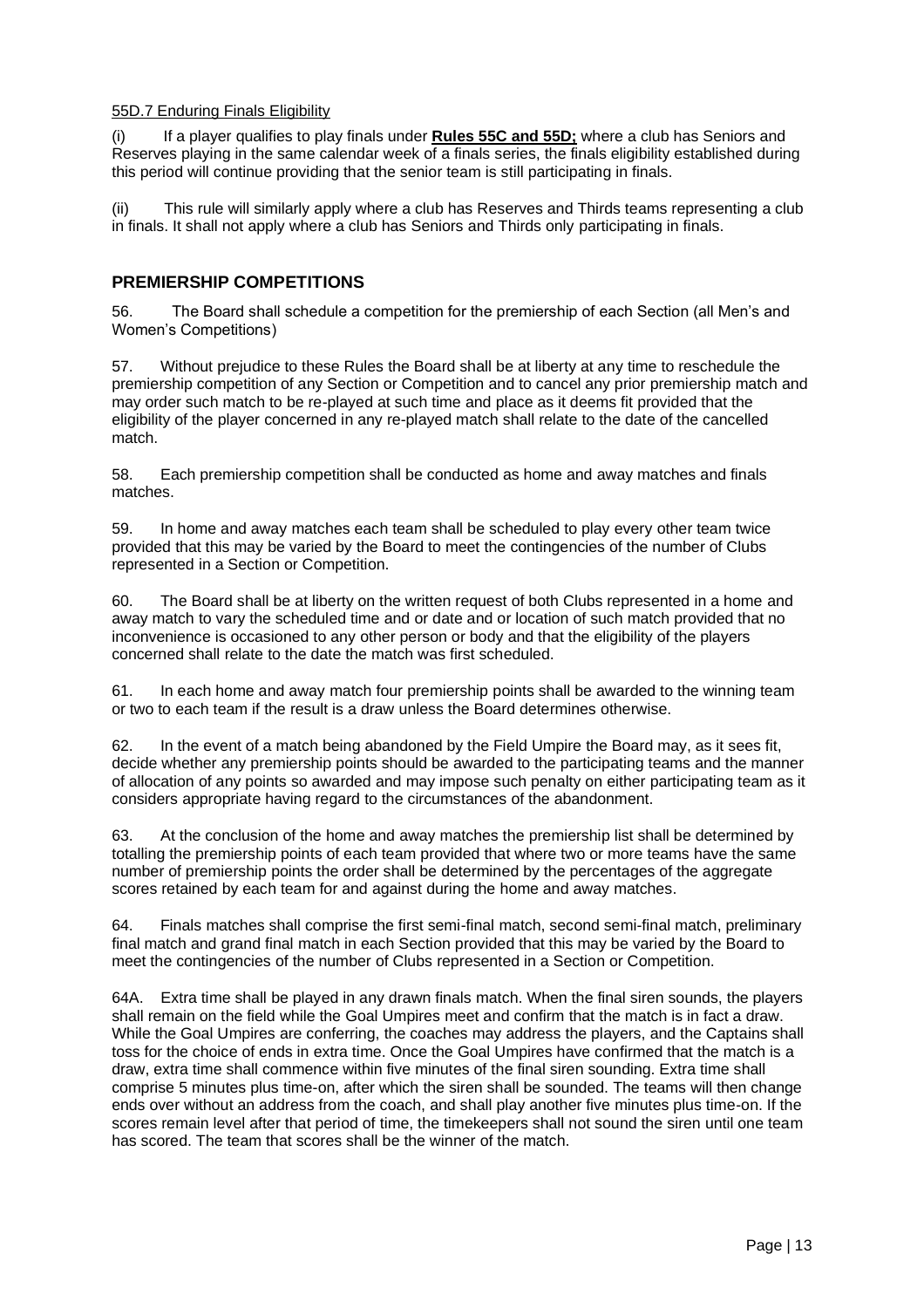65. The first semi-final match shall be between the team of the Club standing third on the premiership list and the team of the Club standing fourth on the premiership list.

66. The second semi-final match shall be between the team of the Club standing first on the premiership list and the team of the Club standing second on the premiership list.

67. The preliminary final match shall be between the loser of the second semi-final match and the winner of the first semi-final match

68. The grand final match shall be between the winner of the second semi-final match and the winner of the preliminary final match.

69. The premiership shall be awarded to the winner of the grand final match.

70. All matches played under the control of the Association shall be played under the AFL's Laws of Australian Football as adopted by the Association, together with the power to the Field Umpire to order from the field for such time as the Umpire thinks fit, any player who has been reported by the Umpire for an offence under the AFL's Laws of Australian Football, and may be replaced under the VAFA Yellow, Red and Black Card System. In the event of such player refusing to leave the field the match shall be awarded to the opposing side, and such conduct shall constitute a reportable offence on the part of such player.

70A. If a player is ordered off by reason of an audible obscenity offence and replaced by another player, the name of the offending player shall be recorded by the Field Umpire on an Incident Report Sheet to be forwarded to the Association. If a player commits a second such offence, the Association shall advise the player's Club in writing of such fact and of the fact that if the player commits a further such offence in the same season, the player shall be suspended for 2 matches. If the player commits a third such offence in the same season, they shall automatically be suspended for 2 matches.

71. Four (4) interchange players shall be permitted in Senior and Reserve Sections and WPC; six (6) in Under 23, Thirds, VAFA Masters and Under-age Sections matches (Men's Competitions) and six (6) interchange players in WRC, WDC and WTC (Women's Competitions) in home and away and finals.

### <span id="page-13-0"></span>**RESPONSIBILITIES OF CLUBS IN PREMIERSHIP MATCHES**

72. Each Club represented in each premiership match of the men's competitions and women's competitions of the VAFA shall be responsible to:

(i) Ensure the team to take the field to represent the Club consists of at least fourteen players, with the exception of the WRC, WDC and WTC as set out in Schedule F of these Rules.

(ii) Ensure each player in the team representing the Club shall wear the uniform of the Club as approved by the Board from time to time together with a number which shall differ from all numbers worn by other members of the team in the same match. Uniforms shall be of a make prescribed by the Board. Any Club which desires to alter its uniform shall make application to the Board for approval of such alteration.

(iii) Ensure that in the event of there being a clash of uniforms (as determined by the CEO of the Association) between two competing teams, the team of the visiting Club shall wear a distinctively different uniform approved by the Chief Executive Officer of the Association. The Secretary of the visiting Club shall make application for approval of the said uniform, in relation to a home and away match, not less than fourteen (14) days prior to the date of the scheduled match, and in relation to a final match not less than 72 hours prior to the date of such match.

Provided that not less than 28 days prior to the commencement of each season, the Secretaries of any two Clubs drawn to play in games where there is a clash of uniforms, may by joint application in writing signed by the Secretaries of both Clubs, submit to the Chief Executive Officer of the Association for their approval, details of the uniforms each Club proposes to wear during the games in which the clubs are opposed (including finals matches) in the said season. The Chief Executive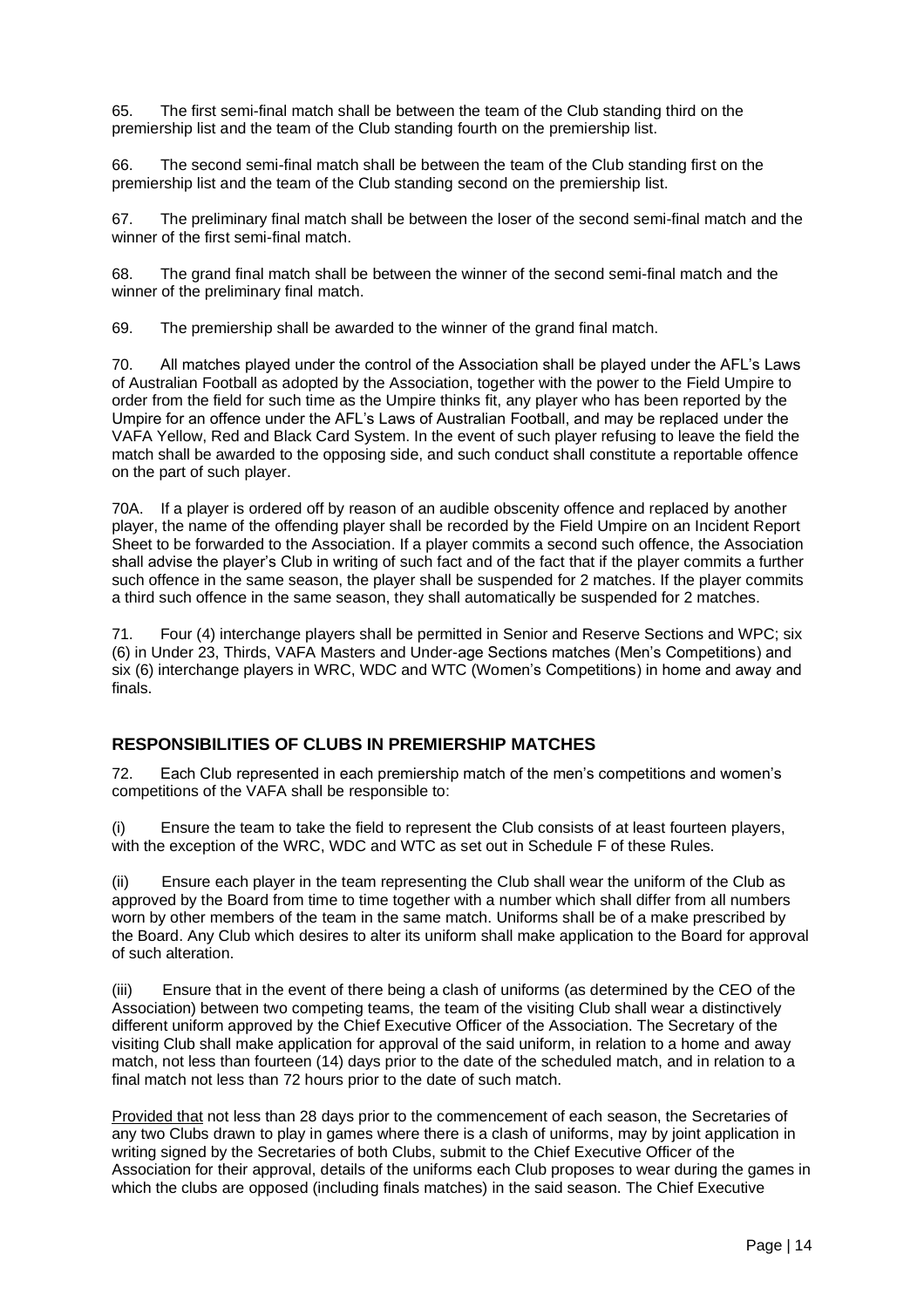Officer of the Association shall advise the Secretary of each Club of his approval or otherwise, not less than seven (7) days prior to the commencement of the season

 $(iv)$  For the purpose of sub-rule (iii), in the finals matches, the visiting team shall be:

(A) in the grand final, the team which did not win the second semi-final;

(B) in all other finals matches, the club finishing lower on the ladder at the end of the home and away matches.

(v) Ensure that each player in the team representing the Club shall wear approved colour shorts when the Club is drawn to play at home and approved white shorts when the Club is drawn to play away (except in the WPC, WRC, WDC and WTC where the wearing of white shorts is not required). If there is not a clash, the Board may on application in writing to the Chief Executive Officer not later than 1 April in any year, permit a club to wear its approved colour home shorts when drawn to play away.

(vi) Ensure that each interchange player in the team representing the Club is prepared in all respects before taking the field to replace a player.

(vii) Ensure it has a full complement of operating and active officials comprising - Team Manager, Timekeeper, Runner, Goal and Boundary Umpires and Water Carriers all of whom must be over the age of 15 years. In the case of Reserve and Third Sections (all matches) the Runner, Timekeeper and Goal and Boundary Umpires shall not be drawn from a selected player from the Reserve or Third side, on the day of the match.

(viii) Ensure that at least 5 minutes before the start of all games, the listed officials are presented and introduced to the Field Umpire of the day.

(ix) Ensure that the Boundary and Goal Umpires enter the playing arena with the Field Umpire and walk to the centre of the Oval, and from there take up their respective position, both prior to the commencement of play and following the half time interval.

(x) Provide an efficient boundary umpire dressed in VAFA approved shorts, VAFA approved shirt, and VAFA approved socks. Where no Boundary Umpire is appointed by the Umpire Manager or is in attendance at the time appointed for the match to commence, provided that the Field Umpire shall adjudge the efficiency of the umpire so appointed and may order a replacement.

(xi) Provide an efficient Goal Umpire dressed in a white coat, if no Goal Umpire is appointed by the Umpire Committee or is in attendance at the time appointed for the match to commence, provided that the Field Umpire shall adjudge the efficiency of the umpire so appointed and may order a replacement. The Goal Umpire shall keep a record of all goals and behinds kicked in the match in the manner and on the form prescribed by the Board from time to time.

(xii) Ensure that the timekeeper appointed under the AFL's Laws of Australian Football shall keep a record of all goals and behinds kicked in the match in the manner and on the form prescribed by the Board from time to time.

(xiii) Ensure the Runner and all First Aid officials wear the approved uniform. Ensure the team representing the Club shall take no more time between the end of the first quarter and the start of the second quarter than is prescribed from time to time by the Board.

(xiv) Ensure the playing members of the team representing the Club are on the field and prepared in all respects to commence the match at the time appointed by the Board.

(xv) Ensure the playing members of the team are on the field and prepared in all respects to recommence the match immediately after the intervals set by the Board to be taken between the end of the second quarter and the start of the third quarter and the end of the third quarter and the start of the fourth quarter.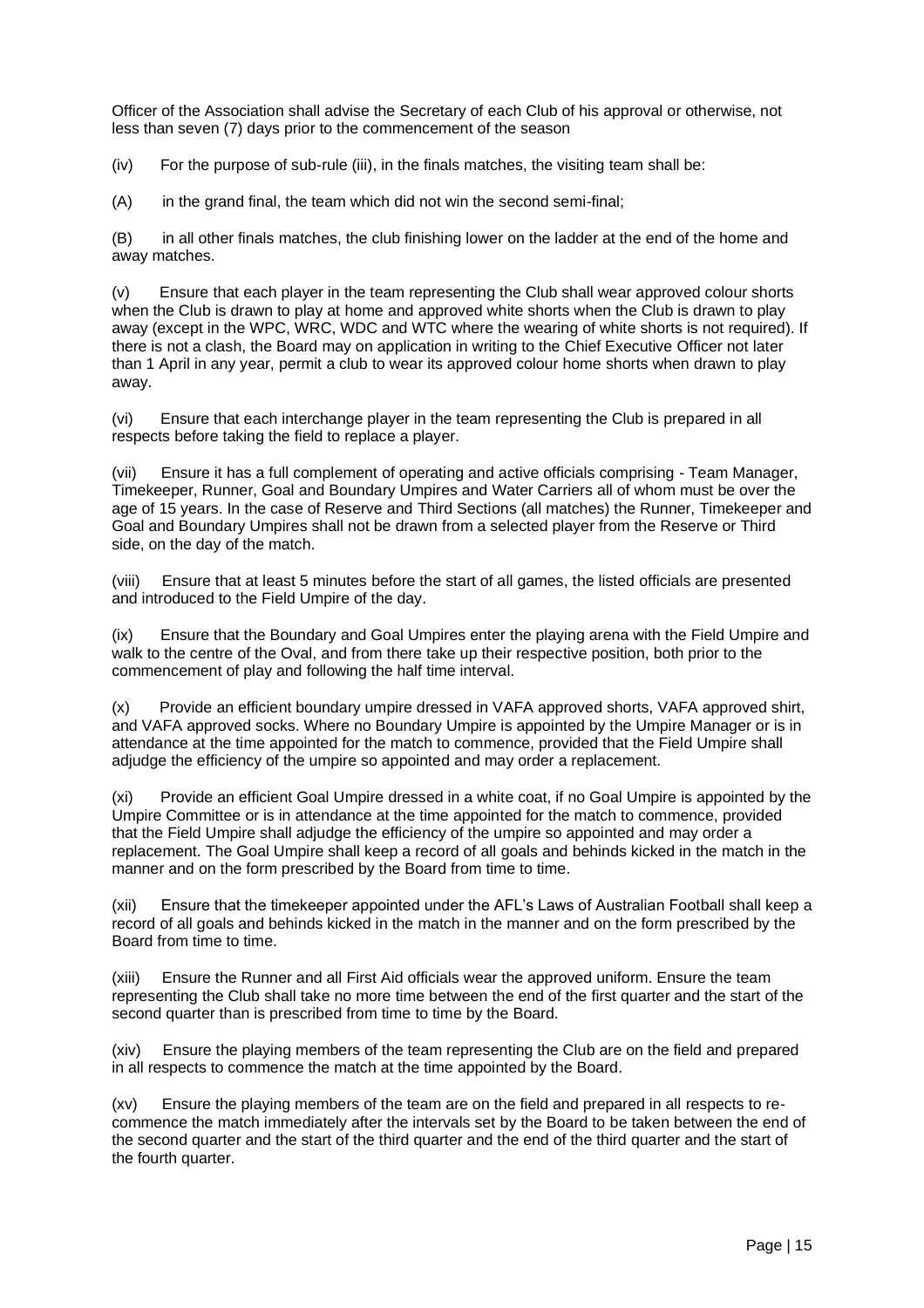(xvi) Give to the Field Umpire within ten minutes of the termination of the second quarter a list of players and officials representing the club on the Team Sheet form prescribed by the Board from time to time, such form to be signed by the Club Secretary or Team Manager before presentation to the Field Umpire and to include the following:

(A) Surname of each player in alphabetical order.

- (B) Given names of each player.
- (C) Surname and initials of the Team Manager, Timekeeper and Runner.
- (D) Surname and initials of the Boundary Umpire if appointed by the Club.
- (E) Surname and initials of the Goal Umpire if appointed by the Club.
- (F) Such other details as may be required to complete such form.

(xvii) Provide an official of the club to wait on the Field Umpire at the conclusion of the match for the purpose:

(A) Giving to the Field Umpire the record of the scores kept by the timekeeper and the Goal Umpire if the Goal Umpire has been appointed by the Club.

(B) Acknowledging any report concerning any player of either team made by a competent person

(C) Ensure the results and statistics of the match are presented in accordance with the requirements to Schedule "C" to these Rules.

(xviii) Ensure that the given names and number of each player representing the Club in each Men's, Women's and Under-age game are as set out in the "Amateur Footballer" appropriate to the particular game in which the Club participates.

73. The home Club in each home and away match shall be responsible to:

(i) Ensure the boundary, kick off lines, centre square and interchange area are clearly defined. At a ground where there is no fence to enclose the ground or any part of the ground, there must be a second line marked four metres outside the marked boundary line save behind the goals, where the second line shall be not less than five metres from the goal line. At a ground that is fully enclosed by a fence, the distance between the marked boundary line and the fence at all points must be at least three metres.

(ii) Provide a training table, for the sole use of the visiting Club.

(iii) Provide six goal flags of white material each not less than 50 centimetres square and to fit the right goal post with suitable brackets to hold two such flags and to fit the left goal post with a suitable bracket to hold one such flag.

(iv) Provide two balls in a suitable condition (Size 4 Sherrin Match Balls in good condition, or like balls of a make approved by the Board, for matches in women's competitions; and Size 5 Sherrin Match Balls in good condition, or like balls of a make approved by the Board, for matches in men's competitions), both of which shall be of a make approved by the Board, to be submitted for the choice of the visiting team provided that at the discretion of the field umpire and both captains if the chosen ball is likely to be unduly affected by the ground or weather conditions a fresh ball in a suitable condition may be used in each subsequent quarter to the first, or, alternatively, the chosen ball in the first and third Quarters and another used ball in suitable condition in the second and fourth quarters and further provided that:

(A) New balls shall be submitted for choice at the Senior Section matches (men's competitions) and WPC;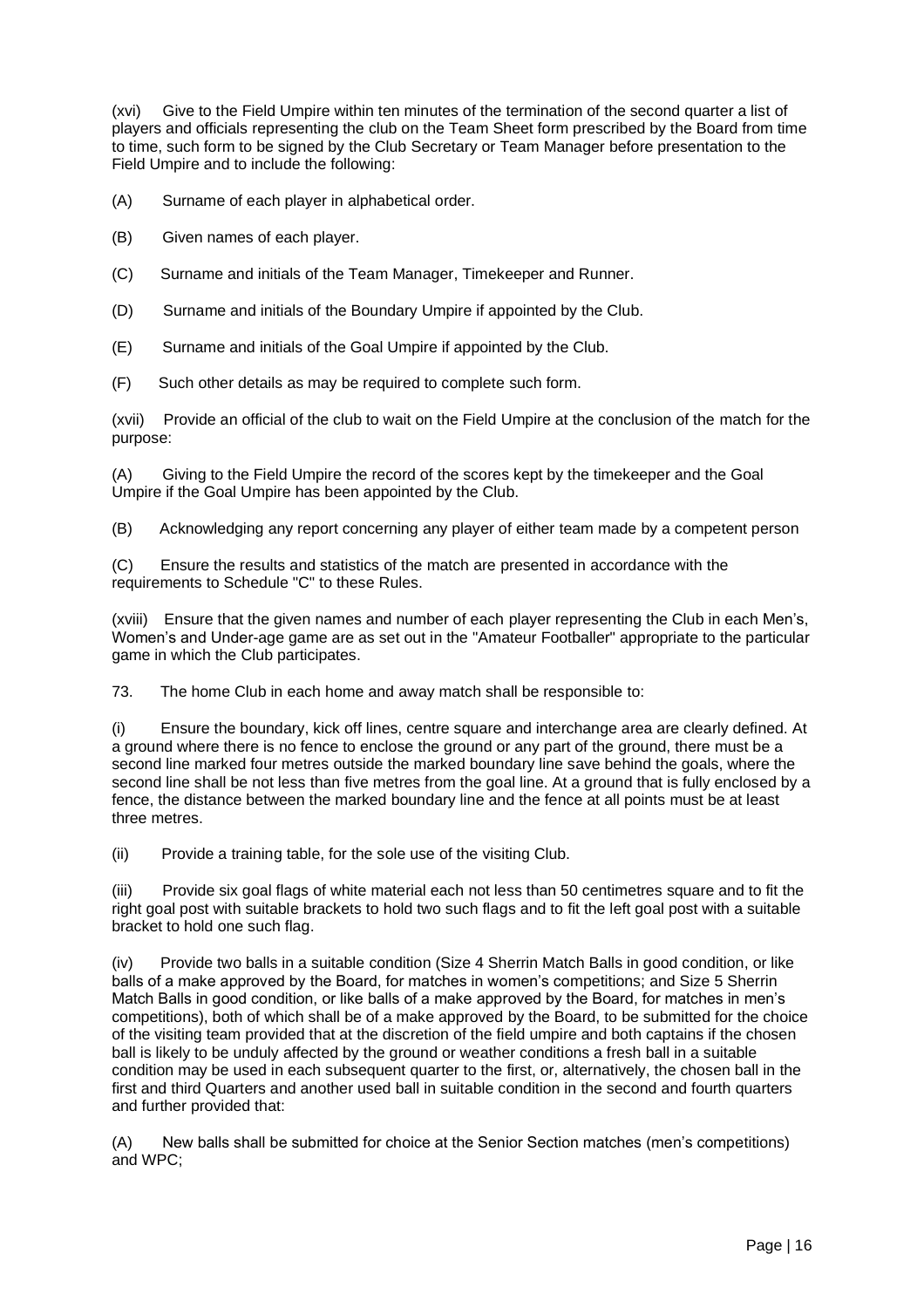(B) Used balls may be submitted for choice at Under-age, Reserve, U23, Thirds and VAFA Masters Section matches provided they are in suitable condition; and

(C) Used balls may be submitted for choice at matches in the WRC, WDC and the WTC provided they are in a suitable condition.

(v) Provide a suitable scoreboard.

(vi) Ensure the correct scores are displayed on the scoreboard throughout the match.

(vii) Provide a suitable and audible device to enable the timekeepers to indicate clearly to the Field Umpire the commencement and conclusion of each quarter.

(viii) Provide a suitable ball to replace a ball which is lost or becomes unfit for use during a match.

(ix) Provide a first-aid stretcher available for use if required

(x) Ensure that the names and initials and numbers of each player representing the Club in each game are as set out in the "Amateur Footballer" appropriate to the particular game in which the Club participates.

(xi) Provide appropriate and suitable seating for the coach, interchange players and their support staff, such support staff not to exceed four (4) in number.

(xii) Display a "No Alcohol" sign, the materials, dimensions and contents of which shall be as prescribed by the Board.

74. Each Club represented in a finals match shall be responsible to:

Provide one new ball (Size 4 Sherrin Match Balls, or like balls of a make approved by the Board, for women's matches; and Size 5 Sherrin Match Balls, or like balls of a make approved by the Board, for men's matches).

(i) Provide a suitable and laundered white coat for use by the Goal Umpire.

(ii) Provide a stretcher suitable for carrying a player from the field.

75. In each finals match, other than a grand final, the Club finishing in the higher position on the premiership ladder at the conclusion of the home and away matches, and in a grand final, the winner of the second semi-final, shall:

(i) Have first choice of change rooms.

(ii) Provide six goal flags of white material not less than fifty (50) centimetres square.

(iii) Provide suitable numbers for use on the scoreboard throughout the match.

(iv) Ensure the correct scores are displayed on the scoreboard throughout the match.

(v) Provide a suitable and audible device to enable the timekeepers to indicate clearly to the field umpire the commencement and conclusion of each quarter.

76. At the conclusion of each finals match the winning club shall have the right to select which of the two balls provided it shall retain.

77. At the conclusion of each finals match which is required to be replayed each club shall retain the ball provided by such Club.

78. The efficiency of a Boundary Umpire or a Goal Umpire appointed by a club represented in a premiership match may be disputed by only the Captain of either team represented in such match.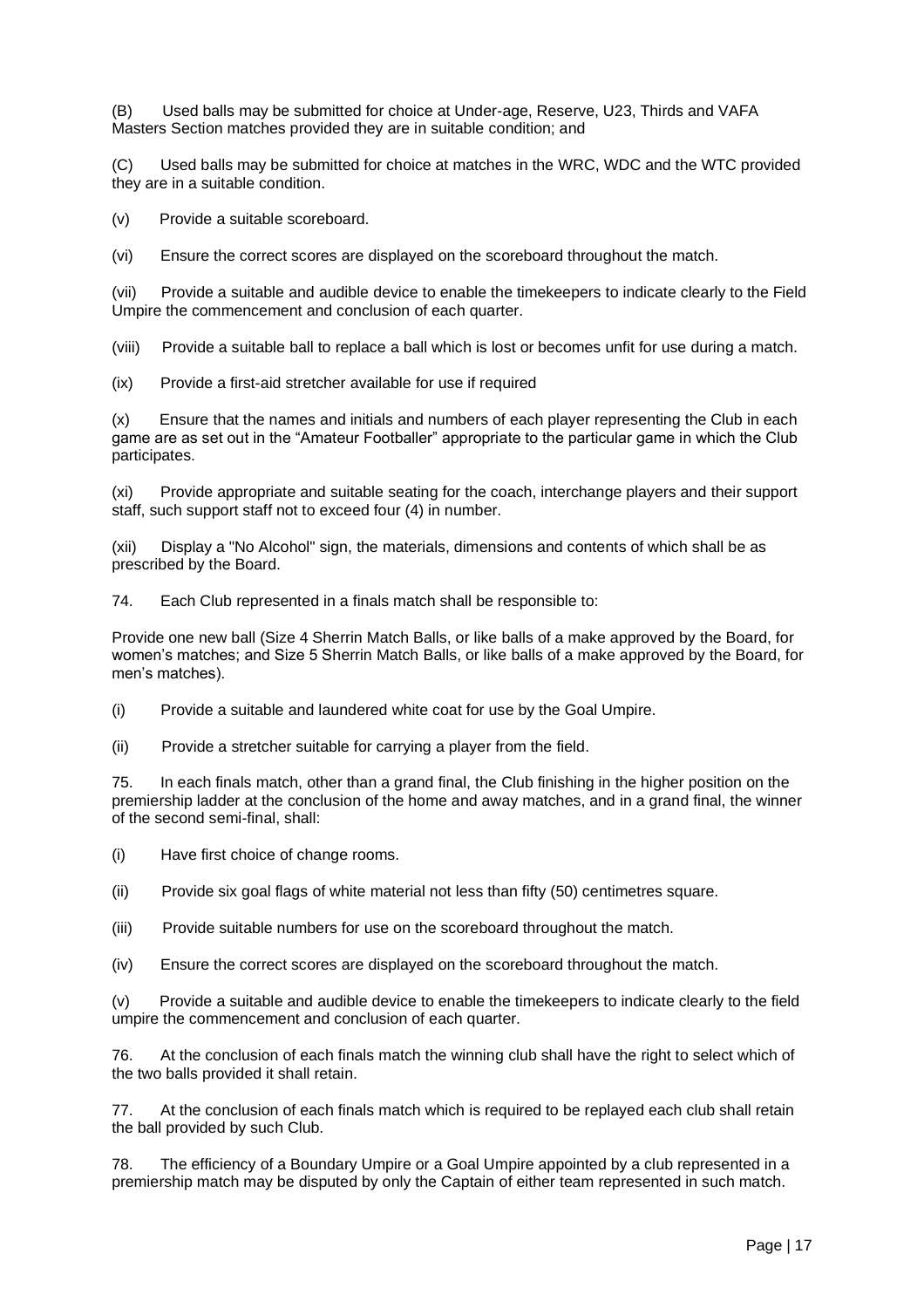79. The disputed efficiency of a Boundary Umpire or Goal Umpire in a premiership match shall be adjudged by the Field Umpire of the match who may order such umpire to be removed and/or replaced and shall report the dispute and their ruling on the back of either team sheet.

80. The suitability of any item to be provided by either club represented in a premiership match may be disputed by only the Captain of either team represented in such match.

81. The disputed suitability of any item in a premiership match shall be adjudged by the Field Umpire who shall report the dispute and any ruling they may deliver on the back of either team sheet.

82. The Field Umpire shall be at liberty to declare unsuitable any item provided by either Club in a premiership match and shall report any ruling they may deliver on the back of either team sheet.

#### <span id="page-17-0"></span>**GROUNDS AND NIGHT MATCHES**

83. A home Club failing to secure the ground originally arranged for a match shall in lieu thereof procure another suitable ground and shall notify the Chief Executive Officer of the Association and the opposing Club at least two clear days prior to the match of the location of such ground. In the event of the Club failing to secure a ground for the playing of the match such match shall be forfeited to the opposing Club.

84. If either Captain considers that a ground is unfit for play, the game shall be abandoned. The Field Umpires shall report the circumstances in which the game has been abandoned to the Chief Executive Officer.

If, within 30 minutes of the time prescribed for the commencement of the match and the Captains are in agreement, the match may be played on an alternative ground. The Captains, in consultation with the Field Umpires, shall decide the suitability of such alternative.

85. If a match is abandoned in accordance with **Rule 84**, the Board shall determine how the premiership points for the game shall be allocated.

#### <span id="page-17-1"></span>**CONDUCT OF NIGHT MATCHES**

86. Intentionally left blank.

86A. The VAFA may fixture night matches.

86B. A Club wishing to conduct a night match must:

(i) comply with the VAFA's Night Match Policy as well as the Australian Standard – Sports Lighting (AS 2560.2.3-2007) for football (all codes); and

(ii) demonstrate to the satisfaction of the VAFA that the lights at the proposed venue have an average minimum lux level of 100 lux as per the AFL's Preferred Facility Guidelines..

86C. Where a light tower ceases to operate in the course of a night match:

(i) The Field Umpires shall stop the match and direct the timekeepers to apply time on and record the time the match ceased;

(ii) All umpires and players are permitted to leave the playing surface.

(iii) The Field Umpires, a home team representative and the team Captains shall meet. The home team representative will advise as to the ability to re-commence play.

86D. If the match does not recommence within the thirty minutes from the recorded time the match ceased, the Field Umpires shall terminate the match.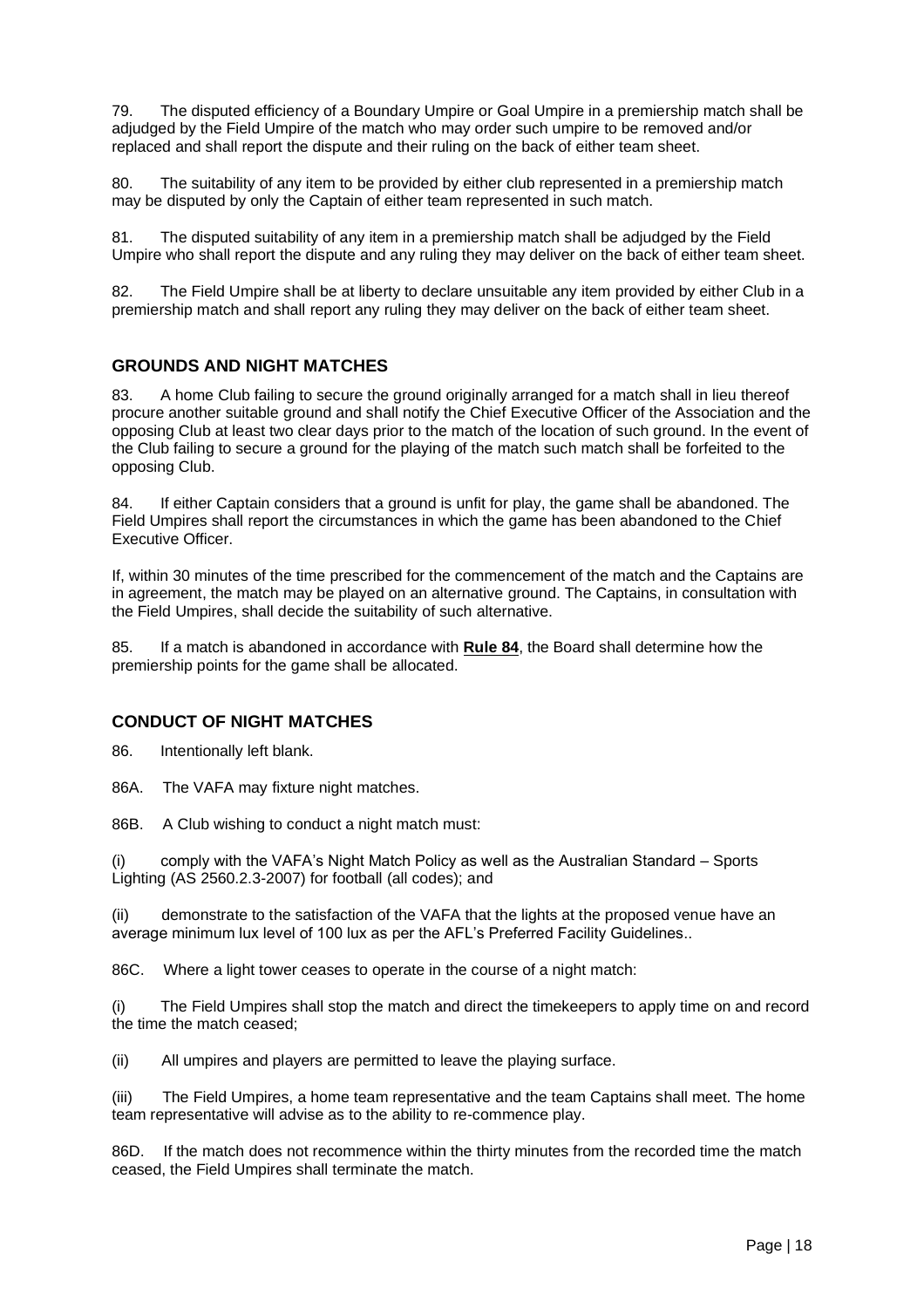86E. Where a match is unable to commence or is terminated before the scheduled end due to light failure, the Board in its absolute discretion may determine the result or order the match be replayed at such time and place as it sees fit.

86F. If the match is to recommence within the thirty-minute period:

(i) the Field Umpires shall direct both teams to enter the playing surface whereby a ten-minute warm up period is permitted.

(ii) Play will recommence from the time when the match ceased.

86G. Where the light continues to fail or is poor after the match has re-commenced this procedure will be repeated.

#### <span id="page-18-0"></span>**FORFEITURES**

87. A Club which forfeits a premiership match in which it is due to be represented by a Senior Section team shall be deemed to have forfeited any Reserve Section premiership match such Club has played or shall be due to play on the same day provided that such Club shall have the right to appeal to the Board within fourteen (14) days of such Reserve Section match against such penalty forfeiture.

88. The Board shall be permitted on appeal to rule that the results and scores of a Reserve Section premiership match forfeited under penalty as aforesaid are to stand when reasonable evidence can be shown that the forfeiture of the Senior Section premiership match was due to unforeseen circumstances.

89. A Club which has forfeited a Reserve or Third Section premiership match under penalty shall be fined the sum as prescribed in **Rule 129** hereof and the score registered by such Club in such match shall be voided. Such match shall be awarded to the team of the opposing Club which shall have the option of including both scores in its percentage or of not including either score but if such option is not exercised within seven days after receipt of notice from the Secretary of the Association that the penalty forfeiture has been imposed both scores shall be included.

90. A Club which forfeits a match in which it is due to be represented by a Senior Section team, Reserve Section team, Third Section team or Under-age Section team shall be fined as prescribed in **Rule 129** hereof.

91. In the event of a "one-off" forfeit in any Section:

(i) the percentage of each team in respect of the forfeited match shall be determined as follows:

(ii) the team forfeiting shall receive the average score of the winning sides of that Section in the round in which the forfeiture occurs as their points against and no points for;

(iii) the team forfeited to, shall receive the average score of the winning sides of that Section in the round in which the forfeiture occurs as their points for and the average score of the losing teams for their points against. This will include zero points for the team that forfeited.

(iv) The team forfeited to, shall receive four premiership points.

(v) If a team be suspended or withdraws from the competition causing a "long term" forfeit in any Section, the percentage of each team in respect of any game not played as a result of such suspension or withdrawal shall be calculated as follows:

(A) The team suspended (or causing the forfeit) shall lose from its "points for" total, the average losing margin in games played on each date to which the suspension applies.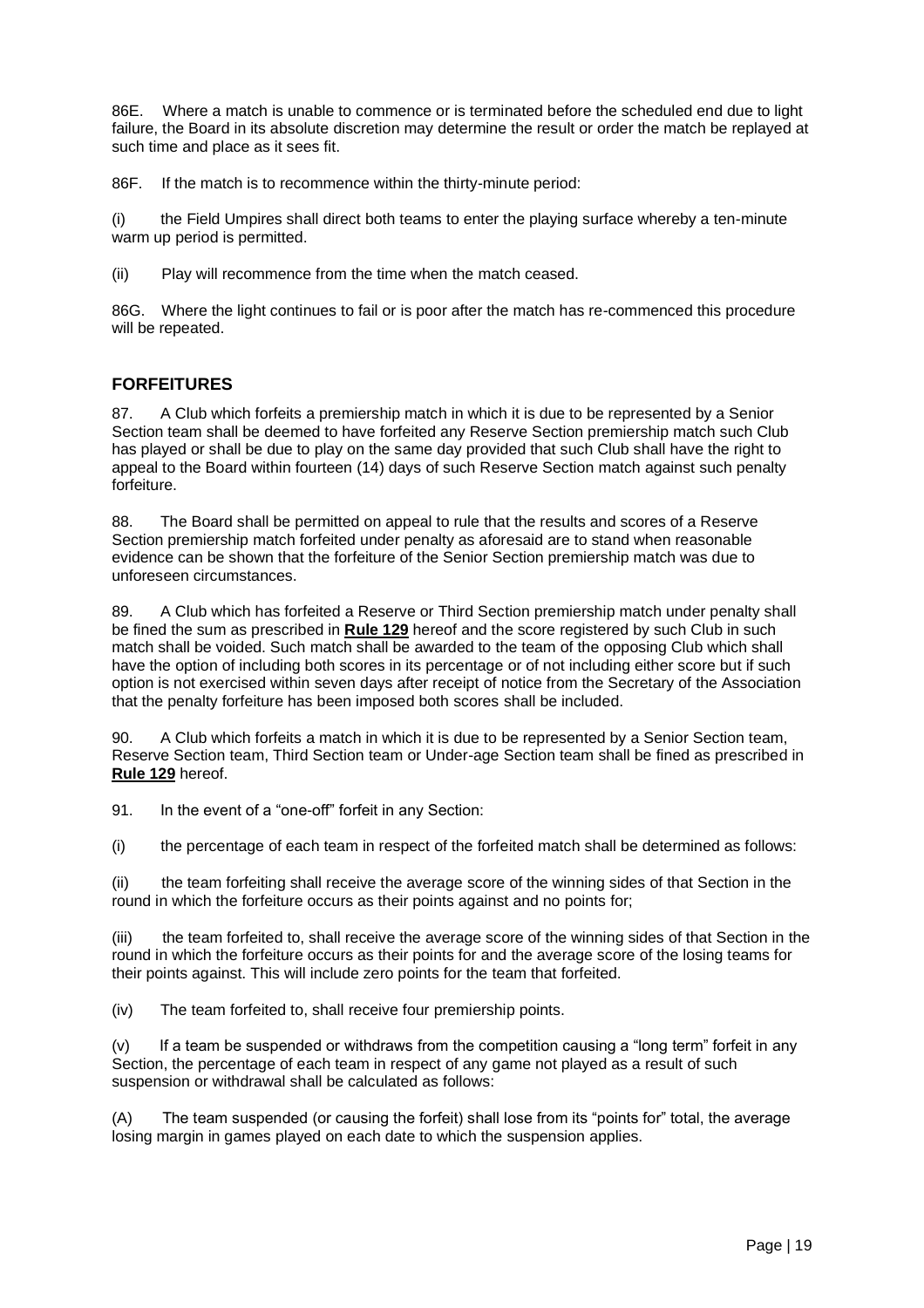(B) The team drawn to play against such team shall have its percentage calculated in accordance with a formula to be determined by the Board, having regard to:

(1) the period of such suspension;

(2) the date within the season of such suspension or withdrawal;

(3) the performance of such team prior to the date of such suspension or withdrawal;

(4) overall fairness to all Clubs in the Section.

92. In the event that any team of a Club forfeits three times in any Section in any one season, the Club shall be required to attend before the Board of the Association to show cause why its participation in that Section should not be terminated.

#### <span id="page-19-0"></span>**UMPIRES SUB-COMMITTEE**

93. The quorum for all meetings of the Umpires Sub-Committee shall be two members.

94. The Umpires Sub-Committee shall be responsible to the Association to appoint all Field Umpires for all matches under the control of the Association and such Boundary or Goal Umpires as the number of available persons permits.

95. The Umpires Sub-Committee shall be responsible to prescribe the form in which each Club may report the standard of management by the Field Umpire of each premiership match in which such Club is represented.

96. (i) The Umpires Sub-Committee shall as soon as practicable after receipt of the nominations referred to in **Rule 23** (Club Umpire Reserve and Third Nominations) meet for the purpose of granting approval and accreditation of the nominees and may require the nominee to appear in person before the Committee before considering any such nomination. In the event that approval is not granted to a nominee the Club shall ensure that not later than seven days after receipt by the Secretary of the Club of notice of the decision of the Umpires Committee not to grant approval, a further nomination is lodged with the Chief Executive Officer of the Association.

(ii) Each Club whose nominees for appointment as Reserve and Third Grade Field Umpires are approved and accredited by the Umpires Committee shall be reimbursed the appropriate Reserve and Third Grade umpires fee in respect of each game in which the Club's nominee acts as Field Umpire.

97. The field umpire appointed for a premiership match shall be responsible to

(i) Report to the Association all known or apparent offences by any player or persons or Club against these Rules and/or the AFL's Laws of Australian Football as adopted by the Association from time to time.

(ii) Make available the report or reports required by the Association made in accordance with Clause (i) of this Rule to the official from each Club who should wait on him or her in accordance with the requirements of these Rules.

(iii) Have available team sheets of the competing teams for inspection by officials representing such competing teams.

98. The scores of each premiership match shall be recorded by both Goal Umpires and both Timekeepers and the official scores of such match shall be those of the Goal Umpires provided that such scores are in agreement, or that of the majority of such officials when there is a discrepancy in the scores recorded by the Goal Umpires.

99. No Boundary or Goal Umpire shall be permitted to coach or advise a team by signal or word of mouth.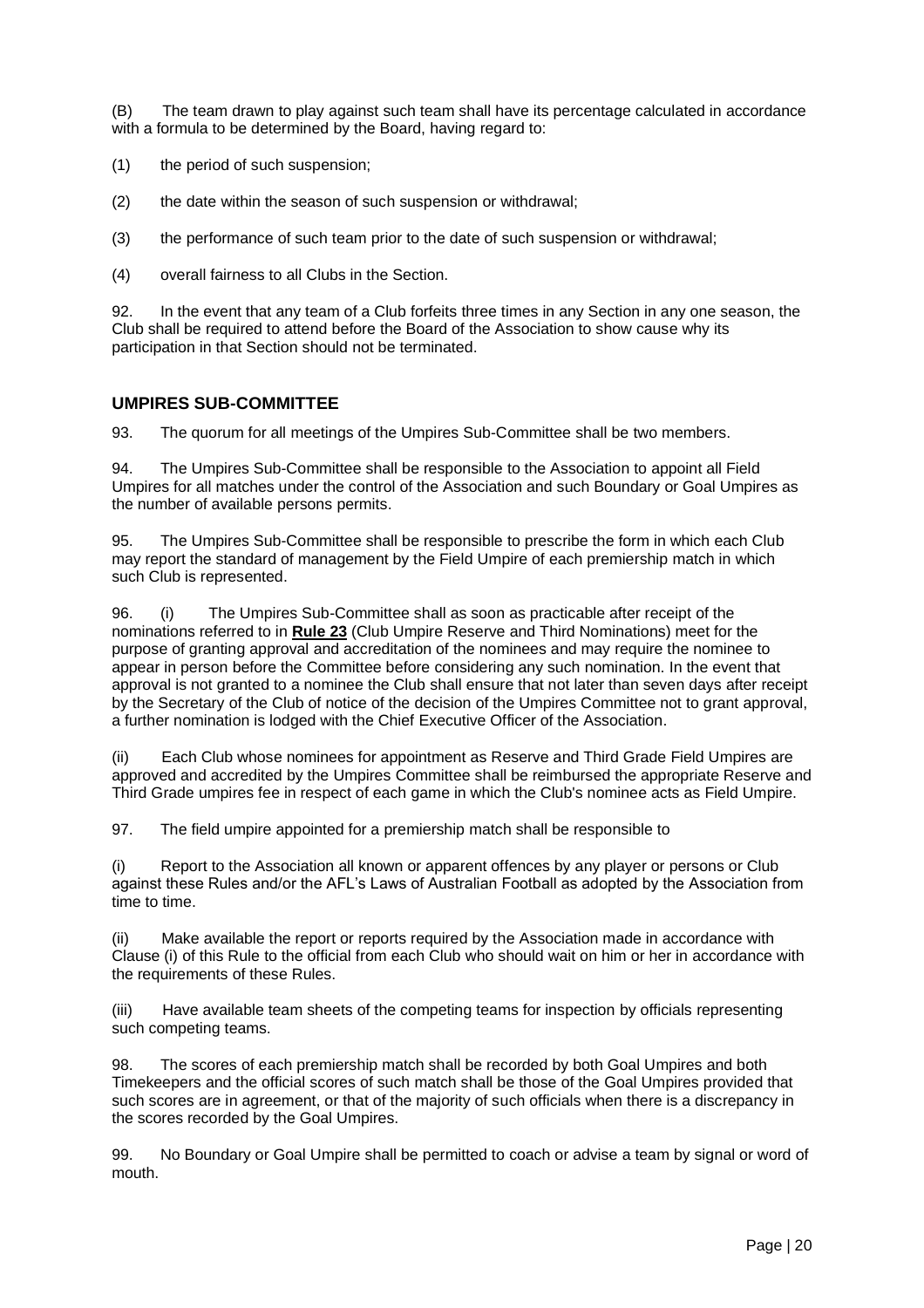#### <span id="page-20-0"></span>**INDEPENDENT TRIBUNAL**

100. **General power to lay reports**: The President, Vice Presidents, and Chief Executive Officer of the Association together with all Umpires appointed and paid by or on behalf of the Association shall be competent to report players of any team for offences against the AFL's Laws of Australian Football. The Independent Video Review Officer (VRO) shall on behalf of the association recommend to the VAFA to lay any charge as adopted by the Association from time to time provided that any report which such competent persons may make of an offence or offences by any player or players shall be in writing and where appropriate given to the Field Umpire to obtain acknowledgement by the official of each club as required by these Rules. Where the umpires have laid a report on match day, it is a requirement that both Team Managers attend the umpire's room within 15 minutes of the completion of the match to ascertain if any reports have occurred during the match.

100A. **Video reports initiated by the Independent Video Review Officer (VRO)**: A recommendation by the independent VRO of the Association as referred to in **Rule 100** may be made on their own initiative after reviewing any available video or other recording of the match brought to their attention and making any other enquiries they consider fit. Such video report shall be in writing and made not later than 2.00pm under normal operating circumstances on the Monday following completion of the match.

100B. **Video reports initiated by Clubs:** A recommendation by the Independent VRO of the Association as referred to in **Rule 100** may also be made following a written request from one of the competing Clubs to review a video or other recording of the match or part thereof, if the Chief Executive Officer considers the recording and any other evidence presented warrants a report of any player being made. In making their decision, the Independent VRO may make or cause to be made such other enquiries as they consider fit. A Club's request must be made to the Association by not later than 10:00am on the Monday following completion of the match and shall be accompanied by a copy of the recording on a USB and prescribed video review fee of \$350. This is to cover administration costs associated with the seriousness of such reports made by Clubs. The Club shall at the same time also provide the other competing Club with a copy of its request and the recording. The Independent VRO will consider the request as expeditiously as possible, but without being bound by any specific time limit for making any report. A portion of the video report fee of \$200 shall be refunded to the Club if the Independent VRO lays a report arising from the request.

100C. Any player reported on match day has until 10.00am on the Monday following the match to advise the Chief Executive Officer or their authorised representative of their consent to request the prescribed penalty. For all video reports, clubs must inform the VAFA by no later than 9.00am on the Tuesday following the match of their consent to request the prescribed penalty. Failure to notify the VAFA by the applicable deadline will result in the prescribed penalty being applied.

101. Valid reports by competent persons of an offence or offences against the AFL's Laws of Australian Football as may be adopted by the Association from time to time by any player or players in any team in any premiership match shall be investigated by the Independent Tribunal, together with all matters referred to the Tribunal by the Chairman of the Board or any sub-Committee of the Board appointed to carry out the duties and exercise the powers set out in Article 36(e) of the Articles of Association.

102. The Tribunal shall so far as practicable adopt the procedures set out in Schedule A to these Rules but where such procedure is not practicable in the circumstances the Tribunal shall regulate its own procedure.

103. The Tribunal shall be permitted to adjourn any hearings of any charges from time to time and deal as it deems fit with any player found guilty of such charges and with any player found guilty of deliberately giving false or misleading evidence relating thereto or any player failing without reasonable excuse to attend at any meeting of the Tribunal.

104. The Tribunal on imposing any penalty for an offence or offences against the AFL's Laws of Australian Football as may be adopted by the Association from time to time shall impose a penalty which is not less than the penalty prescribed by **Rule 107** of these rules.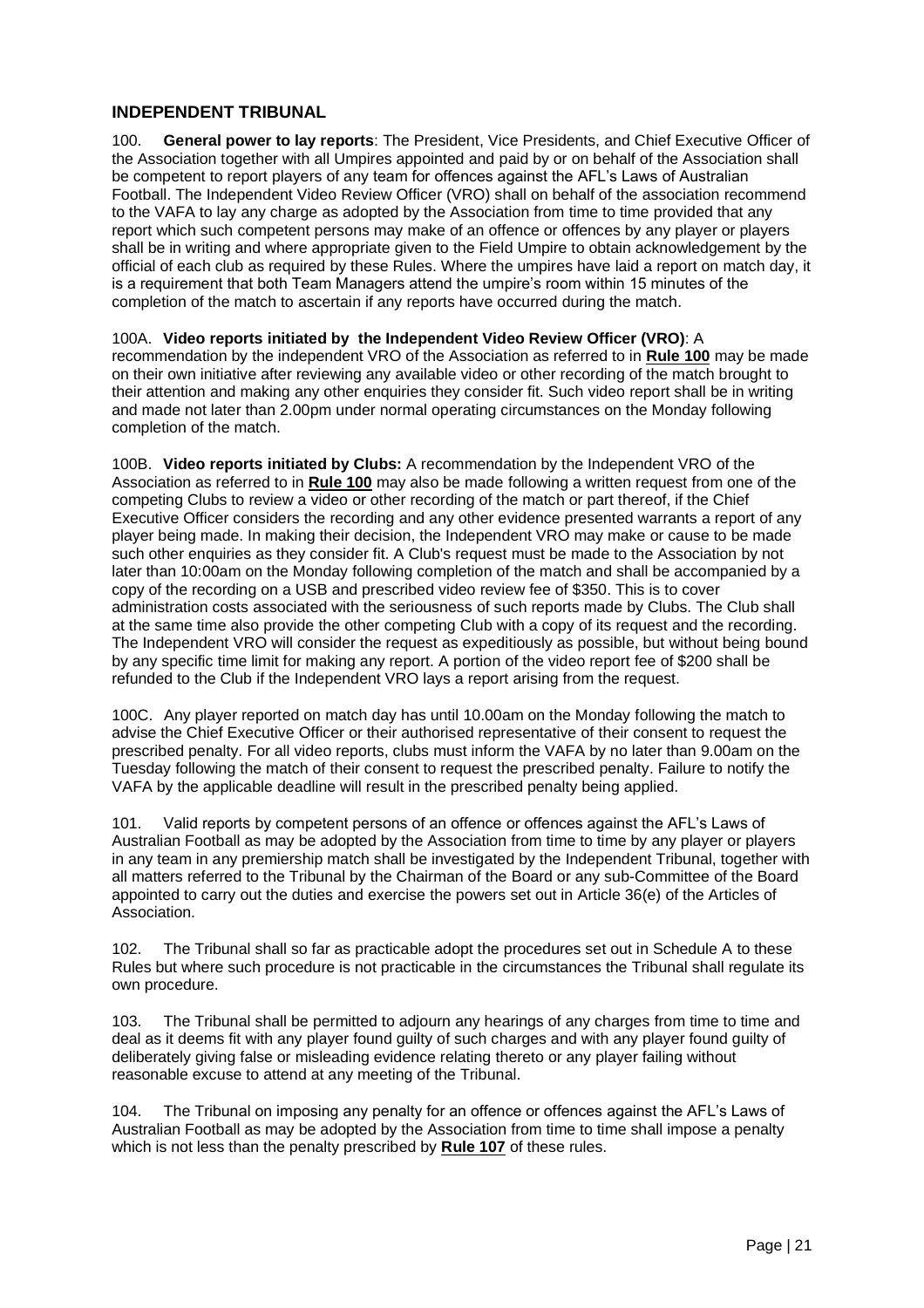105. A player of a Club reported for an offence or offences in respect of which a penalty is prescribed pursuant to **Rule 107** hereof may consent to a penalty being imposed upon them without the necessity of a Tribunal Hearing.

105A. If a reported player:

(i) consents in accordance with **Rule 105** to the imposition of a penalty, and so advises the Chief Executive officer by 10.00am on the Monday following the match (for match day reports) or 9.00am on the Tuesday following the match (for any video report) in which a player was reported, the penalty shall be one week less than the prescribed penalty;

(ii) is required to attend the Tribunal because the offence for which they were reported is within the charges in Part (ii) "Charges MUST be heard by Tribunal" of Schedule "D", the minimum penalty that may be imposed on such player shall be one week less than the prescribed penalty for such offence if they plead guilty.

(iii) has any Tribunal suspension history from the previous year or season cannot in accordance with **Rule 105** consent to having a prescribed penalty pursuant to **Rule 107** imposed upon them and is required to attend the Tribunal.

105B. Any player that has been suspended in the previous year or season and attends a Tribunal hearing, if pleading quilty or found guilty, cannot be offered the prescribed penalty reduction.

106. Notwithstanding the consent of a reported Player to the imposition of a prescribed penalty upon them as aforesaid, the person making the report, or the Chief Executive Officer of the Victorian Amateur Football Association or their authorised representative shall be entitled in their absolute discretion to require that the report be heard and determined before the independent Tribunal.

107. The penalties prescribed for offences against the AFL's Laws of Australian Football as adopted by the Association from time to time shall be those set out in Schedule D.

107A. If the offended player or club of a report considers the offence serious enough to require the matter be heard at a Tribunal hearing, they must notify the Chief Executive Officer or their authorised representative in writing by 10.00am on the Monday following the match (for match day reports) and 9.00am on the Tuesday following the match (for all video reports) accompanied by a bond of \$350 (such bond to be refunded at the discretion of the Tribunal Chairman).

108. The report completed electronically and pursuant to the provisions of **Rule 100** hereof shall be in the form of Schedule D to these Rules.

109. The alleged offence or offences shall be indicated via the electronic system by the reporting umpire completing all relevant fields detailing the alleged offence or offences.

110. A player reported by a competent person for an offence or offences in a premiership match who is not able to be present or available via phone call at the time appointed for the investigation by the Tribunal of the offence or offences may submit a Statutory Declaration setting out the reasons for their non-attendance which declaration shall include:

(i) The player's consent to stand down from representing their Club in a playing and/or official capacity until such time as they are able to appear before the Tribunal at a subsequent meeting together with their undertaking to give to the Chief Executive Officer of the Association at least four clear days' notice of the date of a subsequent meeting of the Tribunal which such player is able to attend; or

(ii) The player's consent for such Tribunal to investigate the offence or offences in their absence.

(iii) Such relevant information as in the opinion of such player would be of benefit to such Tribunal to reach a decision.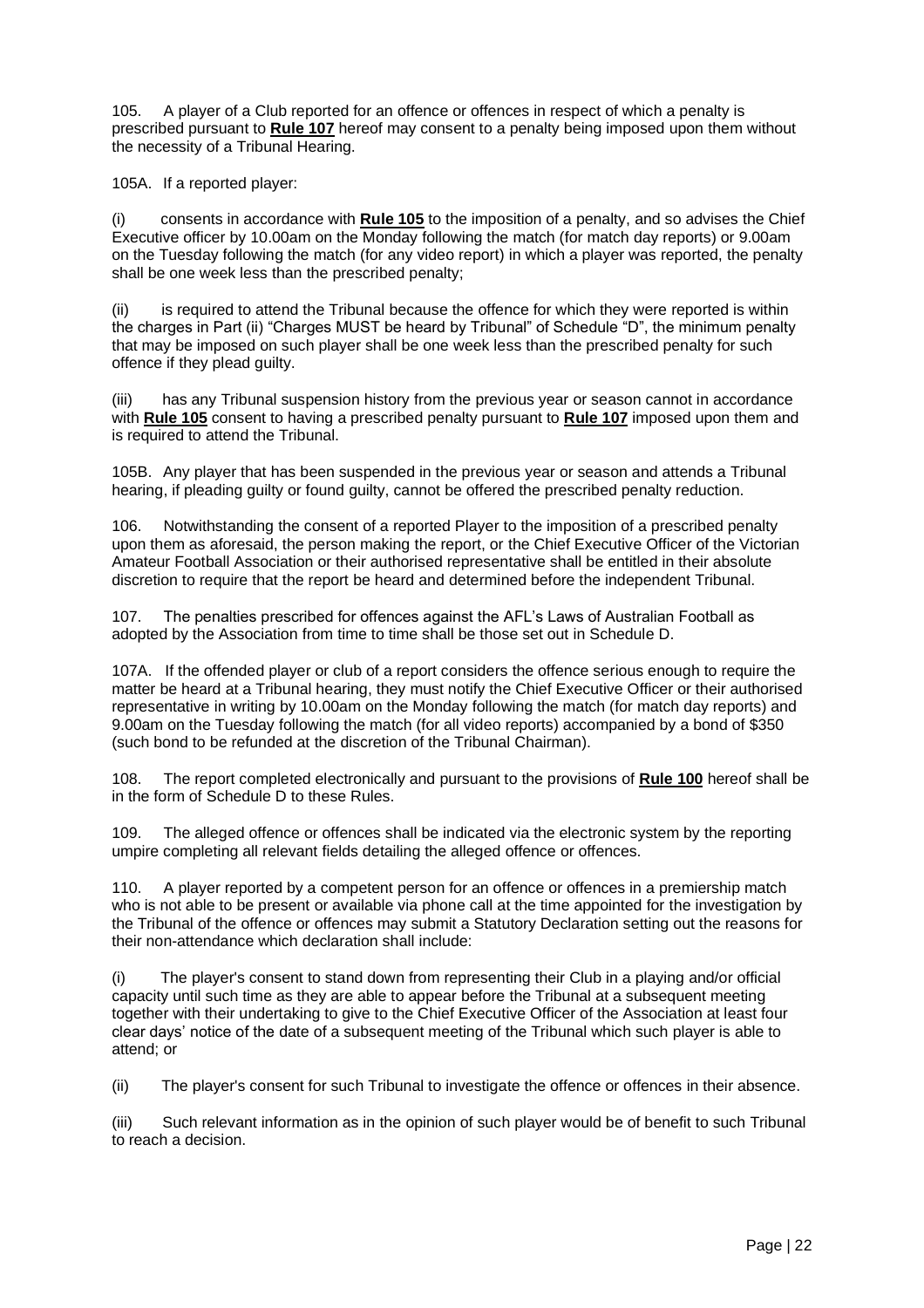110A. If the reporting umpire is not able to be present or available via phone call at the time appointed for the investigation by the Tribunal, the investigation shall be postponed until such umpire is able to attend.

#### PROVIDED

(i) If the umpire is unable to so attend, the reported player shall be eligible to represent their club until the investigation is conducted;

(ii) The investigation shall not be postponed for a period longer than the second Wednesday provided that there are concurrent matches and no bye in the period after the date after the date upon the game in which the report was made.

111. A player reported by a competent person for an offence or offences in a premiership match not being present at the time appointed for the investigation by the Tribunal of the offence or offences and failing to submit a Statutory Declaration relating to the absence as required by these Rules shall be considered in contempt of the Tribunal which shall be at liberty to investigate the offence or offences in the absence of such player and deal as it deems fit with the contempt and the reported offence or offences provided that the Tribunal may exercise its discretion to adjourn such investigations when force majeure can be reasonably shown to have prevented the attendance or the submission of a Statutory Declaration by such player.

112. Each player granted an adjournment of an investigation by the Tribunal through force majeure (not their fault) shall not be permitted to represent a Club in any capacity during the period of the adjournment and shall either:

(i) Give to the Chief Executive Officer of the Association at least four clear days' notice of the date of a subsequent meeting of the Tribunal which such player is able to attend.

(ii) Submit a Statutory Declaration setting out the reasons for their non-attendance which declaration shall include:

(A) the player's consent for the Tribunal to investigate the offence or offences by such player in their absence;

(B) such relevant information as in the opinion of such player would be of benefit to such Tribunal to reach a decision.

113. If a Player or a Club reported for an offence or offences consents pursuant to the provisions of **Rule 104** hereof to the imposition of a minimum penalty prescribed pursuant to **Rule 105** hereof, the Secretary of the reported player's Club shall notify the Chief Executive Officer of the VAFA or their authorised representative by not later than **10.00am on the Monday following the match (for match day reports) and 9.00am on the Tuesday following the match (for all video reports)** in which the report was made, that the said Player consents to the imposition of the said minimum penalty, at which time the Chief Executive Officer or their authorised representative shall either (1) confirm that the Tribunal will meet to impose the prescribed minimum penalty without a formal hearing or (2) advise that pursuant to **Rule 105** a formal hearing will take place before the Tribunal notwithstanding the consent of the reported player to a minimum penalty being imposed upon them.

114. If the reported Player consents to the imposition of a minimum penalty and provided that the person making the report or the Chief Executive Officer of the VAFA or their Authorised representative does not decide pursuant to **Rule 104** that it is appropriate in all the circumstances that a formal hearing take place before the Tribunal, the Tribunal will record in its Minutes of Proceedings full details of the report and the minimum penalty imposed in accordance with **Rule 105** of these Rules.

115. If the reported Player does not consent to the imposition of a minimum penalty pursuant to **Rule 104** hereof or if notwithstanding the Player's consent the person making the report or the Chief Executive Officer of the VAFA. or their authorised representative decide that it is appropriate in all the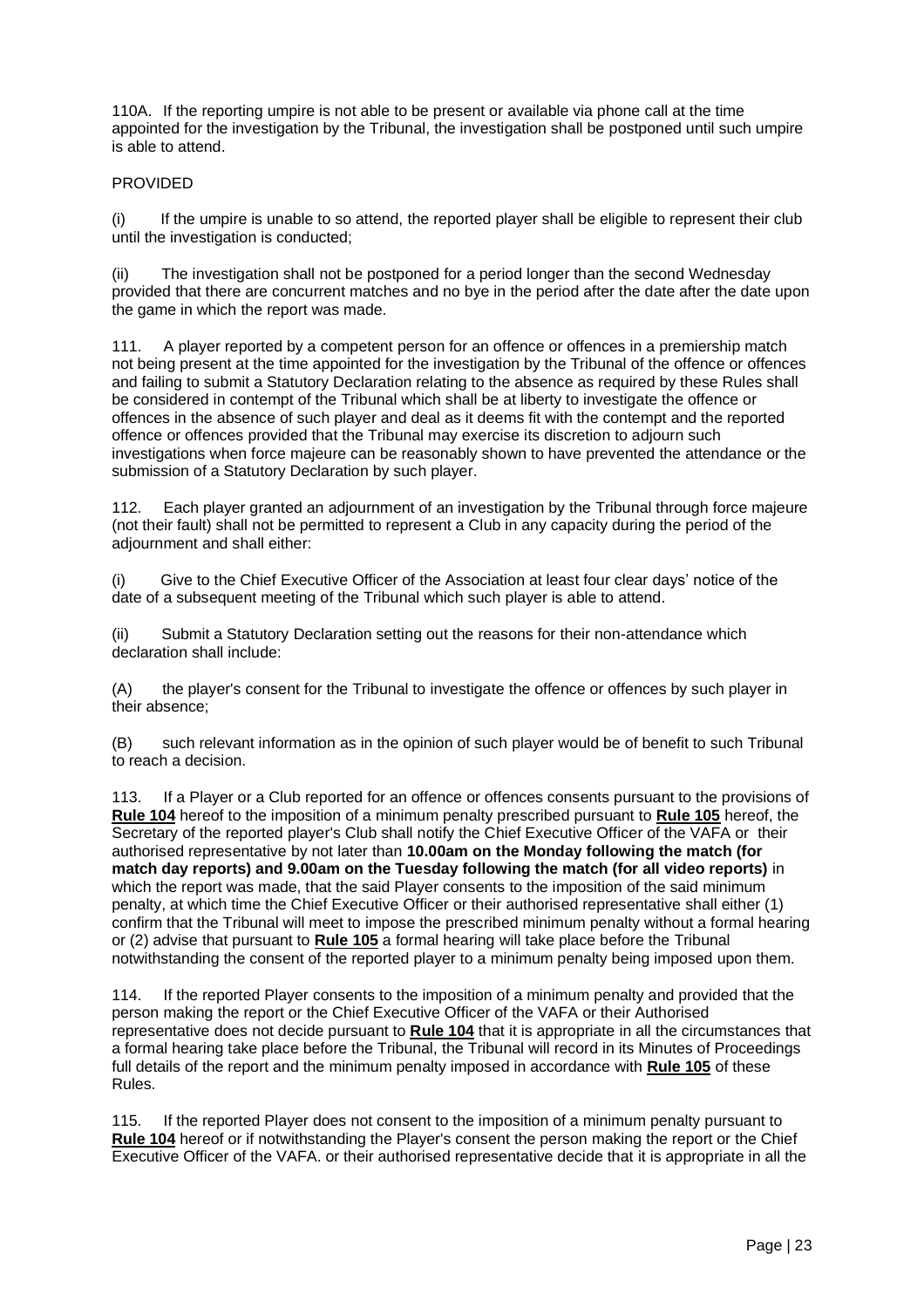circumstances that a formal hearing of the report take place before the Tribunal then a formal hearing will take place before the Tribunal in accordance with these Rules.

116. The Umpire/s making the report is/are required to attend the Tribunal hearing unless contacted by the VAFA Administration and advised the reported Player has been granted the prescribed penalty. Where the Investigating Officer or the Video Review Officer (VRO) recommends that the VAFA lay a charge, the VAFA may appoint an advocate to attend the Tribunal hearing unless the reported Player has been granted the prescribed penalty.

117. The period of suspension of a Player by the Tribunal or in accordance with **Rule 104** shall correspond with the number of home and away and/or finals matches of the team in which the player was playing at the time when they were reported.

Provided always that the Chairman of the Tribunal which suspended the player (or a member of the Tribunal nominated by the Chief Executive Officer, if the player accepted the prescribed penalty in accordance with **Rule 104** may, on application by the player not later than 10.00 a.m. on the Friday following the imposition of the period of suspension by the Tribunal or the acceptance of the prescribed penalty, determine that the period of suspension may be calculated by reference to other games in which the Club of the player participates.

118. A Player during suspension by a Tribunal shall not be permitted to represent a Club in any onfield capacity.

119. The decisions and findings of a Tribunal shall be final and binding.

120. Any person other than a Player who is found guilty by the Independent Tribunal of deliberately giving false or misleading evidence relating to any report being investigated by such Tribunal shall be penalised or suspended by the Tribunal who shall assess and impose such penalty as deemed fit.

120A. An appeal from a decision of the Tribunal shall be permitted:

(i)

(A) if the charge against the player is one within part (ii) of the Report of Umpires form (Schedule D of the VAFA Rules) under the heading "Charges MUST be heard by Tribunal";

OR

(B) if any suspension arising from a charge in the final three rounds of the home and away season or in a finals match which would prevent the player from participating in a finals match;

OR

(C) if any suspension would cause the player to have suspensions (whether in the VAFA and/or other competitions) totalling 16 or more matches.

(ii) if the appeal is notified to the Chief Executive Officer of the VAFA. or their authorised representative not later than 3.00 pm on the day after the Tribunal hearing. The notification of the appeal must be accompanied by the prescribed appeal fee of \$750. If the appeal is successful, \$500 of the fee will be refunded.

Provided that, if the appeal is brought pursuant to sub-paragraph 120A (i) (A) the prescribed appeal fee shall be \$1000, and if such appeal be successful, the amount of \$750 shall be refunded.

120B. An appeal from a decision of the Tribunal shall be heard by an Appeal Tribunal comprising the Chairman of the Appeal Tribunal and/or other members of the Tribunal who did not participate in the initial hearing of the charge or charges the subject matter of the appeal.

120C. (i) An appeal from the decision of the Tribunal shall be heard as expeditiously as possible at a date and time notified to the parties by the Association.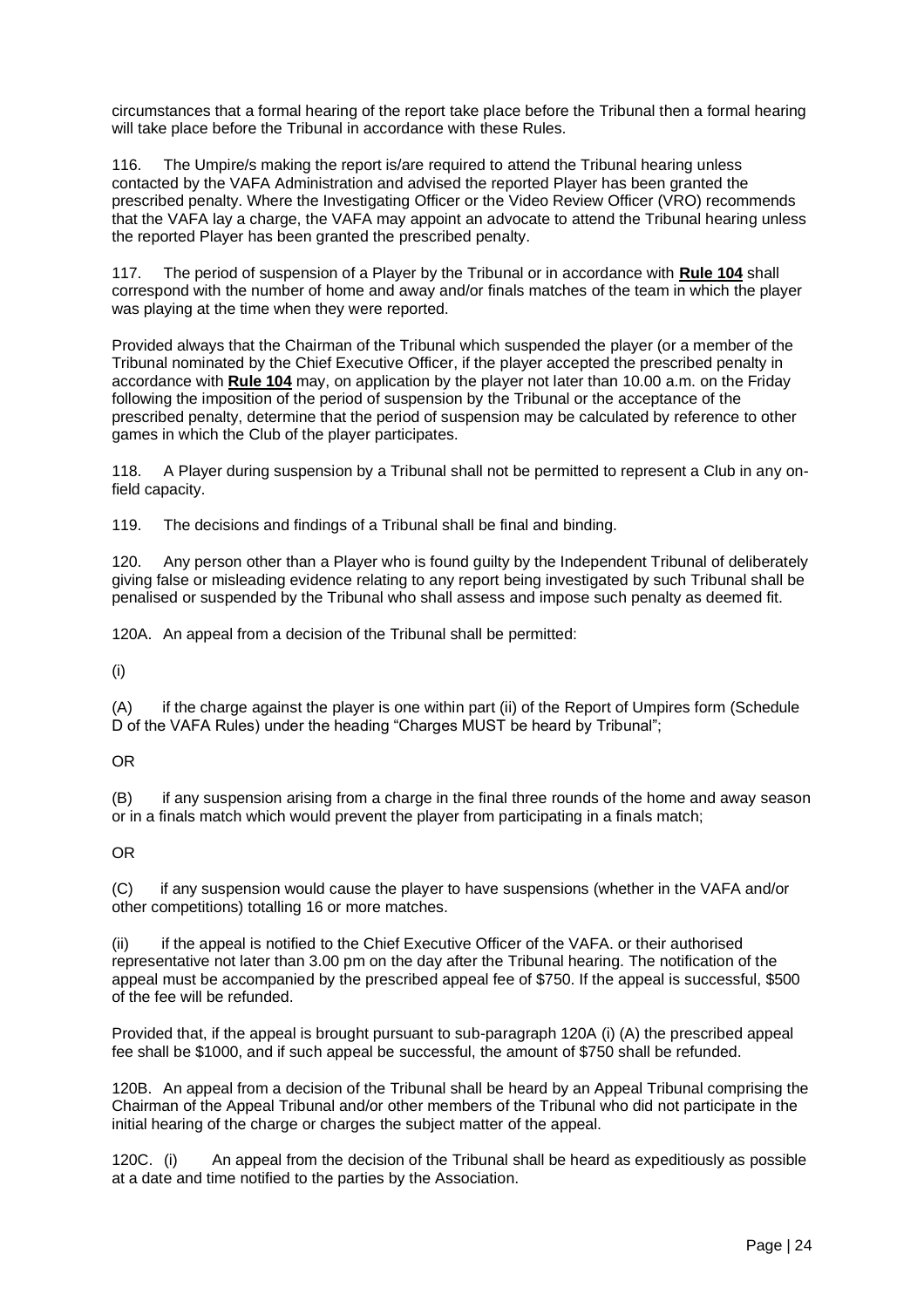(ii) If the hearing of the appeal is not held before the next round of matches is played, the reported player shall be ineligible to play until the appeal hearing is conducted, but any matches missed by the player shall be included in any penalty ultimately imposed.

(iii) At the hearing of an appeal from a decision of the Tribunal, evidence not called at the original hearing shall not be permitted unless the Chairman or presiding Member of the Appeal Tribunal is satisfied that good reason has been shown as to why such evidence was not called at the original hearing.

(iv) The appeal hearing will otherwise be conducted in the same manner as a Tribunal hearing at the first instance.

(v) Any decision of the Appeal Tribunal is final and binding.

#### <span id="page-24-0"></span>**ADMISSION TO MEMBERSHIP OF THE VAFA**

121. (i) Application in writing for membership of the Association shall be lodged with the Association on or before the 31st day of October.

(ii) Each application shall be accompanied by a fee of \$100 and the Association may if the club is admitted to membership of the Association appropriate the whole of such fee towards the good faith deposit required pursuant to **Rule 27** Such application fee of \$100 shall not be refunded to the club in the event of an unsuccessful application, unless such application has been revoked in writing by the applicant within 21 days of the written application being lodged.

(iii) The Board shall take into account the following matters when considering an application for membership of the Association:

(A) Financial stability of the applicant club over the preceding three years.

(B) The attendance of the applicant before the Football, Growth and Integrity (FG & I) Sub-Committee of the Board of the Association.

(C) The submission of completed documents as determined by the FG & I Sub-Committee, such documents to include:

(1) Declaration of player payments as per the Schedule H appended to the rules of the Victorian Amateur Football Association.

(2) Audited financial statements of the applicant club for the preceding three years (or such shorter time as the FG & I Sub-Committee determines).

(3) A list setting out the names and addresses of five Club Office bearers at the time of the making of the application.

(4) Such other documents as may be required from time to time by the FG & I Sub-Committee.

Provided that such documents shall be lodged with the Association at least seven days prior to the first interview with the FG & I Sub-Committee.

122. No Applicant for Membership of the Association shall be admitted to membership of the Association without having first served an appropriate period of probation as determined by the Board of the Association.

123. The election for admission to Membership of the Association shall take place at a General Meeting held in accordance with the Articles of Association, after the Board has determined that the Applicant has satisfactorily concluded its period of probation.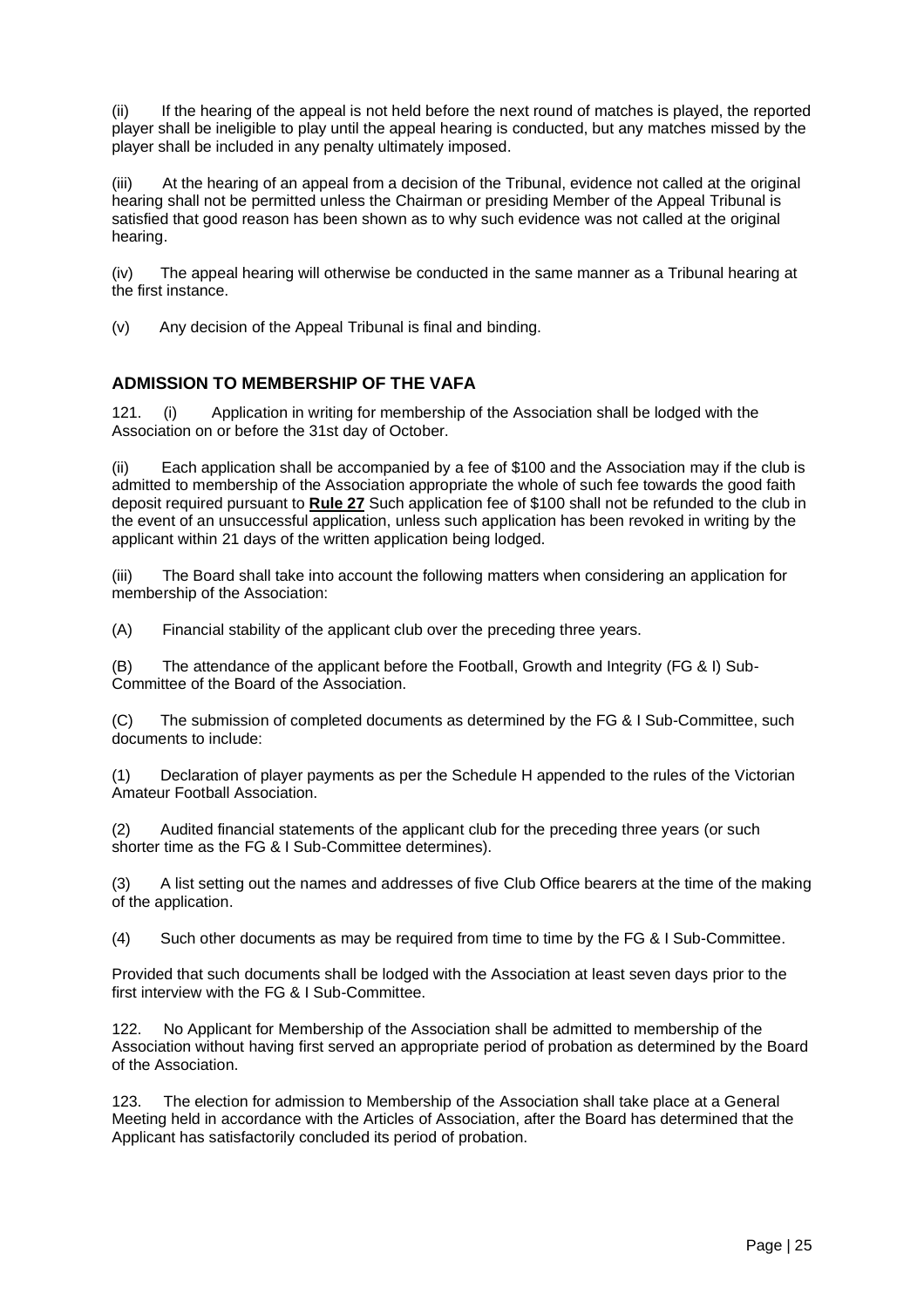#### <span id="page-25-0"></span>**GENERAL**

124. Permission from the Board shall be obtained by a Club which wishes to participate in a match on the same day that a team representing the Association is to participate in a match.

125. (i) Any protest, complaint, incident or charge that a person, player or Club wishes to be investigated by the Chairman of the Investigations and Tribunal Sub-Committee Board or its delegated sub-committee against any other person or player or Club shall be submitted to the Chief Executive Officer of the Association or their delegate not later than 12 noon on the Monday following the match in which the protest, complaint, incident or charge is alleged to have arisen. In exceptional circumstances the Chief Executive Officer may extend the date for submission of any request for investigation to 12 noon on the Wednesday following the match.

(ii) The protest, complaint, incident or charge shall be accompanied by all relevant documents and/or a detailed description and an administrative fee of \$350 to be applied to the cost of engagement of an Investigation Officer, or if it arises out of more than one incident, such higher fee (not exceeding \$350 per incident) as the Chief Executive Officer in consultation with the Tribunal Coordinator shall determine. Any fee may be returned to the person, player or Club upon resolution of such protest, complaint, incident or charge, at the sole discretion of the Chief Executive Officer, except in the case where it is determined the protest, complaint, incident or charge was frivolous or vexatious in nature. In the event the other person or player or Club is referred to the Independent Tribunal and found guilty, the club to which the guilty party belongs will be charged the administration fee.

(iii) Where the Board is requested by a Club to investigate any protest, complaint, incident or charge, the Chief Executive Officer may cause a preliminary inquiry to be conducted by an Investigation Officer appointed by the Chief Executive Officer to determine whether any and what charges should be referred to the Independent Tribunal, or to the Board or its delegate pursuant to Article 36.

(iv) Any resultant hearing of a protest, complaint or charge shall take place before the appropriate body at a time and venue as notified by the Chief Executive Officer (or their delegate). Wherever possible, hearings must be held prior to the next round of matches. A hearing may be adjourned or deferred only if in the opinion of the Chief Executive Officer or the body hearing the matter the circumstances giving rise to the request for adjournment or deferral are exceptional.

(v) A player may consent to the imposition of a prescribed penalty in accordance with the procedure in **Rules 105 - 107** where the charge is for an offence for which a prescribed penalty is available. If the player advises the Chief Executive Officer not less than 24 hours prior to the scheduled hearing time of their acceptance of the prescribed penalty, the penalty shall be one week less than the prescribed penalty.

#### <span id="page-25-1"></span>**FINES**

126. A Club breaching or failing to comply with the requirements of **Rules 72, 73 and 74** shall be notified of the offence by the Secretary of the Association and automatically penalised in accordance with the Schedule of Fines appended hereto to these Rules provided that such Club shall have the right of appeal against such penalty to the Board which shall have the power to remit the whole or any portion of such penalty.

127. An appeal against any automatic penalty shall be submitted to the Chief Executive Officer of the Association within fourteen (14) days of the notification of the offence and such appeals shall be considered by the Board as it deems fit.

128. A person who fails to appear when required before a properly constituted enquiry by the Board or by the Association may be reprimanded or penalised as such body shall deem fit.

129. (i) The fines to be imposed on clubs under the provisions of Rules 17, 18, 19, 20, 23, 24, 25, 26, 32, 33, 50, 72, 73, 74, 89 and 90 shall be not more than the amounts specified hereunder: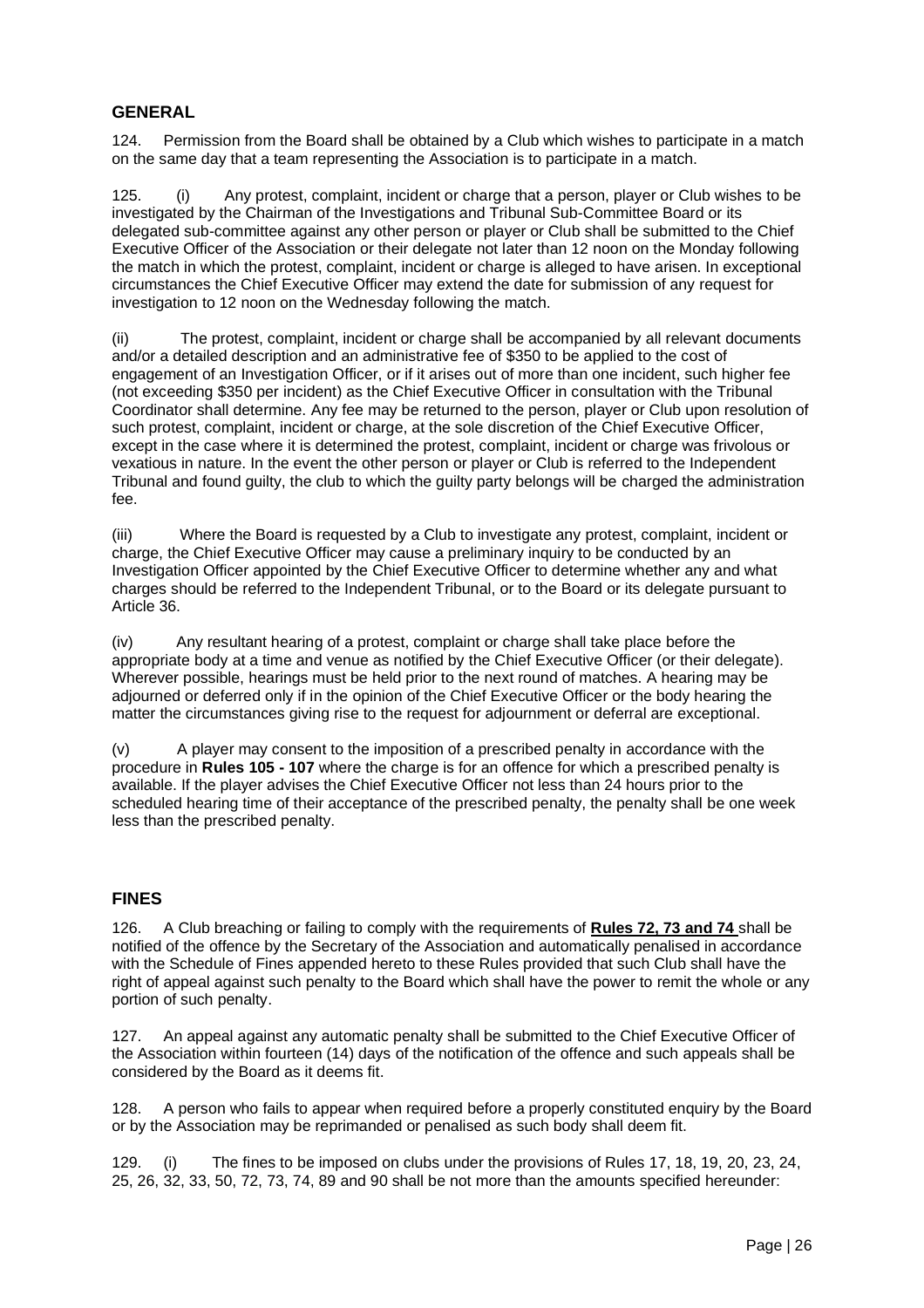| Rule                                       | <b>Penalty</b>                                                                                                                                                                                                                                                                                                                                     |
|--------------------------------------------|----------------------------------------------------------------------------------------------------------------------------------------------------------------------------------------------------------------------------------------------------------------------------------------------------------------------------------------------------|
| 17                                         | \$25.00                                                                                                                                                                                                                                                                                                                                            |
| 18                                         | \$25.00                                                                                                                                                                                                                                                                                                                                            |
| 19                                         | \$10.00                                                                                                                                                                                                                                                                                                                                            |
| 20                                         | \$10.00                                                                                                                                                                                                                                                                                                                                            |
| 23                                         | \$25.00                                                                                                                                                                                                                                                                                                                                            |
| 24                                         | \$10.00                                                                                                                                                                                                                                                                                                                                            |
| 25                                         | \$25.00                                                                                                                                                                                                                                                                                                                                            |
| 26                                         | \$25.00                                                                                                                                                                                                                                                                                                                                            |
| 32                                         | \$2.00 per day for each day during which the default continues                                                                                                                                                                                                                                                                                     |
| 33                                         | \$2.00 per day for each day during which the default continues                                                                                                                                                                                                                                                                                     |
| 50                                         | \$50.00                                                                                                                                                                                                                                                                                                                                            |
| 72 (ii), (v)<br>(xii), (xiii)              | \$5.00                                                                                                                                                                                                                                                                                                                                             |
| 72 (x),<br>(xi), (xvi),<br>(xvii), (xviii) | \$10.00                                                                                                                                                                                                                                                                                                                                            |
| 72 (iii) & (iv)                            | \$100.00                                                                                                                                                                                                                                                                                                                                           |
| 72 (xiv)                                   | \$5.00 - Provided that a team which is not ready to commence play after 5 minutes has<br>elapsed since the appointed time for commencement of the second or third or fourth quarters<br>as the case may be, shall be fined not more than the sum of \$2.00 for every minute which<br>elapses thereafter until such team is ready to commence play. |
| 72 (xv)                                    | \$100.00 - Provided that a team which is not ready to commence play after 5 minutes has<br>elapsed since the appointed starting time shall be fined not more than the sum of \$2.00 for<br>every minute which elapses thereafter until such team is ready to commence play                                                                         |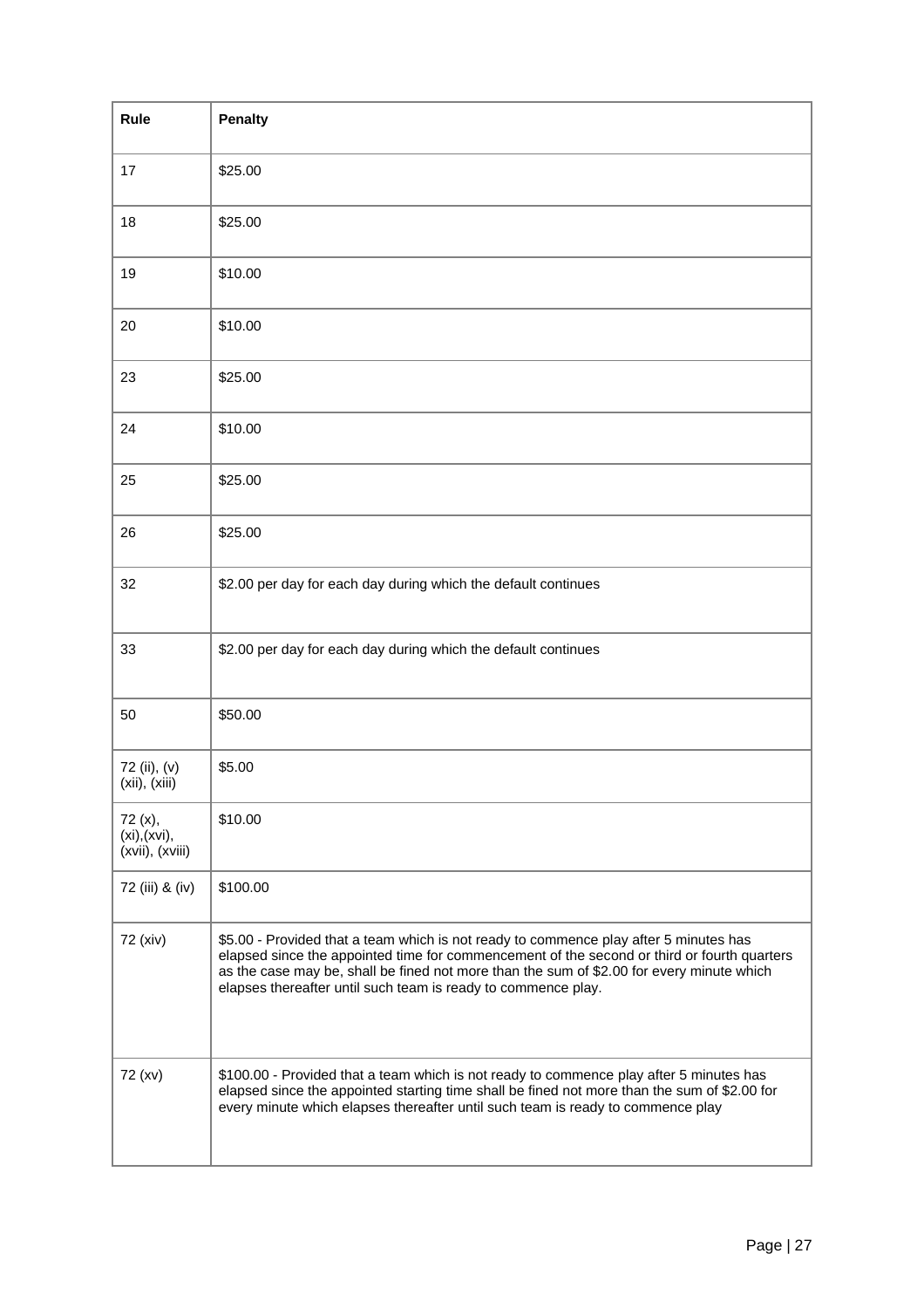| 73                       | Such fines as are presented in Schedule "C" to these Rules |
|--------------------------|------------------------------------------------------------|
| 73 (i)-(xi)<br>inclusive | \$5.00                                                     |
| 73 (xii)                 | \$20.00                                                    |
| 73 (xiii)                | \$50.00                                                    |
| 74 (iv)                  | \$25.00                                                    |
| 89                       | Not more than \$200.00                                     |
| 90                       | Not more than \$400.00                                     |

(ii) Provided the amounts specified above shall be increased to the nearest dollar on the 31st day of March by the percentage increase in the All Groups Consumer Price Index Six Capitals as published by the Australian Bureau of Statistics in respect of the latest concluded quarter immediately preceding the said 31st day of March.

(iii) Provided further that in each year following the amounts so specified (as increased pursuant to sub-paragraph (ii) hereof) shall be increased to the nearest dollar on the 31st day of March in each following year by the percentage increase in the All Groups Consumer Price Index Six Capitals as published by the Australian Bureau of Statistics in respect of the latest concluded quarter immediately preceding the said 31st day of March in each following year.

130. The penalties set out in Rules shall be applied automatically for breaching or failing to comply with such Rule referred to in the appended schedule provided that the party penalised shall have the right of appeal against such penalty to the Board which shall have the power to remit the whole or any part thereof.

131. Any party fined as aforesaid shall be notified in writing of such offence and fine by the Chief Executive Officer of the Association and any appeal against such penalty shall be lodged in writing with the Board through the Chief Executive Officer of the Association within fourteen (14) days of the date of such notification.

## <span id="page-27-0"></span>**PENALTIES FOR BREACH OF AMATEUR STATUS**

131A. If a Club or player is found by the Independent Integrity Hearing Panel (as defined below) (or by the Board following an appeal to it from a decision of the Independent Integrity Hearing Panel) to have breached the conditions relating to Amateur Status, the penalty to be imposed shall be determined by the decision-maker in question (i.e. the Independent Integrity Hearing Panel or the Board). Such penalty may comprise any or all of the following:

- (i) In relation to a club:
- (A) Loss of premiership points earned in the games played while the Club was so in breach;
- (B) Demotion of the Club up to two sections;
- (C) Loss of premiership points for the following season;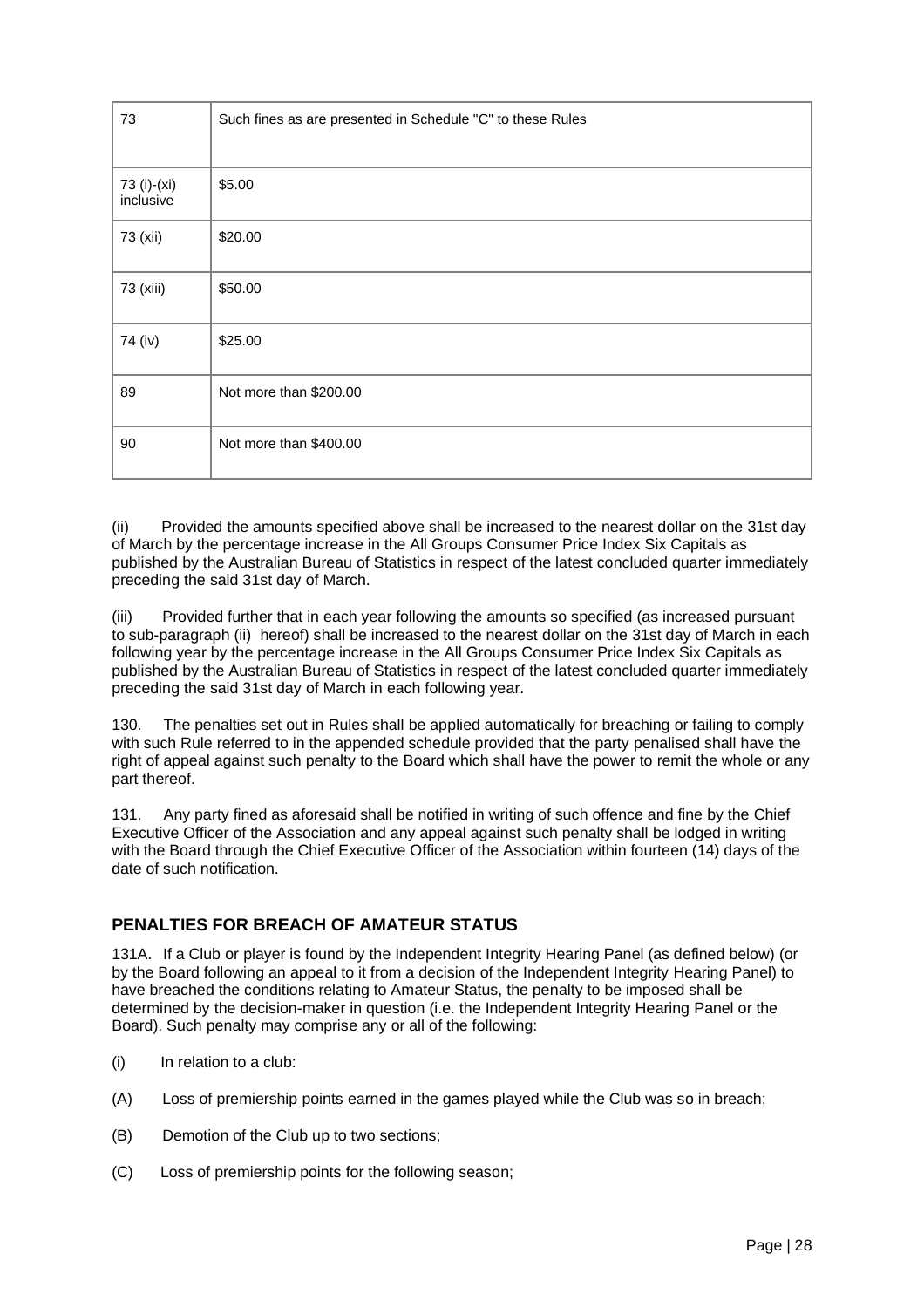- (D) A fine not exceeding \$5,000; or
- (E) Suspension from any or all home and away and finals matches in a season or seasons.
- (ii) In relation to a player, suspension for such period as the Board deems appropriate.

Provided that, if a club or player voluntarily admits prior to 1 July 2021 that it or they have breached such conditions, the decision-maker in question (i.e. Independent Integrity Hearing Panel or the Board) may, in its discretion, determine that no penalty be imposed.

#### <span id="page-28-0"></span>**INDEPENDENT INTEGRITY DIVISION**

132. The Board shall from time to time determine and fix player eligibility conditions and policies, which shall be defined as those conditions relating to Amateur Status.

133. The Board shall appoint no later than December 30th each year an Independent Integrity Division whose role it is to investigate and report on any matter that may undermine the integrity of the competition such as the following: Amateur Status; drugs in sport; gambling; the behaviour of a player, coach, official or any support Personnel associated with any Club; and the behaviour of officers, employees and agents of the VAFA.

134. The Independent Integrity Division shall be made up of persons appointed in accordance with the Articles of Association of the Victorian Amateur Football Association insofar as the Articles of Association relate to the appointment of members of the Independent Tribunal, and such persons shall not be an officer of any Club, a Player, a VAFA employee or a VAFA officer (including VAFA board member).

135. The Independent Integrity Division shall have the authority to:

- (i) conduct investigations in respect of alleged breaches of Amateur Status.
- (ii) A player is only permitted to participate in the VAFA as an Amateur.

(iii) The VAFA defines an Amateur as one who does not receive or agree to receive, either directly or indirectly, any remuneration or reward whatsoever (whether by match payments or expenses or otherwise) in respect to their participation as a player in the VAFA.

(iv) In circumstances where a player's Amateur Status is in question, consideration will be had to the matters set out in the Amateur Status Guidelines contained in Schedule H (as published by the VAFA from time to time).

(v) conduct such investigations in such a manner as it thinks fit;

- (vi) appoint independent investigators to conduct such investigations on its behalf;
- (vii) co-opt the services of other persons to provide advice and assistance on specific matters;
- (viii) inform itself of any matter it sees fit;

(ix) require and obtain production and take possession of all documents, records, articles or things in the possession or control of a Club or Person that are relevant to any investigation;

(x) require a Club or Person to answer questions and provide information in connection with an investigation;

(xi) refer a matter to the Independent Integrity Hearing Panel for a formal hearing, subject to the terms of **Rule 139;**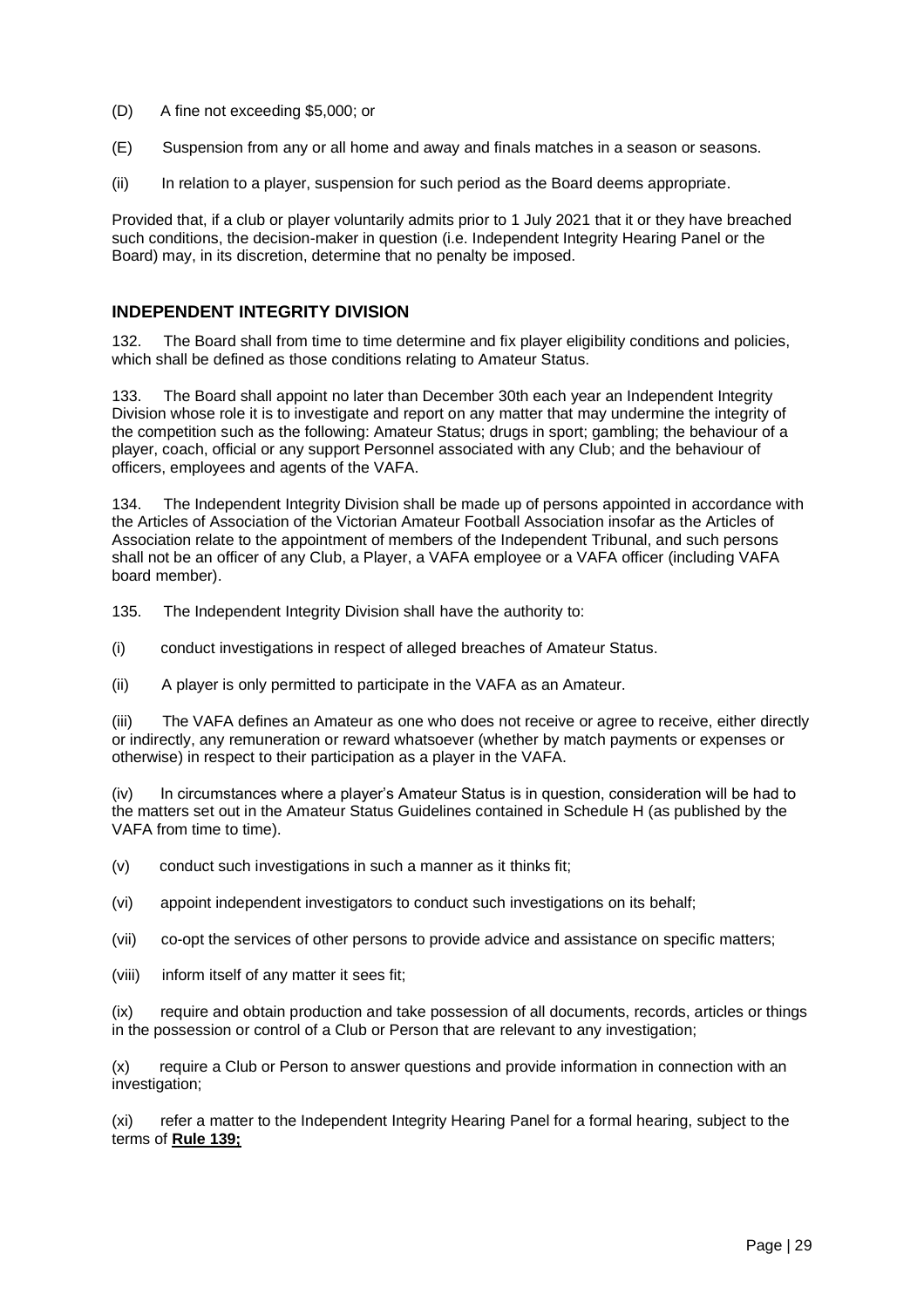(xii) develop recommendations concerning integrity issues affecting, or having the potential to affect, the VAFA, including its operations and competitions; and

(xiii) report any such recommendations to the Board and/or the Chief Executive Officer of the VAFA.

#### Conduct of Investigations

136. In respect of investigations conducted by or on behalf of the Independent Integrity Division:

(i) a Club is required to co-operate fully with the investigator(s) for the purposes of any investigation:

(ii) a Club is required to produce documents, records, articles or things in that its possession or control that are relevant to any investigation;

(iii) subject to the privilege against self-incrimination, a Person is required to co-operate fully with the investigator(s) for the purposes of any investigation; and

(iv) subject to the privilege against self-incrimination, a Person is required to produce documents, records, articles or things in the Person's possession or control that are relevant to any investigation.

137. No Club or Person is to provide false or misleading information during the course of an investigation.

138. A failure to comply with **Rule 136** or **Rule 137** may constitute a breach of the Rules for the purposes of **Rule 139** below.

#### Referral of Matter

139. If, after an investigation, the Independent Integrity Division is comfortably satisfied that a Club or Person may have breached the Amateur Status Guidelines, then the Independent Integrity Division shall refer the matter to the Independent Integrity Hearing Panel for formal hearing.

140. Any decision of the Independent Integrity Division to refer a matter pursuant to **Rule 139** shall be final, and without a right of appeal.

#### Independent Integrity Hearing Panel

141. The Board shall appoint no later than December 30th each year an independent integrity Tribunal known as the Integrity Hearing Panel whose role it is to hear and adjudicate on any matter referred to it pursuant to **Rule 139.**

142. The Independent Integrity Hearing Panel shall be made up of persons appointed in accordance with the Articles of Association of the Victorian Amateur Football Association insofar as the Articles of Association relate to the appointment of members of the Independent Tribunal.

143. As to composition of the Independent Integrity Hearing Panel:

(i) It shall comprise five appointed persons who shall not be an officer of any Club, a Player, a VAFA employee or a VAFA officer (including VAFA board member);

(ii) The Independent Integrity Panel, when in session, shall comprise of a Chairman and two other persons; and

- (iii) The Board shall appoint the Chairman.
- 144. The Independent Integrity Hearing Panel shall have the authority to:
- (i) hear and determine any matter referred to it pursuant to **Rule 139;**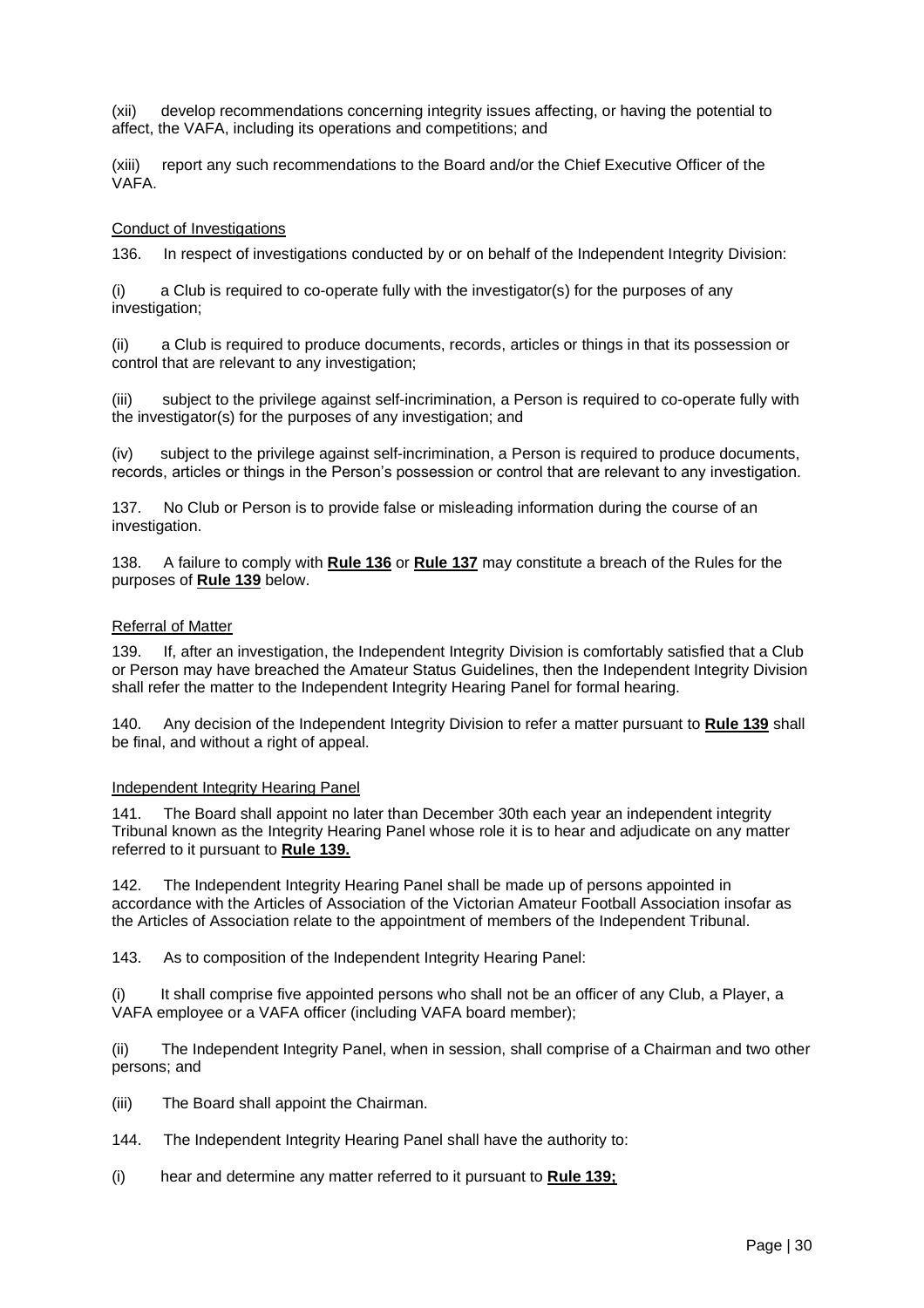- (ii) hear and determine any matter referred to it by the Board; and
- (iii) report any determinations, adjudications and recommendations to the Board.

145. Hearings before the Independent Integrity Hearing Panel are to be heard by three (3) members of that body, which shall not include any member of the Independent Integrity Division.

146. Upon receiving a referral from the Independent Integrity Division pursuant to **Rule 139,** the Chairman of the Independent Integrity Hearing Panel shall send a written notice to the relevant Club or Person(s) setting out the following:

(i) The alleged breaches of the Amateur Status the subject of the referral;

(ii) The consequences that may arise if it is found that a breach has occurred;

(iii) The entitlement of the Club or Person(s) to have the matter determined in their presence by the Independent Integrity Hearing Panel; and

(iv) The obligation of the Club or Person(s) to provide a written response within 5 working days as to whether they wish to have the matter determined by the Independent Integrity Hearing Panel in their presence.

147. If a Club or a Person does not provide a written response as set out in **Rule 146(iv)** or does not wish the matter to be heard in their presence by the Independent Integrity Hearing Panel, then the Independent Integrity Hearing Panel shall make a determination within a further period of seven (7) days.

148. In the event that the Club or Person(s) wishes to have the matter determined in their presence by the Integrity Hearing Panel, the matter will proceed to a hearing at a time and date determined by the Integrity Hearing Panel.

149. In conducting a hearing in the presence of the Club or Person(s), the Independent Integrity Hearing Panel:

(i) must determine the matter without bias;

(ii) must give the Club or Person(s) appearing before the hearing a fair hearing and otherwise observe the rules of procedural fairness;

(iii) is not bound by rules of evidence;

(iv) may inform itself of any matter it sees fit;

(v) shall determine the procedure of the hearing; and

(vi) is to conduct the hearing with as little formality and technicality as possible, having regard to these rules and the matters before the Integrity Hearing Panel.

150. A Club or any Person appearing before the Independent Integrity Hearing Panel may be legally represented.

151. The Independent Integrity Hearing Panel is not required to provide reasons for its decision.

152. The Independent Integrity Hearing Panel shall be permitted to adjourn the hearing of any matter from time to time and deal as it deems fit with any player or club found by the Independent Integrity Hearing Panel to have given false or misleading evidence to it thereto or any Club or Player failing without reasonable excuse to attend at any hearing of the Independent Integrity Hearing Panel.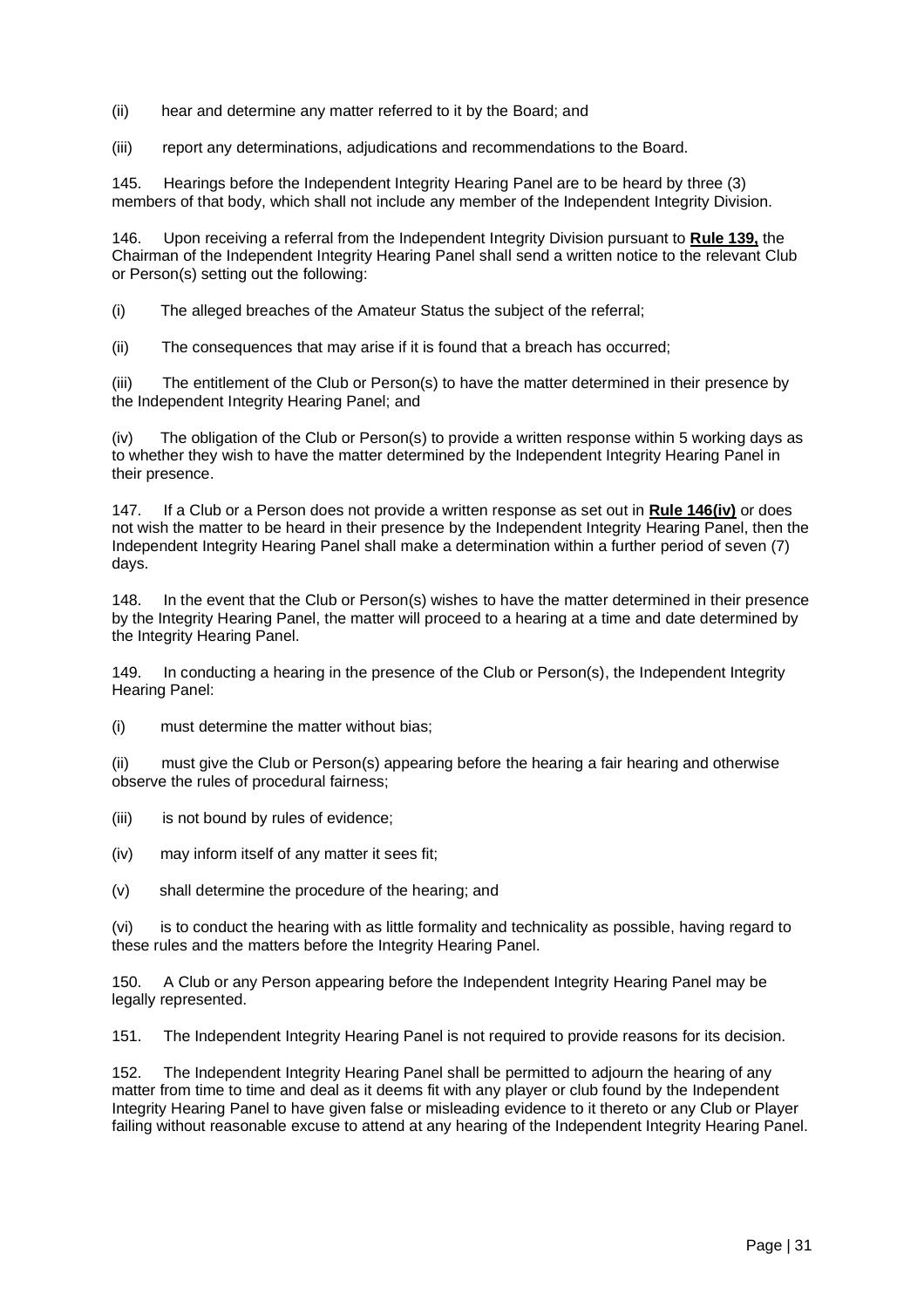153. Nothing in these Rules precludes the ability of the Board to refer a matter directly to the Independent Integrity Division for investigation or to the Independent Integrity Hearing Panel for adjudication and/or determination.

### Appeals

154. Any decision of the Independent Integrity Hearing Panel may be appealed to the Board. Notice of an intention to appeal a decision of the Independent Integrity Hearing Panel must be in writing and be received by the Chief Executive Officer not later than 4.00pm on the 5th working day after the decision of the Integrity Panel is notified to the Club or Person. Any appeal shall be a hearing de novo and the Board shall be able to substitute its decision for the decision being appealed.

155. The determination of the Board will be final and binding on the parties to the appeal.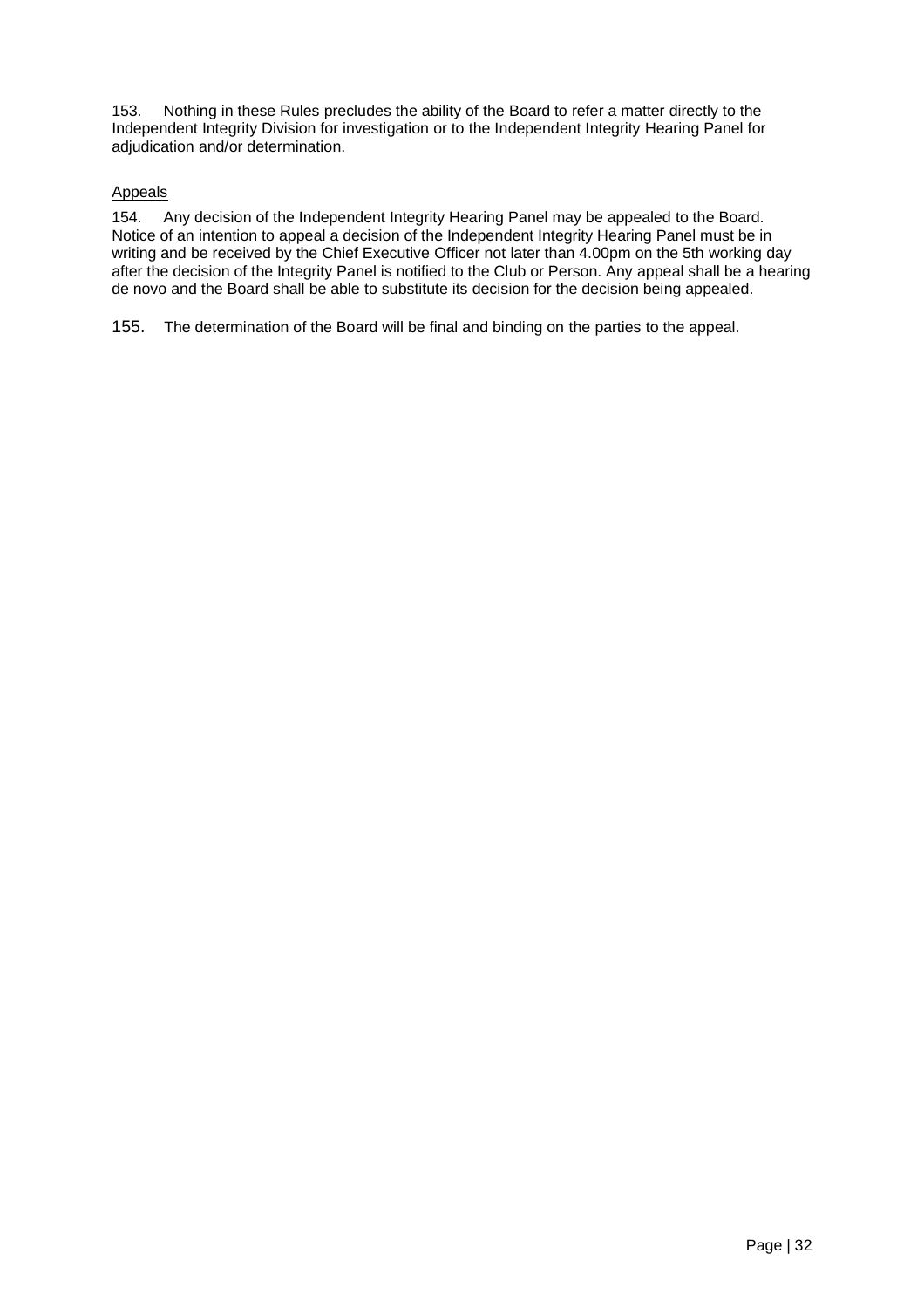### **SCHEDULE "A"**

#### **RULES OF PROCEDURE AT TRIBUNAL HEARINGS**

#### **(EXCLUDING THE INTEGRITY HEARING PANEL)**

1. The Tribunal panel shall consist of at least two persons whom shall be members of the Independent Tribunal appointed in accordance with the Articles of Association of the Victorian Amateur Football Association.

2. A brief written report of the offence or offences shall be in the hands of the Chief Executive Officer of the Association by midnight on the second clear day after the match otherwise the charge or charges shall lapse.

3. In the event of either or both Clubs participating in the match failing to provide an official to acknowledge the existence of the report the charge or charges may only be declared void at the discretion of the Tribunal.

4. The Tribunal shall elect a Tribunal Chairman from amongst those of its members present.

5. Upon assembly of the Tribunal hearing the person who made the report and all persons named in the brief written report shall be summoned before the Tribunal.

6. The Brief written report shall be read aloud by the Tribunal Chairman who shall be in possession of the team sheets and any other relevant documents.

7. The Tribunal Chairman shall ask the reported player if they wore Number ... of the ... Football Club on the day stated and shall ask similarly of the other person or persons named in the brief written report. All except the person who made the report and the reported player shall retire until recalled.

8. After reading the report the Tribunal Chairman shall ask the reported player to plead "guilty" or "not guilty" to the offence or offences.

9. Upon a plea of not guilty the Tribunal Chairman shall ask the person who made the report to amplify their written words after which they may be questioned by the reported player and the Tribunal.

10. The person who made the report may now call such witnesses as they may wish who may be questioned by that person, the reported player and the Tribunal.

11. The reported player shall remain present until all evidence has been presented to the Tribunal.

12. Any other person or persons mentioned in the report may be called in turn and asked to give their versions of the incident and may be questioned by the person making the report, the reported player and the Tribunal.

13. The Tribunal Chairman shall then ask the reported player to give their version of the incident after which they may be questioned by the person making the report and the Tribunal.

14. The reported player may now call such witnesses as they may wish who may be questioned by the reported player, the person making the report and the Tribunal.

15. After the person making the report, the reported player, all other persons mentioned in the report and all witnesses have provided their evidence, the person making the report and the reported player shall be given the opportunity to summarise their cases and when the Tribunal is satisfied that it has all the evidence it can reasonably obtain to reach a decision, the Tribunal shall consider the case (without the presence of all parties) and record its findings and such penalty or penalties if any are to be imposed.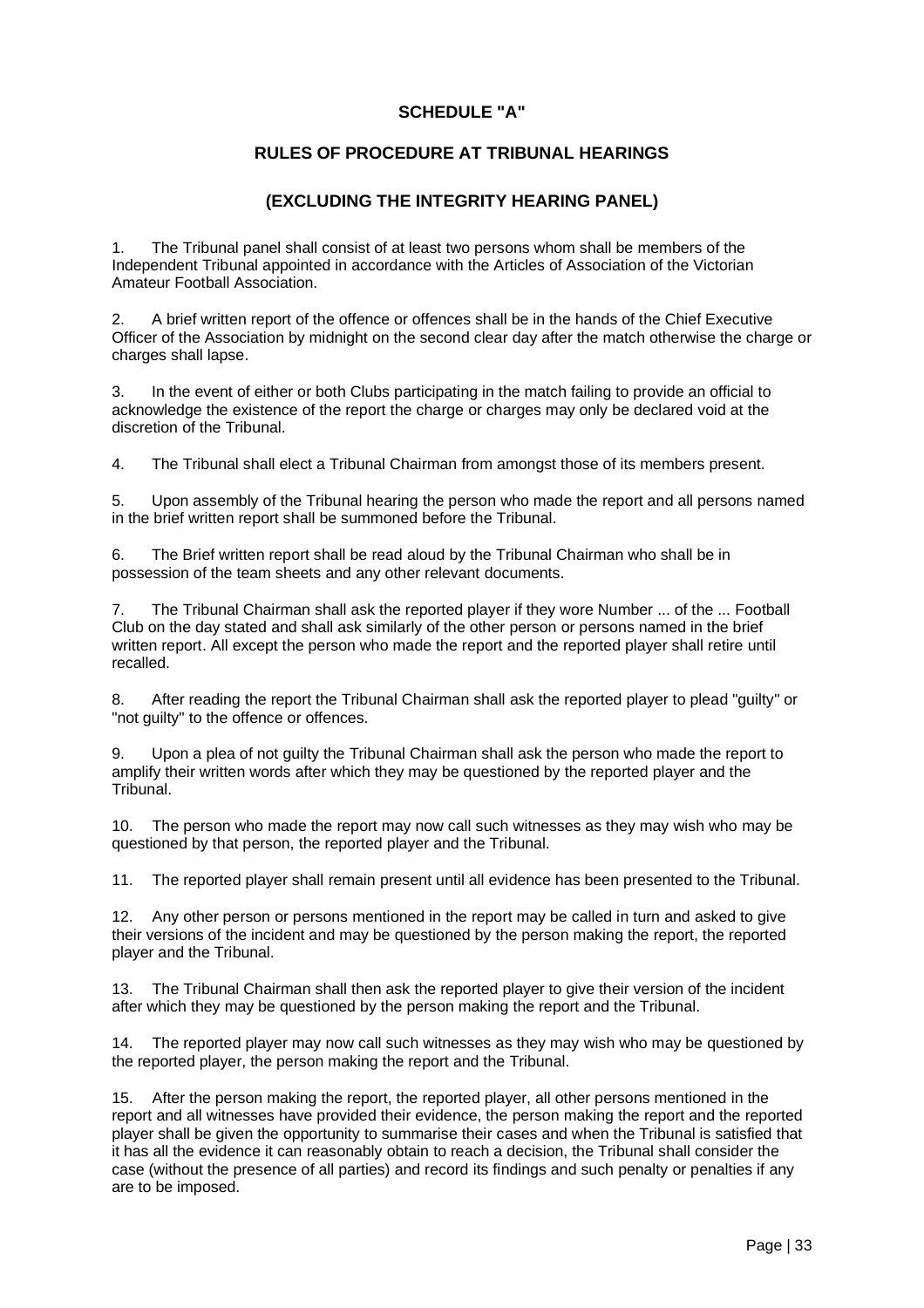16. When the Tribunal has determined its findings, all persons concerned shall re-assemble and the Tribunal Chairman shall state the Tribunal's findings and advise the reported player of such penalty or penalties if any are to be imposed.

17. If the reported player gives consent to the Tribunal to investigate their alleged offence or offences in their absence and submits a statutory declaration of their case the following additional rules shall be observed as and where applicable:

(a) The Tribunal Chairman shall pronounce a plea on behalf of the player according to the details contained in the statutory declaration by the reported player of their case.

(b) The statutory declaration of the player shall be read by the Tribunal Chairman.

(c) Such persons who are mentioned by the player whom they would have called to give evidence on their behalf shall be called and may be questioned by the person making the report and the Tribunal.

18. A reported player may appear before the Tribunal either on their own behalf or with a person who may act as their advocate. Such player's advocate shall be the Secretary of the reported player's Club or a person duly appointed in writing by the Secretary.

(a) An umpire may appear before the Tribunal either on their own behalf or with a person who may act as their advocate

(b) Where the reported player or umpire appears with an advocate, the advocate:

(i) may ask questions on behalf of the reported player of any witness called before the Tribunal;

(ii) may ask questions of the reported player;

(iii) may make oral submissions subject to the direction of the Tribunal Chairman to the Tribunal on behalf of the reported player.

(c) No person shall act as a player's advocate who is a witness in the hearing, is a member of a police force, who is the holder of a degree in Law or who is a Barrister and Solicitor of the Supreme Court of any State of the Commonwealth of Australia.

19. Subject to any direction of the Tribunal Chairman of the Tribunal, the reporting umpire and witnesses are required to remain at the Tribunal hearing until the completion of the evidence.

20. An umpire's advocate shall be a member of the VAFA Umpires Association who is not a member of a police force, who is not the holder of a degree in law, and who is not a Barrister or Solicitor of the Supreme Court of any State or Territory of the Commonwealth of Australia.

21. At the hearing of a complaint by the Tribunal other than a report by an umpire, the player charged and the player allegedly offended against shall be entitled to an advocate who shall not be:

(a) a witness in the complaint;

(b) a member of a police force, the holder of a degree in law or a Barrister or Solicitor of any State or Territory of the Commonwealth of Australia.

22. Any recording of a VAFA game made by or at the direction of the Association shall be available for use by both the reporting umpire or umpires and by the reported player, and shall be admissible in evidence at the hearing of a charge or complaint by the Tribunal.

23. At the commencement of a Tribunal hearing, the reported player may make a submission to the Tribunal Chairman and request to have the charge or charges;

(a) Downgraded or Upgraded, subject to the reporting umpire being in agreement and/or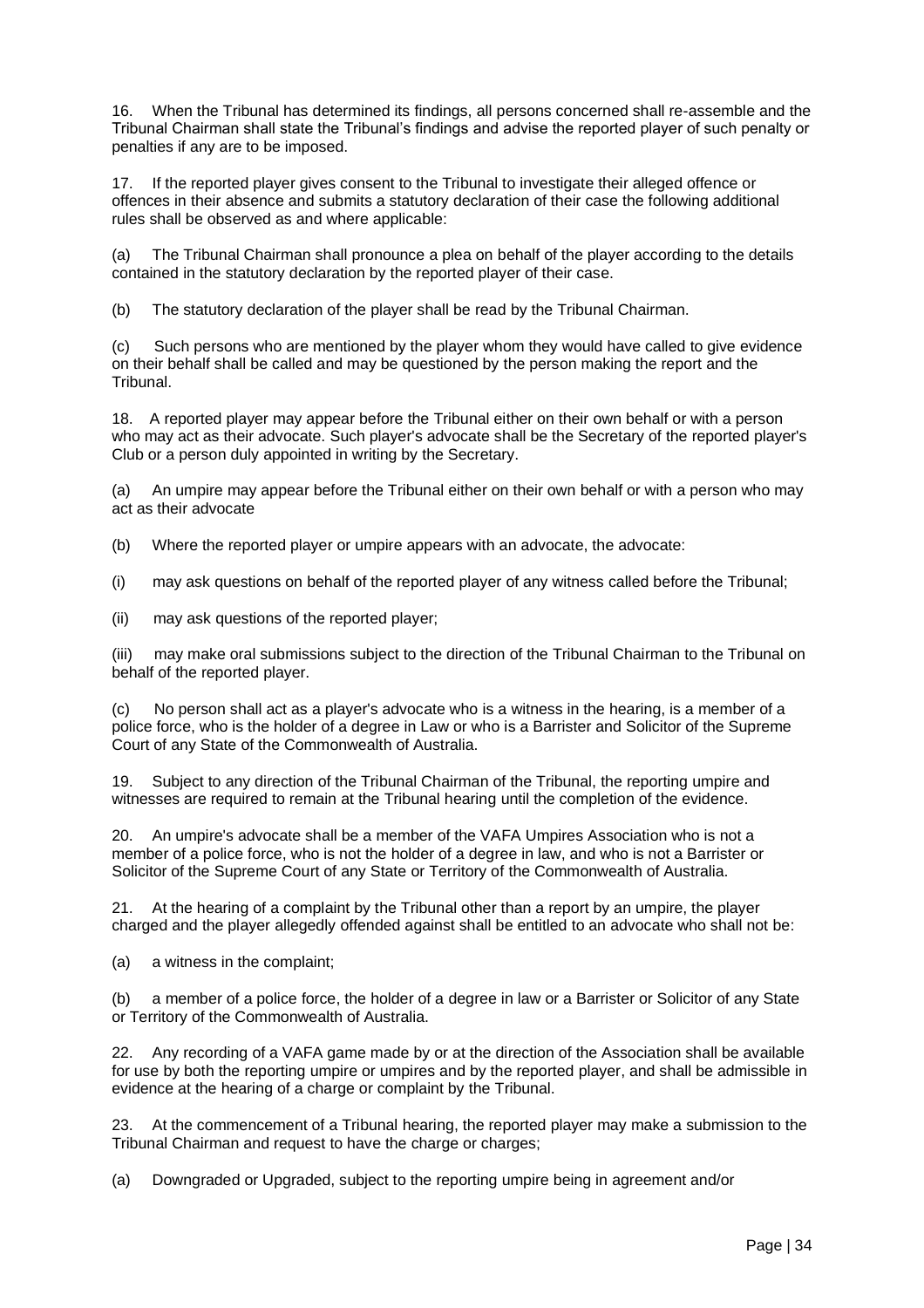(b) A request to change a charge, subject to the reporting umpire being in agreement.

24. If the Tribunal is of the view that the circumstances surrounding the charge warrant a penalty reduction, a penalty of no more than 1 match, for any given charge in both Category (i) & (ii) may be applied. This is not applicable if the player has any Tribunal suspension history.

25. A player or club official who has been reported by an approved representative outlined in **Rule 100** must appear before the independent Tribunal or be available via phone call on the Tuesday night following the match at the time nominated by the VAFA, unless granted adjournment as per **Rule 103.**

26.

| Plea                 | <b>History (Previous year or</b><br>season) | <b>Tribunal Outcome (If Found Guilty)</b>                 |
|----------------------|---------------------------------------------|-----------------------------------------------------------|
| Guilty               | <b>No</b>                                   | Prescribed penalty with option for one match<br>reduction |
| Guilty               | Yes                                         | Prescribed penalty minimum with no one match<br>reduction |
| <b>Not</b><br>Guilty | <b>No</b>                                   | Prescribed penalty minimum with no one match<br>reduction |
| Not<br>Guilty        | Yes                                         | Prescribed penalty minimum with no one match<br>reduction |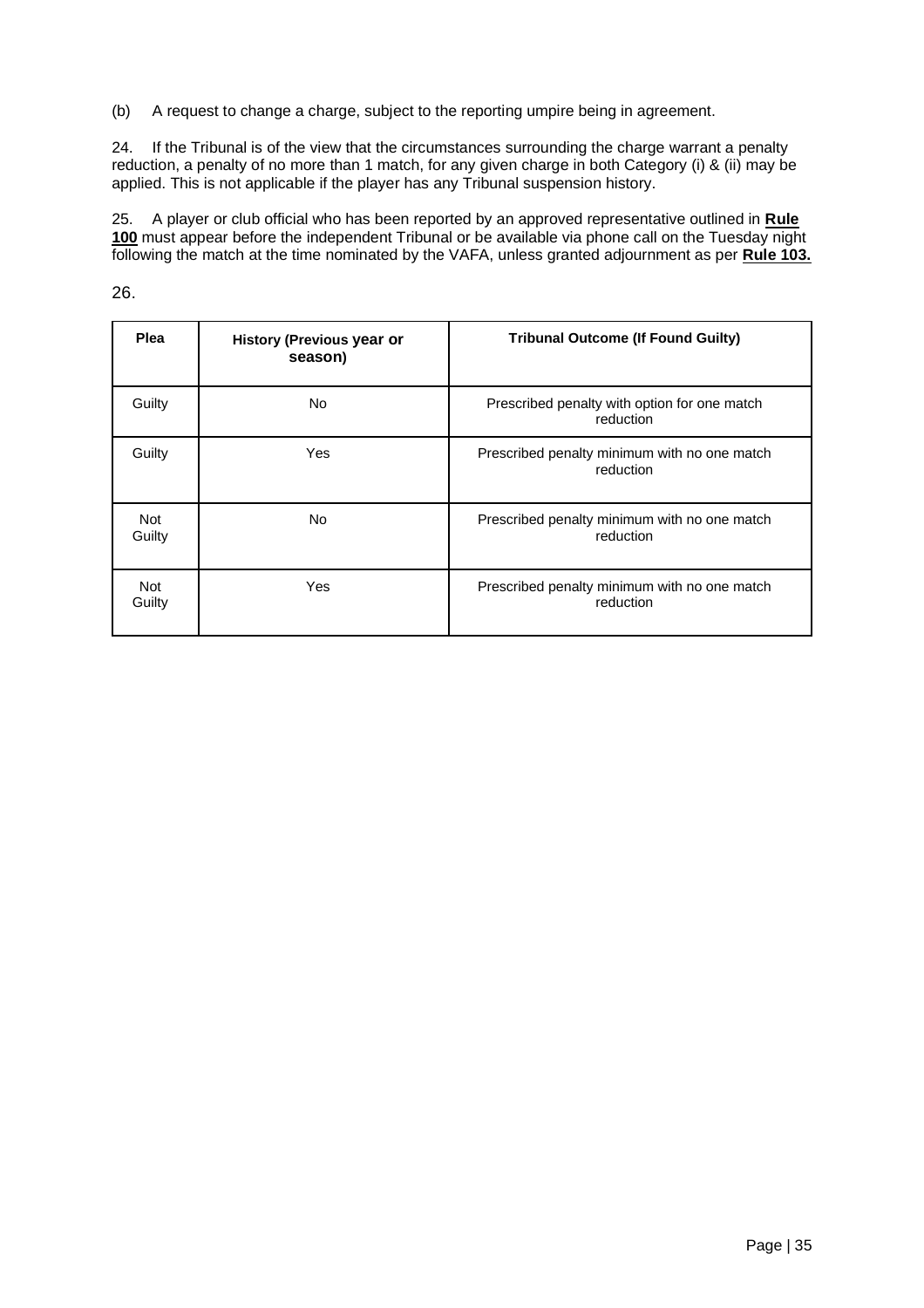## **SCHEDULE "B"**

## **(RULE 72 (ii) (iii) & (iv)**

Register of colours of Member Clubs.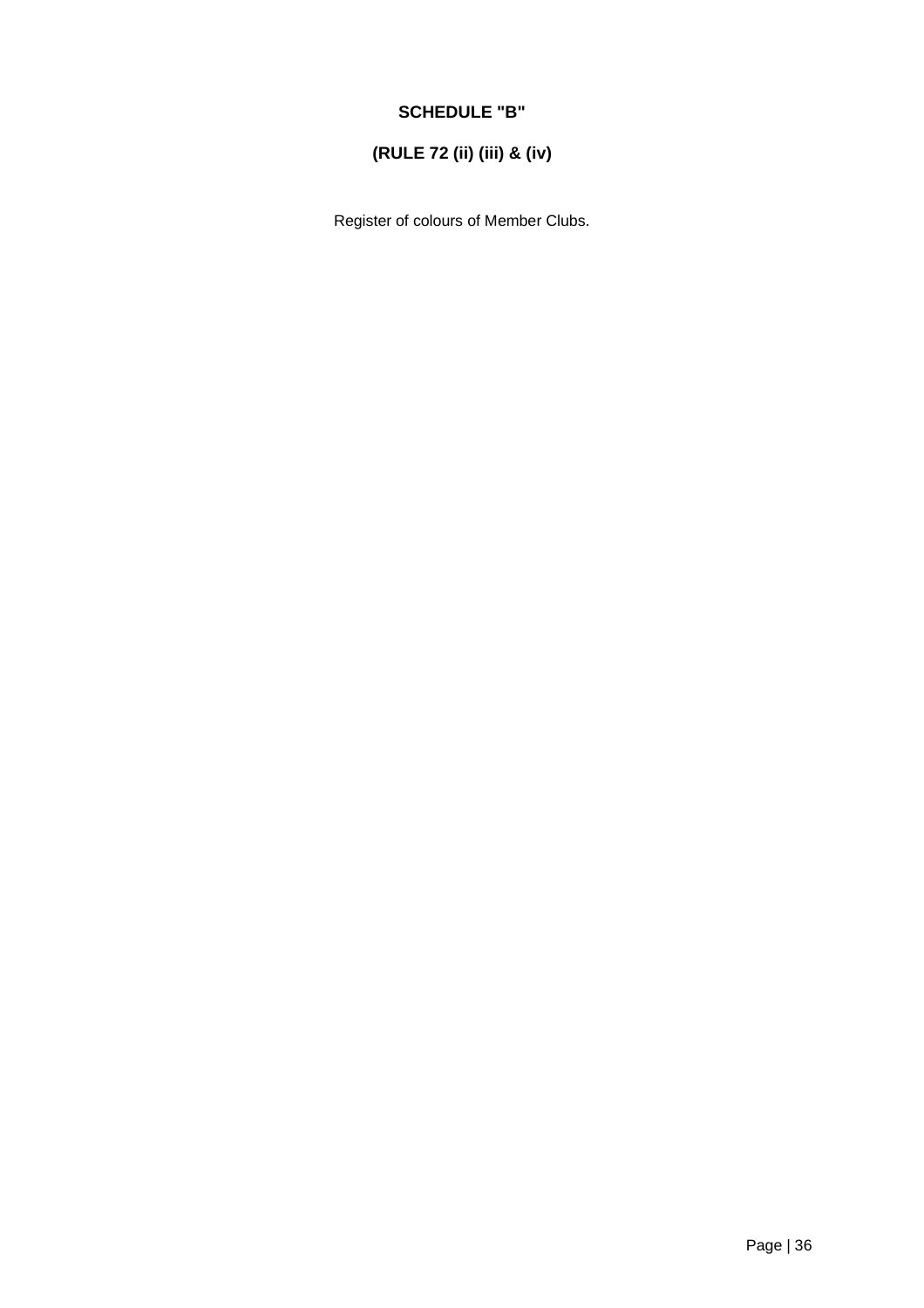### **SCHEDULE "C"**

## **(RULE 72 & RULE 130)**

a) Failure to forward best players and goal kickers for inclusion in the Amateur Footballer

– FINE – FIVE DOLLARS.

b) Failure to input Live Scores by a senior team of the end of a quarter

– FINE – \$10 per quarter.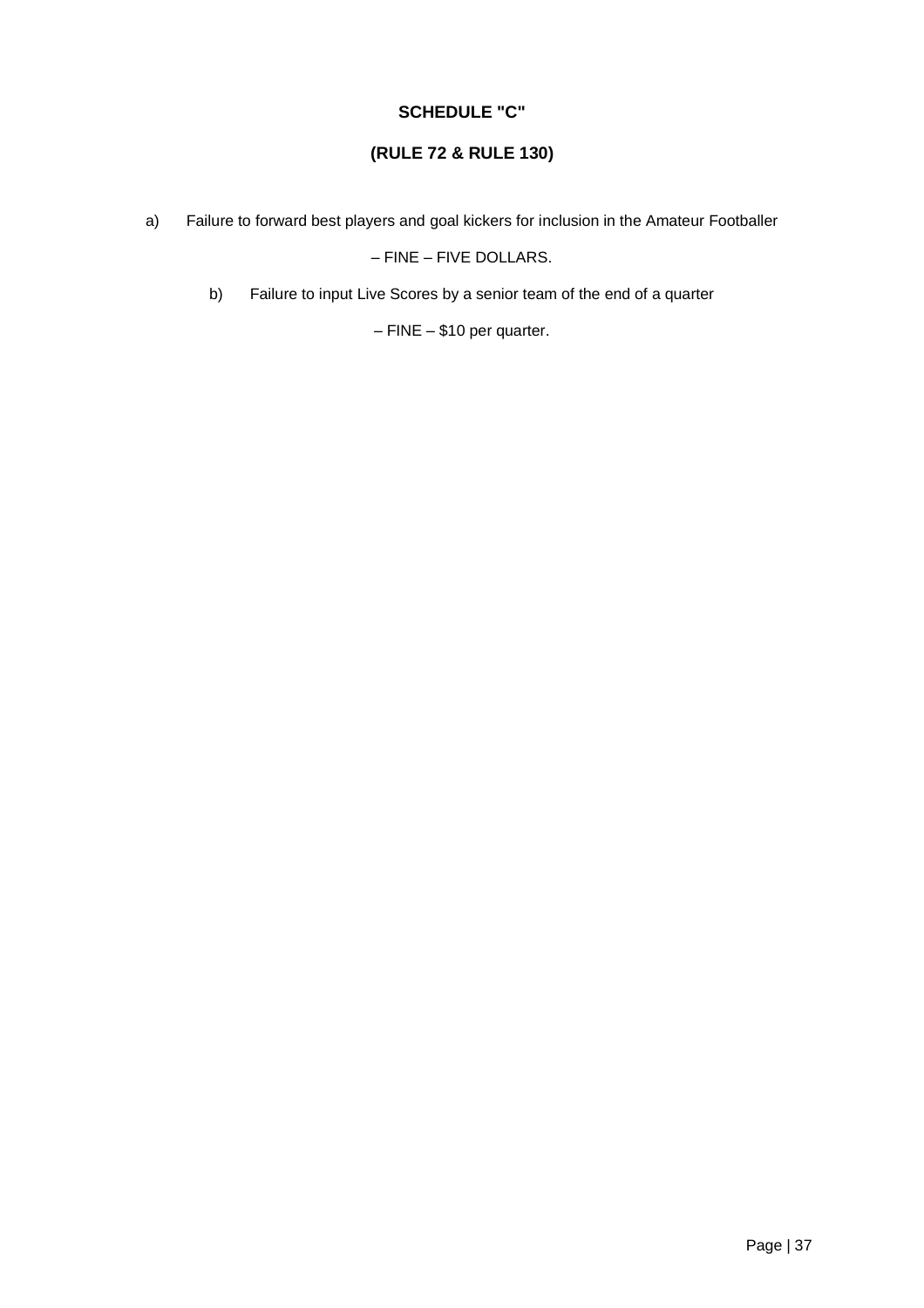## **SCHEDULE "D"**

#### (Incorporating AFL's Laws of Australian Football and VAFA **Rule 107**)

#### **Category (i) – Charges MAY be heard by Tribunal NB – 1 match deduction if Prescribed Penalty is accepted**

| <b>RULE</b>         | <b>OFFENCE</b>                                                                                                               | <b>PRESCRIBED</b><br><b>PENALTY</b> |
|---------------------|------------------------------------------------------------------------------------------------------------------------------|-------------------------------------|
| 21.2.2(a)<br>(i)    | *Striking another person                                                                                                     | 3 matches                           |
| 21.2.2(a)<br>(ii)   | *Kicking another person                                                                                                      | 4 matches                           |
| 21.2.2(a)<br>(iii)  | *Kneeing another person                                                                                                      | 4 matches                           |
| 21.2.2(a)<br>(iv)   | Charging an opponent                                                                                                         | 3 matches                           |
| 21.2.2(a)<br>(v)    | *Engaging in rough conduct against an opponent                                                                               | 3 matches                           |
| 21.2.2(a)<br>(vi)   | *Bumping or making forceful contact with an opponent from<br>front-on when that Player has their head down over the football | 3 matches                           |
| 21.2.2(a)<br>(vii)  | *Head-butting or making contact with another person using the<br>head                                                        | 4 matches                           |
| 21.2.2(a)<br>(viii) | Making unreasonable or unnecessary contact with the eye<br>region of another person                                          | 3 matches                           |
| 21.2.2(a)<br>(ix)   | Making unreasonable or unnecessary contact with the face of<br>another person                                                | 3 matches                           |
| 21.2.2(a)<br>(x)    | Scratching another person                                                                                                    | 3 matches                           |
| 21.2.2(a)<br>(xi)   | *Tripping another person whether by hand, arm, foot or leg                                                                   | 3 matches                           |
| 21.2.2(b)           | *Eye-gouging another person                                                                                                  | 3 matches                           |
| 21.2.2<br>(c)       | Stomping on another person                                                                                                   | 4 matches                           |
| 21.2.2(f)           | *Spitting on or at an Umpire                                                                                                 | 4 matches                           |
| 21.2.2(g)           | *Behaving in an abusive, insulting, threatening or obscene<br>manner towards or in relation to an Umpire                     | 3 matches                           |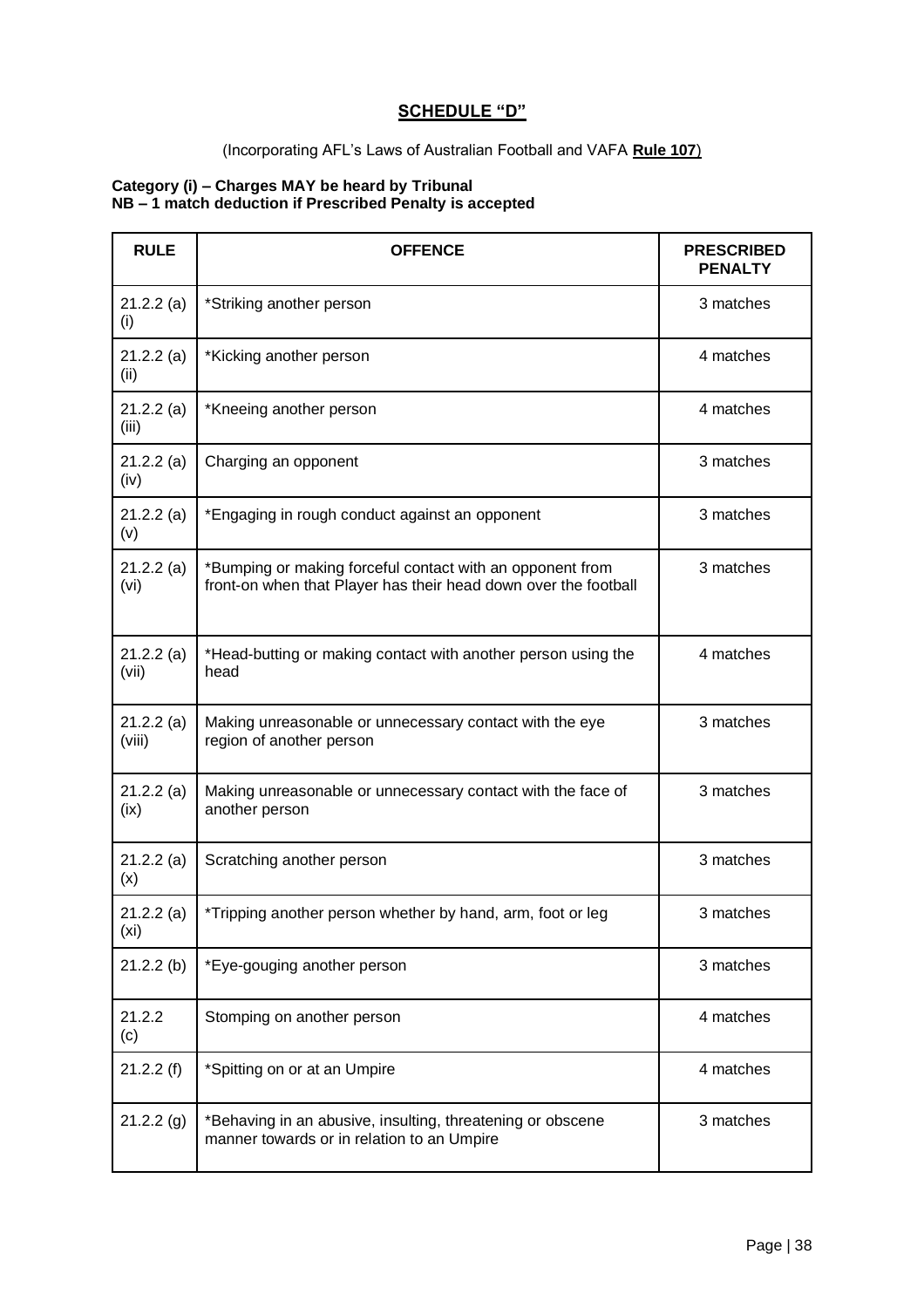| 21.2.2(h)      | *Using abusive, insulting or obscene language towards or in<br>relation to an Umpire | 3 matches |
|----------------|--------------------------------------------------------------------------------------|-----------|
| 21.2.2(i)      | *Unreasonable or unnecessary contact with an Umpire                                  | 4 matches |
| 21.2.2(j)      | *Carelessly making contact with an Umpire                                            | 3 matches |
| 21.2.2(k)      | Disputing a decision of an Umpire                                                    | 2 matches |
| $21.2.2$ (l)   | *Spitting on or at another person                                                    | 3 matches |
| 21.2.2<br>(m)  | Attempting to strike another person                                                  | 2 matches |
| 21.2.2(n)      | Attempting to kick another person                                                    | 3 matches |
| $21.2.2$ (o)   | *Attempting to trip another person whether by hand, arm, foot or<br>leg              | 2 matches |
| 21.2.2(p)      | Making unreasonable or unnecessary contact with an injured<br>player                 | 3 matches |
| $21.2.2$ (s)   | Wrestling another person                                                             | 2 matches |
| $21.2.2$ (t)   | Pinching another person                                                              | 3 matches |
| 21.2.2(v)      | Using abusive, insulting, threatening or obscene language                            | 3 matches |
| 21.2.2(w)      | Use of an obscene gesture                                                            | 2 matches |
| 21.2.2(x)      | Engaging in time-wasting                                                             | 2 matches |
| 21.2.2(y)      | Interfering with a Player Kicking for Goal                                           | 2 matches |
| 21.2.2(z)      | Intentionally shaking a goal or behind post                                          | 2 matches |
| 21.2.2<br>(aa) | Failing to leave the Playing surface when directed to do so by an<br>Umpire          | 2 matches |
| 21.2.2<br>(bb) | Wearing boots, jewellery and equipment prohibited under Law 9                        | 2 matches |
| 21.2.2<br>(cc) | Engaging in any other act of misconduct or serious misconduct                        | 3 matches |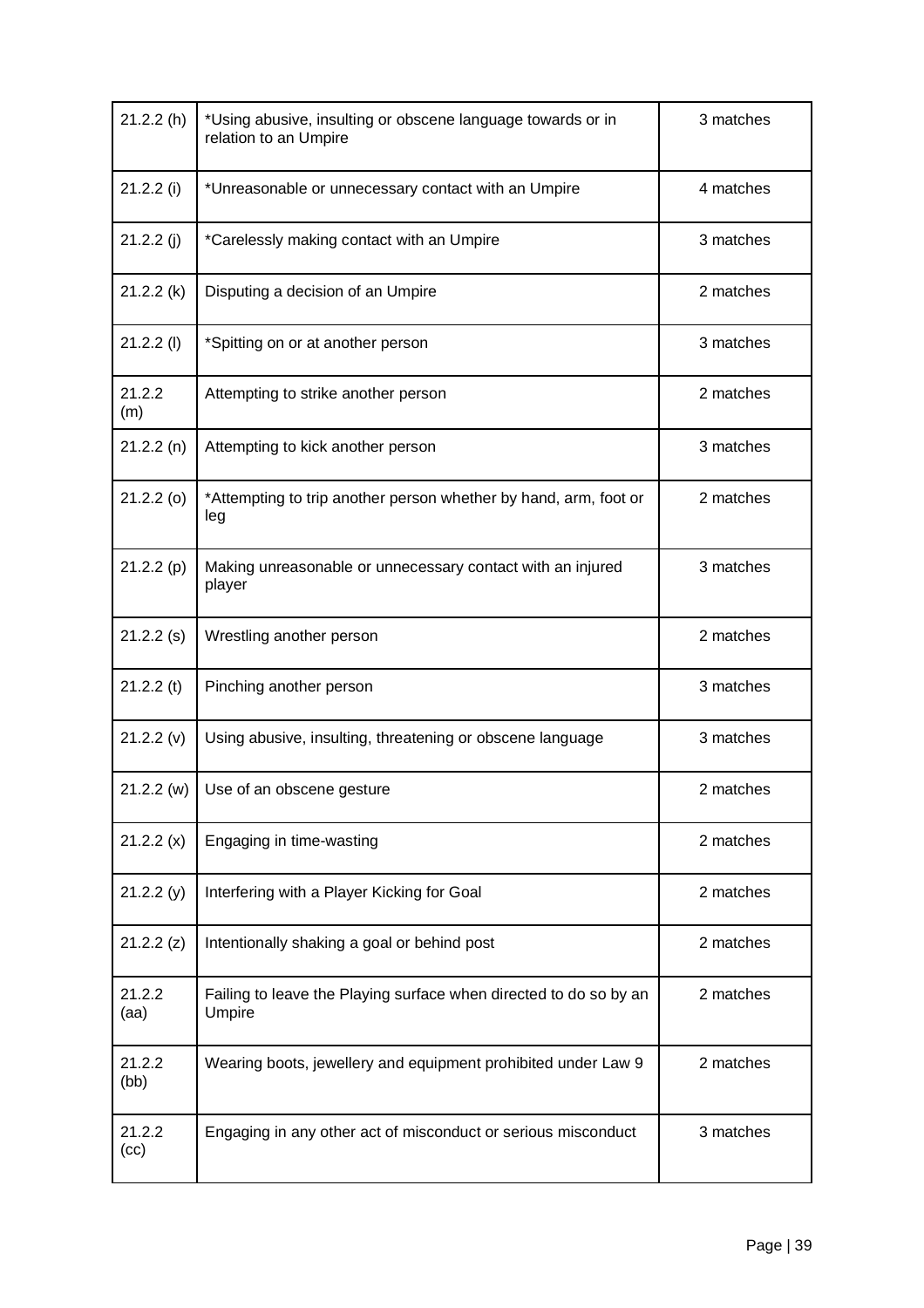#### **Category (ii) – Charges MUST be heard by Tribunal NB – a guilty plea receives a 1 match reduction**

| <b>RULE</b>                    | <b>OFFENCE</b>                                                                                                               | <b>PRESCRIBED</b><br><b>PENALTY</b> |
|--------------------------------|------------------------------------------------------------------------------------------------------------------------------|-------------------------------------|
| 21.2.2(a)<br>(i)               | Striking another person                                                                                                      | 6 matches                           |
| 21.2.2(a)<br>(ii)              | Kicking another person                                                                                                       | 7 matches                           |
| 21.2.2(a)<br>(iii)             | Kneeing another person                                                                                                       | 7 matches                           |
| 21.2.2(a)<br>(v)               | Engaging in rough conduct against an opponent                                                                                | 5 matches                           |
| 21.2.2(a)<br>(vi)              | Bumping or making forceful contact with an opponent from front-<br>on when that Player has their head down over the football | 6 matches                           |
| 21.2.2(a)<br>(vii)             | Head-butting or making contact with another person using the<br>head                                                         | 7 matches                           |
| 21.2.2(a)<br>(x <sub>i</sub> ) | Tripping another person whether by hand, arm, foot or leg                                                                    | 6 matches                           |
| $21.2.2$ (b)                   | Eye-gouging another person                                                                                                   | 6 matches                           |
| $21.2.2$ (d)                   | Intentionally making contact with, or striking an umpire                                                                     | 9 matches                           |
| $21.2.2$ (e)                   | Attempting to strike an umpire                                                                                               | 7 matches                           |
| 21.2.2(f)                      | Spitting on or at an Umpire                                                                                                  | 7 matches                           |
| 21.2.2(g)                      | Behaving in an abusive, insulting, threatening or obscene<br>manner towards or in relation to an umpire                      | No minimum                          |
| 21.2.2(h)                      | Using abusive, insulting, threatening or obscene language<br>towards or in relation to an umpire                             | No minimum                          |
| 21.2.2(i)                      | Unreasonable or unnecessary contact with an umpire                                                                           | 7 matches                           |
| 21.2.2(j)                      | Carelessly making contact with an umpire                                                                                     | 6 matches                           |
| $21.2.2$ (l)                   | Spitting on or at another person                                                                                             | 6 matches                           |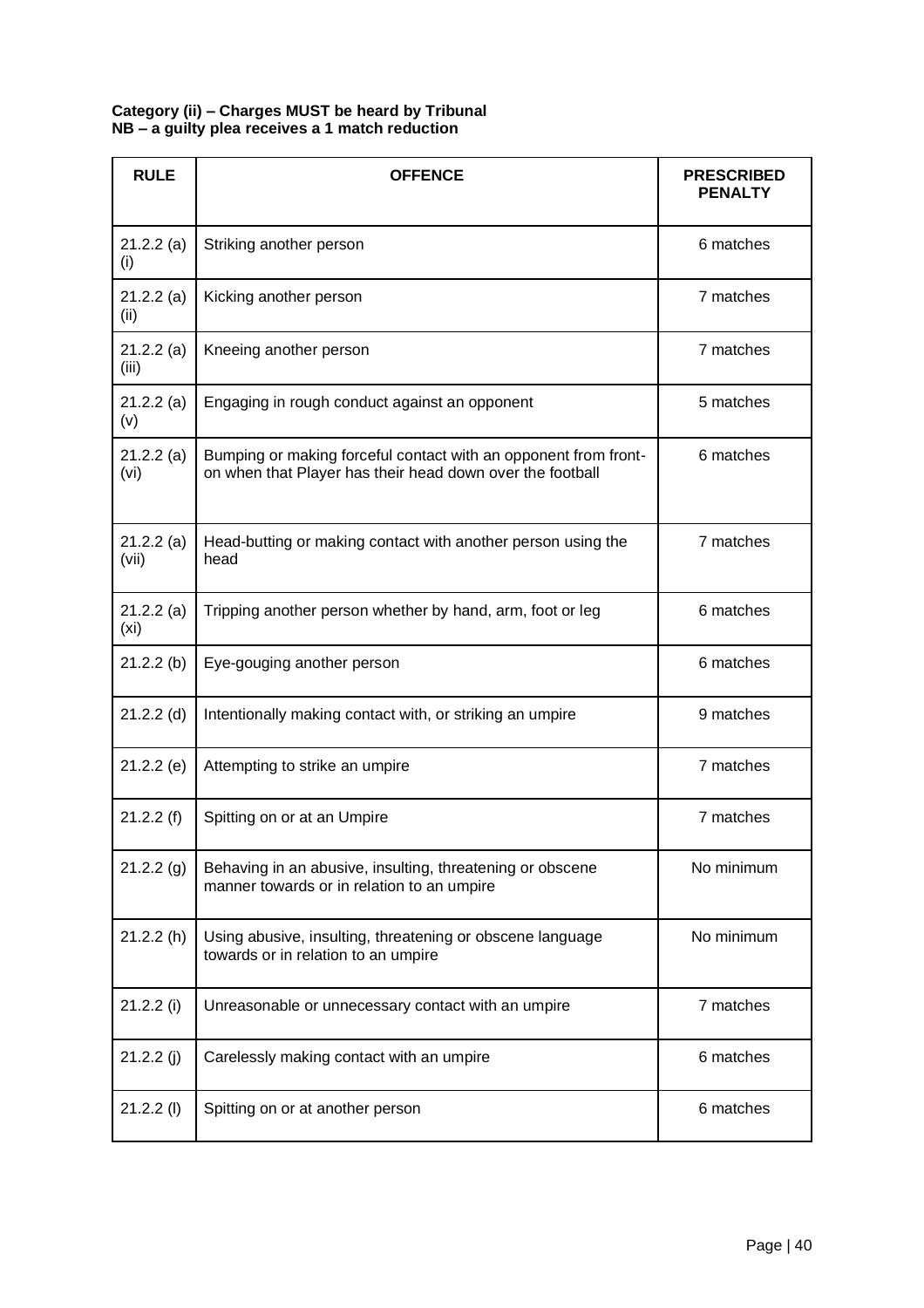**\* NOTE:** it is the umpire's sole discretion to determine if these offences are category (i) or category (ii).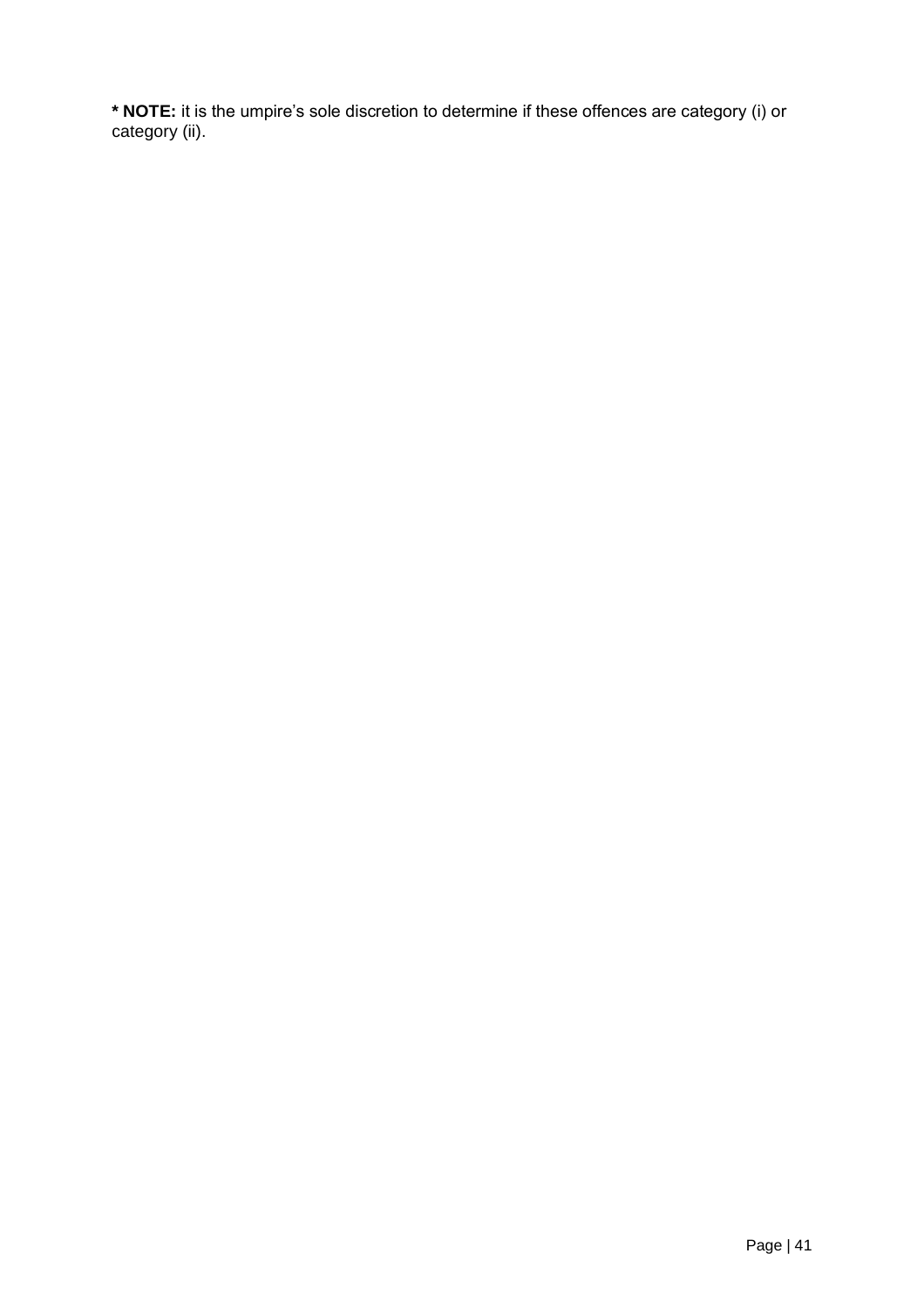### **SCHEDULE "E"**

### **WOMEN'S PREMIER COMPETITIONS**

#### A. The Competition

1. The VAFA shall establish a competition called the Women's Premier Competition (WPC), and the WPC shall comprise one or more Sections (WPC Sections), and the WPC shall be conducted for women who are 16 years of age and over (and each 16-year-old must be 16 years of age or over as at 1 April of the year in which she plays in the WPC).

2. At the end of the inaugural season of the WPC, the VAFA may in its absolute discretion implement a WPC promotion and relegation competition based on the Rules identified below.

3. If the VAFA decides to implement a WPC promotion and relegation competition as the basis of the WPC, it shall rank the WPC Sections to establish a hierarchy of such sections (in its absolute discretion), and it shall determine the number and identity of the teams allocated to each WPC Section so ranked (in its absolute discretion).

4. After the first season of the promotion and relegation competition, the team winning the premiership in any WPC Section may be promoted to the next higher WPC Section, and the team finishing on the bottom of the ladder in any division may be relegated to the next lower WPC Section.

5. If the VAFA forms the view in its absolute discretion that promotion or relegation of a team could be detrimental to the WPC competition, it may decide in its absolute discretion:

- (i) against the promotion of a premiership team; or
- (ii) against the relegation of a team that finished on the bottom of the ladder.

6. If the VAFA does not establish a promotion and relegation competition, or if the VAFA decides to terminate a promotion and relegation competition, the WPC shall operate as a Section-based competition (based on the Rules set out in this Schedule), although no team shall join any WPC Section after the commencement of Home & Away matches for that Section.

B. General Rules applicable in any event

7. Each team in a WPC Section (Premier Only) shall have a maximum of 22 players with a maximum of 18 players being permitted on the field for a competition match at any time during a quarter, and quarters shall run for 20 minutes without time-on, except in finals matches when quarters shall run for 15 minutes with time-on.

8. All teams shall have a minimum of 14 players before play can commence in any WPC match.

9. 4 interchange players shall be permitted in any WPC match including finals matches.

10. The VAFA shall be responsible for the organisation of matches in each WPC Section by preparing fixtures for each team in each Section for each season. The VAFA may amend a fixture in its absolute discretion.

11. The Board shall be at liberty on the written request of both Clubs represented in any home and away match to vary the scheduled time and or date and or location of such match provided that no inconvenience is occasioned to any other person or body and that the eligibility of the players concerned shall relate to the date the match was first scheduled.

12. Without prejudice to these Rules the Board shall be at liberty at any time to reschedule any WPC premiership match, including a Finals match, and to cancel any prior premiership match; and it may order such match to be re-played at such time and place as it deems fit provided that the eligibility of the player concerned in any re-played match shall relate to the date of the cancelled match.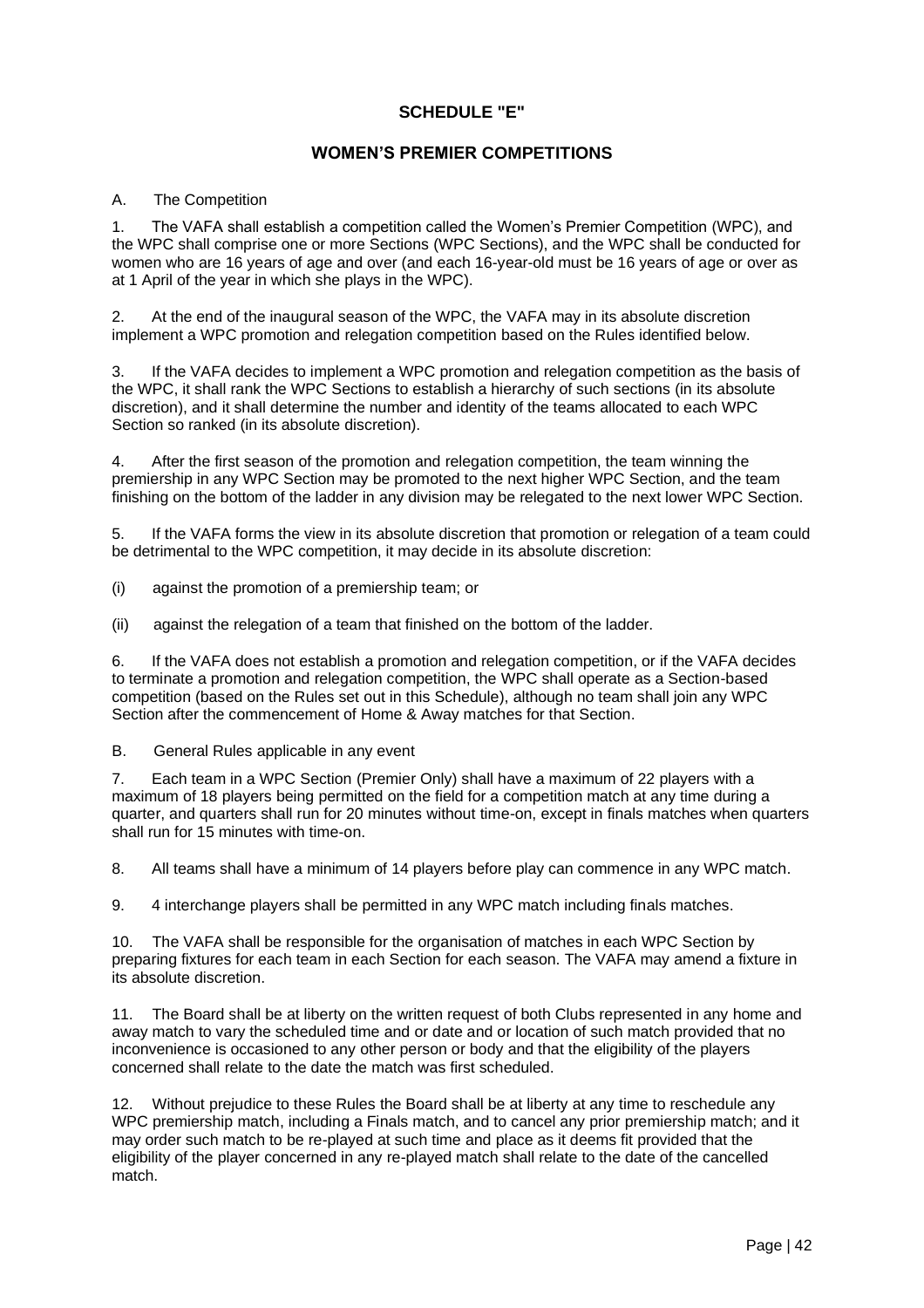13. All matches played under the control of the VAFA shall be played under the AFL's Laws of Australian Football as adopted by the VAFA, together with the power to the Field Umpire to order from the field for such time as the Umpire thinks fit, any player who has been reported by the Umpire for an offence under the AFL's Laws of Australian Football, and no such player shall be replaced during the period for which she is ordered from the field. In the event of such player refusing to leave the field the match shall be awarded to the opposing side, and such conduct shall constitute a reportable offence on the part of such player.

14. If a player is ordered off by reason of an audible obscenity offence and replaced by another player, the name of the offending player shall be recorded by the field umpire on an Incident Report Sheet to be forwarded to the VAFA. If a player commits a second such offence, the VAFA shall advise the player's club in writing of such fact and of the fact that if the player commits a further such offence in the same season, the player shall be suspended for 2 matches. If the player commits a third such offence in the same season, she shall automatically be suspended for 2 matches.

15. The following other general rules shall apply to the WPC:

(a) in all WPC matches, all players in each team must wear short socks or long socks; and

(b) during any WPC match, in addition to items prohibited under the AFL's Laws of Australian Football (as adopted by the VAFA):

(i) a player shall not wear or maintain sharp and/or long fingernails, including fingernails made of any artificial substance; and

(ii) a player shall not wear jewellery of any kind.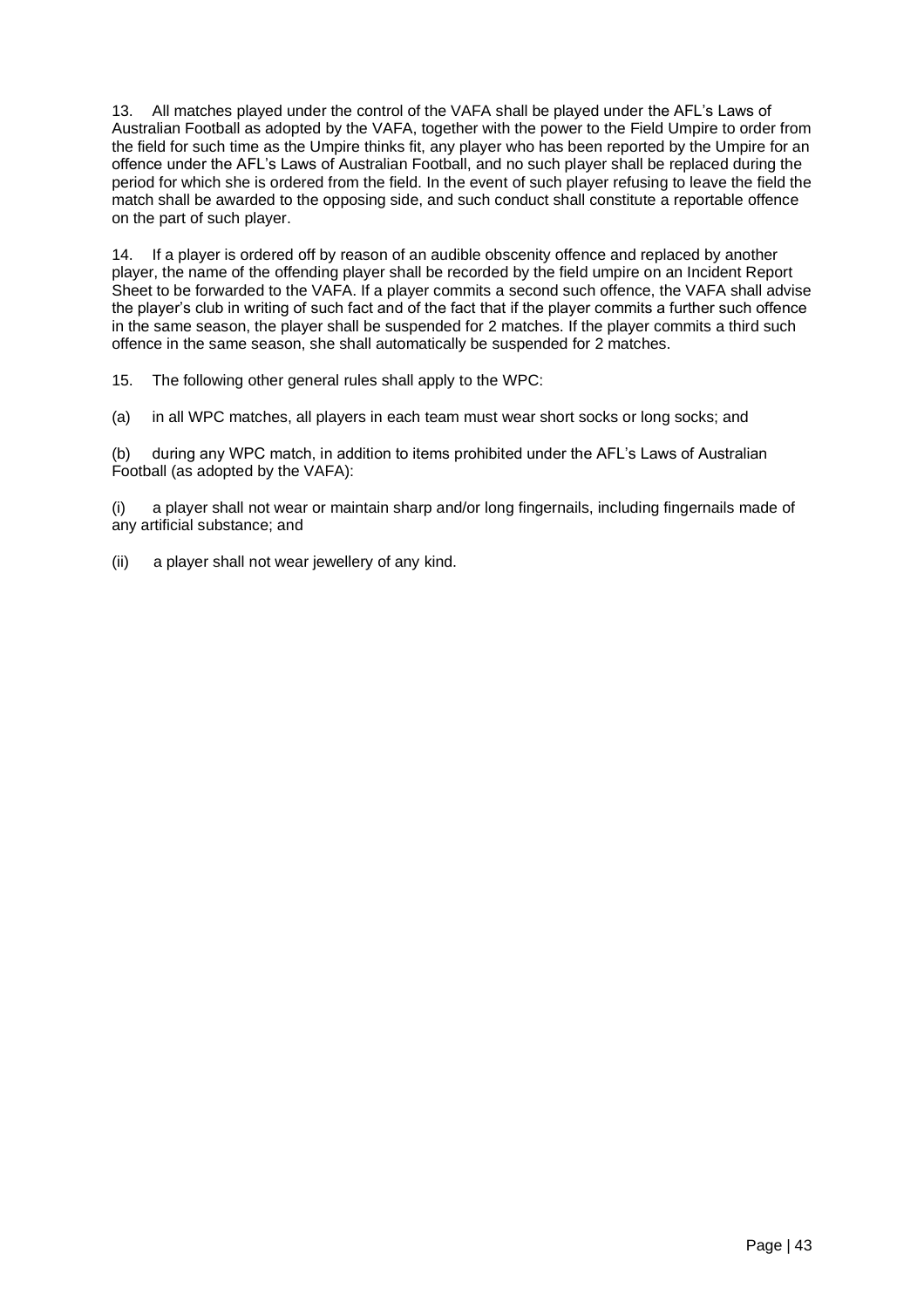#### **SCHEDULE "F"**

#### **WOMEN'S DIVISIONAL COMPETITION, WOMEN'S RESERVES COMPETITION AND WOMEN'S THIRDS COMPETITION**

#### A. The Competitions

1. The VAFA shall establish a competition called the Women's Divisional Competition (**WDC**), and the WDC shall comprise one or more Sections (**WDC Sections**), and the WDC shall be conducted for women who are 16 years of age and over (and each 16 year old must be 16 years of age or over as at 1 April of the year in which she plays in the WDC).

2. The VAFA shall establish a competition called the Women's Reserves Competition (WRC) and the WRC shall be conducted for women who are 16 years of age and over (and each 16 year old must be 16 years of age or over as at 1 April of the year in which she plays in the WRC)

B. General Rules applicable to the WDC and the WRC

3. Each team in the WDC and the WRC Sections shall have a maximum of 24 players with a maximum of 18 players being permitted on the field for a competition match at any time during a quarter, and quarters shall run for 20 minutes without time-on, except in finals matches when quarters shall run for 15 minutes with time-on.

4. Six (6) interchange players shall be permitted in WDC and WRC Section matches, including Finals matches.

5. If the VAFA establishes more than one Divisional Section, participating Clubs must field teams in the Section or Sections as determined by the VAFA in its absolute discretion.

6. The VAFA shall be responsible for the organisation of matches in each Divisional Section by preparing fixtures for each team in each Section for each season. The VAFA may amend a fixture in its absolute discretion.

7. Without prejudice to these Rules the Board shall be at liberty at any time to reschedule a WDC or WRC match, including a Finals match, and to cancel any prior premiership match; and it may order such match to be re-played at such time and place as it deems fit provided that the eligibility of the player concerned in any re-played match shall relate to the date of the cancelled match.

8. All matches played under the control of the VAFA shall be played under the AFL's Laws of Australian Football as adopted by the Association, together with the power to the Field Umpire to order from the field for such time as the Umpire thinks fit, any player who has been reported by the Umpire for an offence under the AFL's Laws of Australian Football, and no such player shall be replaced during the period for which she is ordered from the field. In the event of such player refusing to leave the field the match shall be awarded to the opposing side, and such conduct shall constitute a reportable offence on the part of such player.

9. If a player is ordered off by reason of an audible obscenity offence and replaced by another player, the name of the offending player shall be recorded by the field umpire on an Incident Report Sheet to be forwarded to the Association. If a player commits a second such offence, the Association shall advise the player's club in writing of such fact and of the fact that if the player commits a further such offence in the same season, the player shall be suspended for 2 matches. If the player commits a third such offence in the same season, she shall automatically be suspended for 2 matches.

10. **Evening Up rules (see paragraphs 11 to 22 of this Schedule)**: The VAFA expects all team officials to understand and adhere to the 'spirit' of these rules, which is, the team that has the greater number of players available shall lend as many players as possible to equalise numbers with the other team so that all players available to participate in that match shall have the opportunity to play in as much of that match as possible. If both teams have full sides, an 18 a side game shall be played.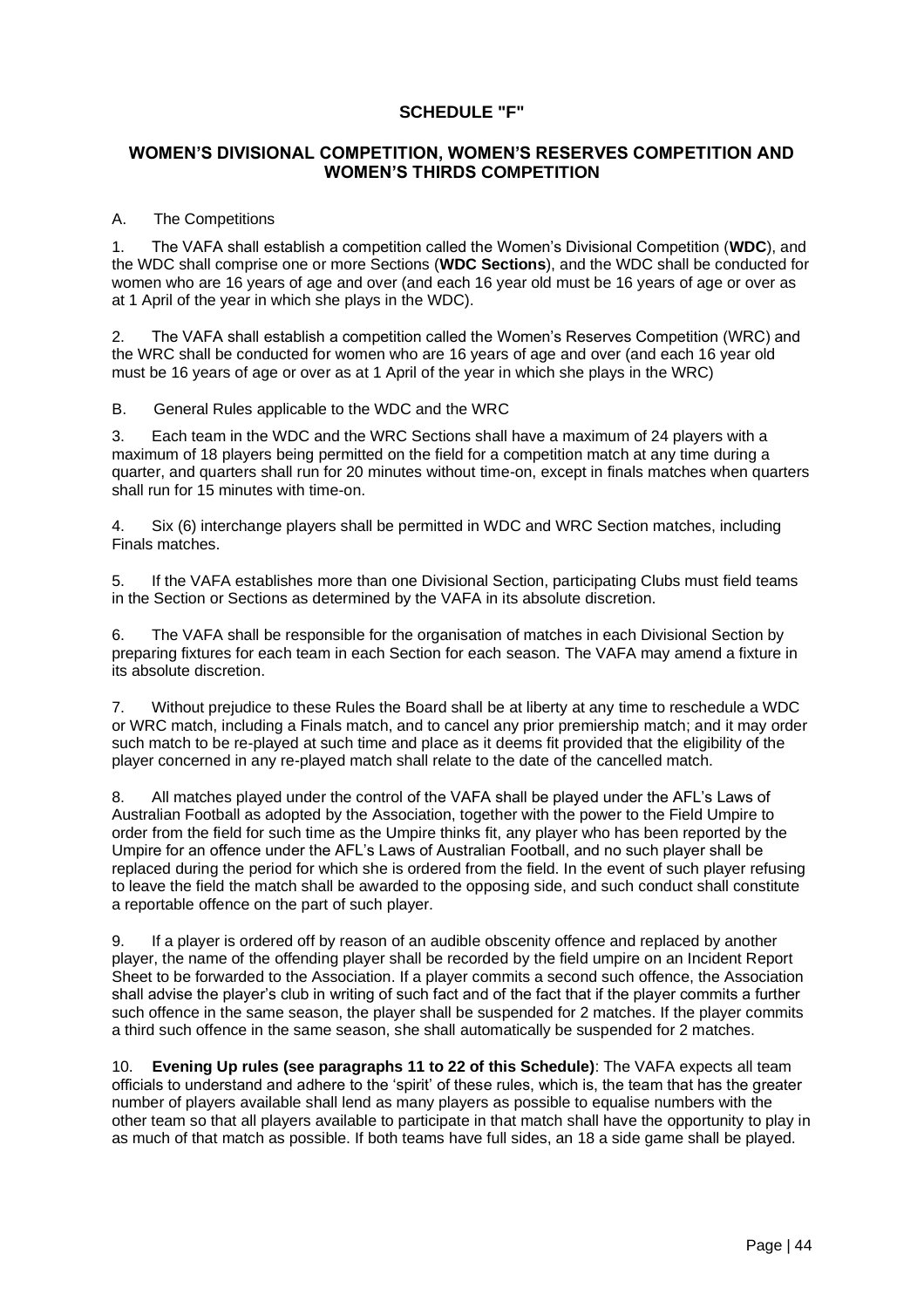11. Where one team has between 12 and 18 players and the second team has more players than the first team, both teams shall field the same number of players, therefore an equal number of players shall take the field. Exceptions to this rule apply in certain circumstances. See rule 15 below.

12. If a team begins with less than 12 players the match will be forfeited, however a match must still occur as a scratch match.

13. If during a match, a team's playing numbers drop to below 12 players a forfeit will occur and the match must continue with an equal number of players on the field for both sides.

14. If players are not offered to the team with less than 18 players, then playing numbers must be reduced so that both teams field the same number of players. If players are offered, but not accepted, then the team with the greater number of players is not required to reduce playing numbers, i.e. the evening up rule does not apply.

15. If players are not offered, the team refusing to offer players will have their interchange bench capped at 3 players. The players on the field and the 3 interchange are the only players permitted to participate in the match.

16. Team Managers, particularly from the Team that requires the evening-up rule to apply, must ensure that the process is organised as early as possible and prior to the teams taking the field.

17. **Late Arrivals** - Should a player arrive late, that player may take the field at any time provided the following procedure is adhered to:

(a) The Team Manager shall inform the Officials of the other Team.

(b) The opposition team is to be informed when the players are ready to take the field that the playing numbers of each side are to be increased.

(c) Addition to the playing numbers on the field can only be made providing the numbers on the field remain equal for both teams.

(d) Where a head count is conducted and uneven playing numbers are evident the scores at the time of the head count shall be noted and the matter referred to the League for determination of the result of the match.

18. **Loss of players during the match due to injury or illness** - Should a player be removed from the field due to injury or illness and the team has no interchange players, as soon as practicable but no later than at the next quarter break teams should even the playing numbers. In this circumstance a player should be offered to the opposition to top up, if the team has players on the interchange or a player can be removed and the rule 16 above does not apply.

19. **Daily loan of players** - When players are loaned, the Team Manager of both teams shall note on the Team Sheet the number of players loaned. Players may be loaned on a quarter by quarter rotating basis or for the whole match as appropriate.

20. The Evening up Rule is not to be applied in Finals matches.

21. Where a player is ordered off the field by the Field Umpire, and there is no replacement available, there is no requirement to even-up the playing numbers on the field.

22. Any dispute regarding the Evening Up rules will be referred to the board of the VAFA which shall determine in its absolute discretion how the premiership points shall be allocated, or order the match to be replayed at such time and place as it sees fit.

23. The following other general rules shall apply to WDC and WRC matches:

(a) in all WDC and WRC matches, all players in each team must wear short socks or long socks; and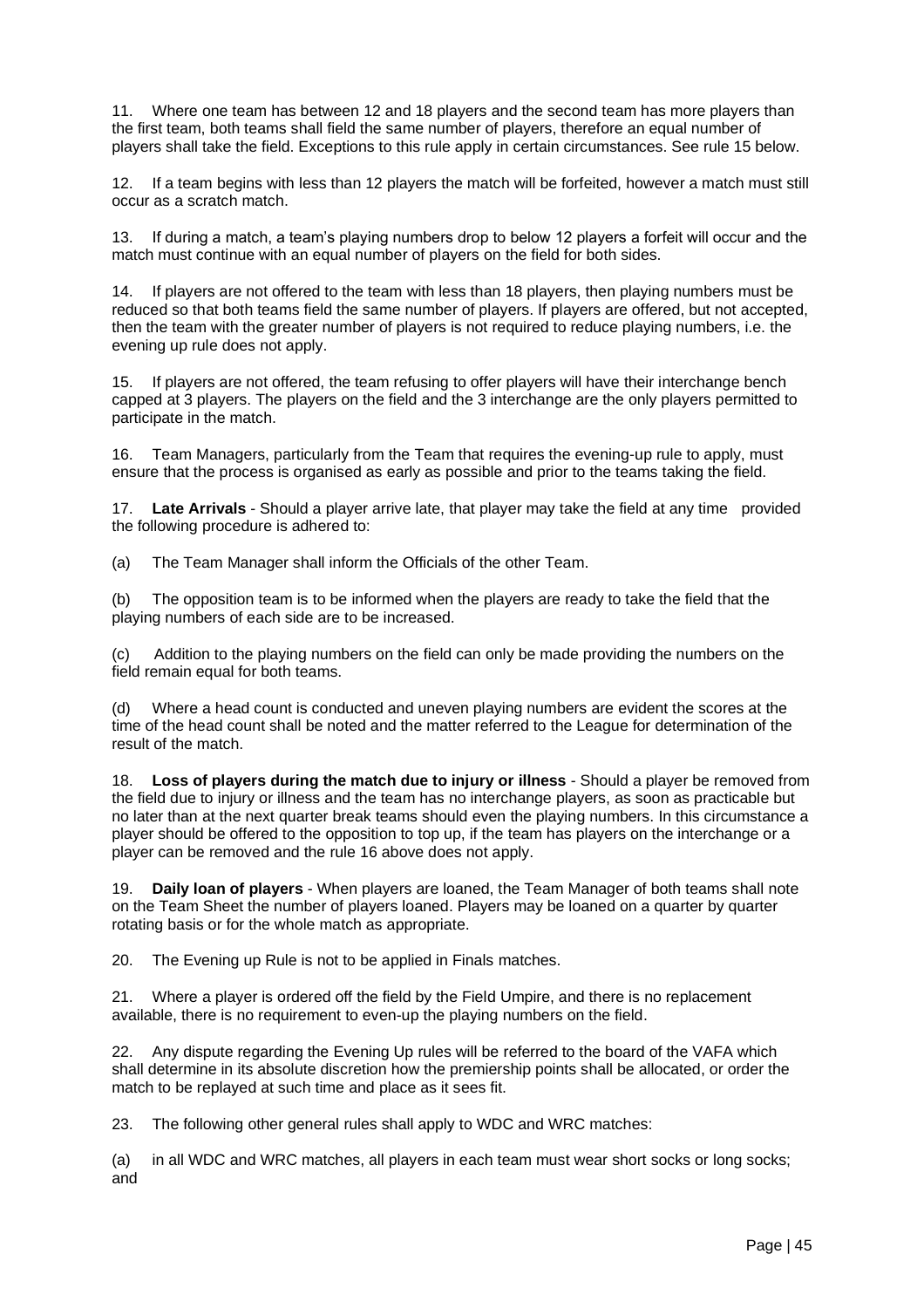(b) during any WDC and WRC matches, in addition to items prohibited under the AFL's Laws of Australian Football (as adopted by the VAFA):

(i) a player shall not wear or maintain sharp and/or long fingernails, including fingernails made of any artificial substance; and

(ii) a player shall not wear jewellery of any kind.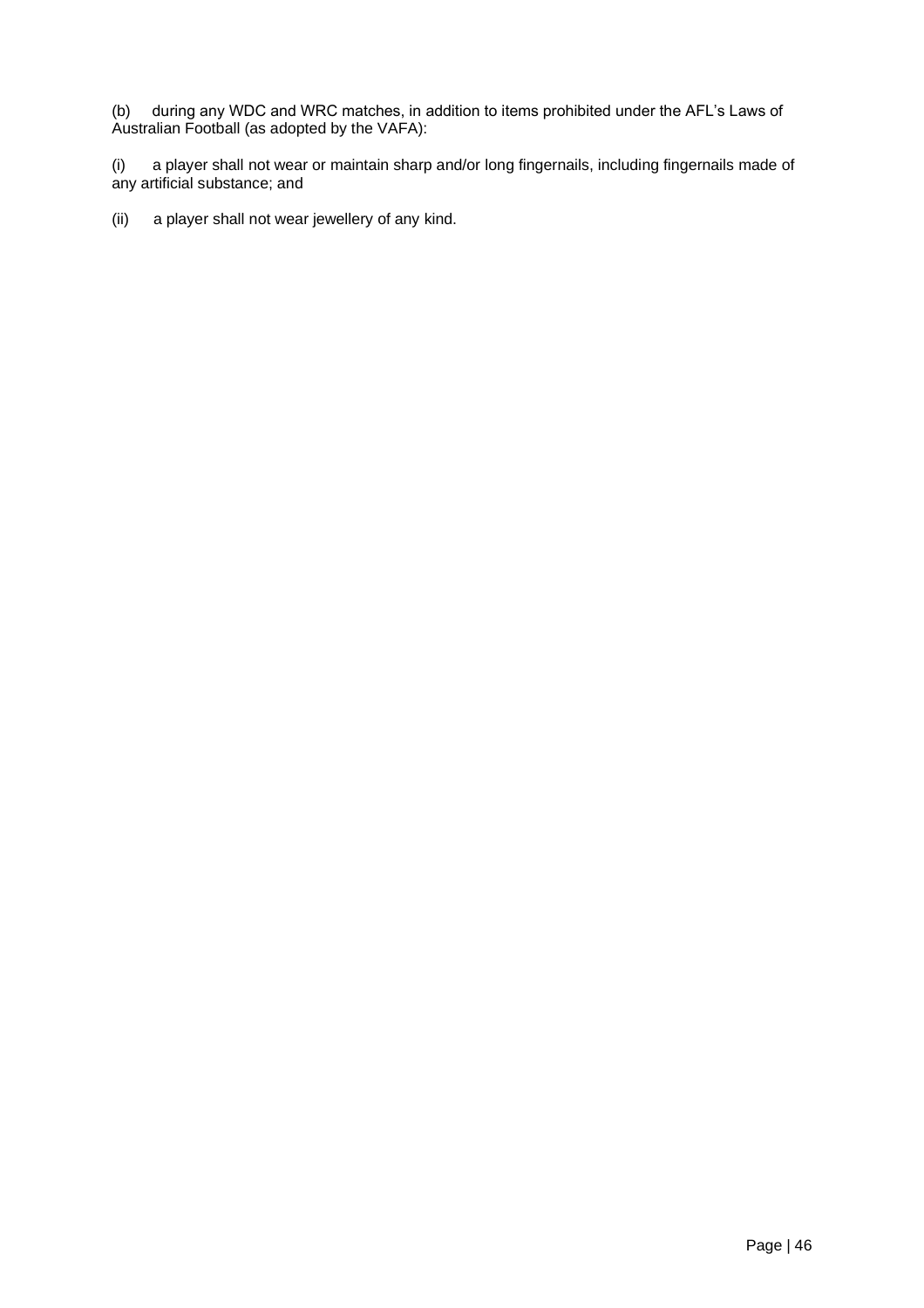## **SCHEDULE "G"**

## **AFL VICTORIA PLAYER POINTS SYSTEM (PPS) POLICY**

The VAFA Rules incorporate clauses 2 to 12 of the following policy: [https://aflvic.com.au/wp-content/uploads/2020/02/Player-Points-System-Policy-2020-](https://aflvic.com.au/wp-content/uploads/2020/02/Player-Points-System-Policy-2020-Final.pdf) [Final.pdf](https://aflvic.com.au/wp-content/uploads/2020/02/Player-Points-System-Policy-2020-Final.pdf) Can be downloaded off VAFA Portal.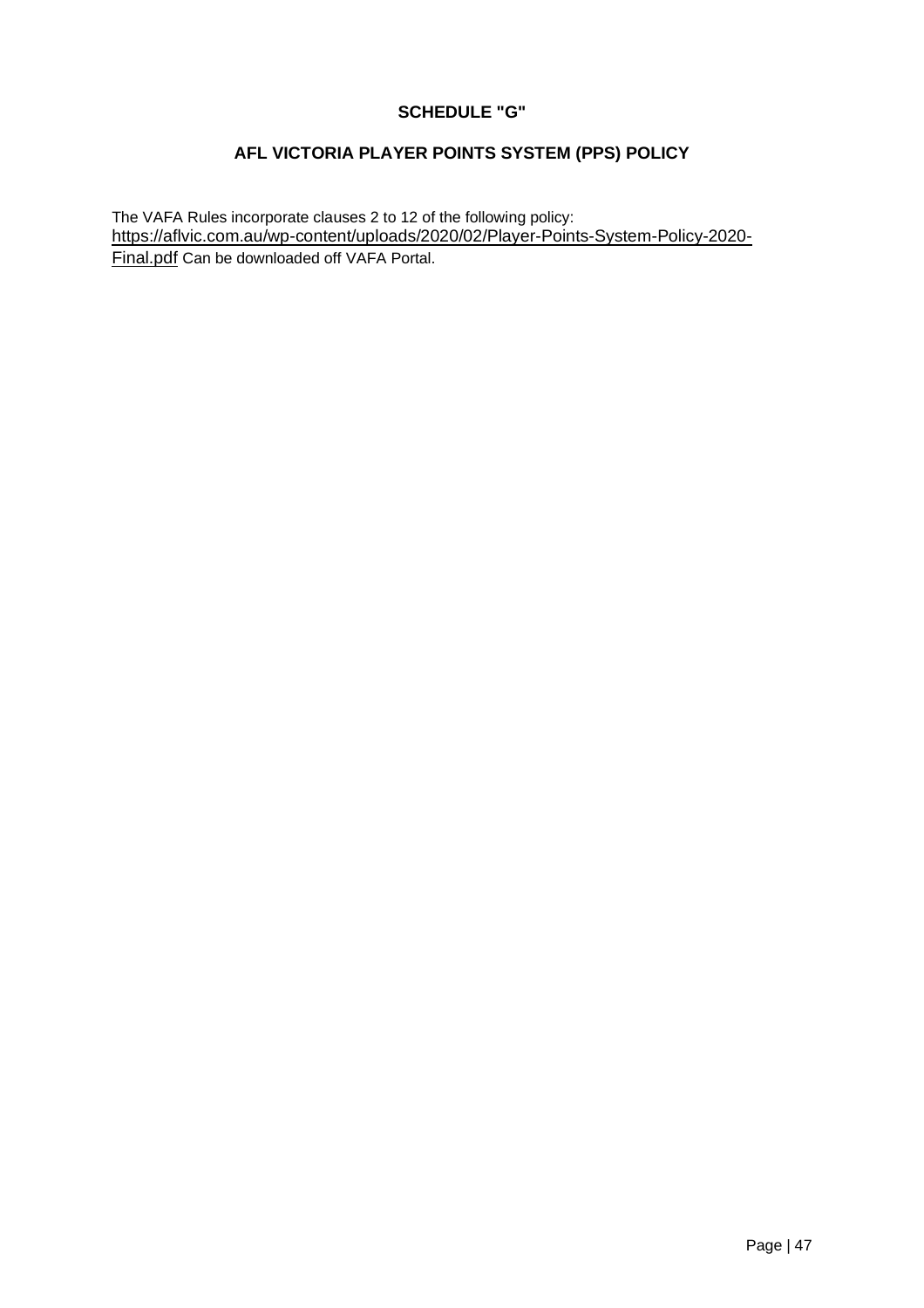## **SCHEDULE "H"**

## **AMATEUR STATUS**

|                                                                                 | Permissible                                                                                                                                                                                                                                                                                                                                                                                                         | <b>Not Permissible</b>                                                                                                                                                                                                                                                                |
|---------------------------------------------------------------------------------|---------------------------------------------------------------------------------------------------------------------------------------------------------------------------------------------------------------------------------------------------------------------------------------------------------------------------------------------------------------------------------------------------------------------|---------------------------------------------------------------------------------------------------------------------------------------------------------------------------------------------------------------------------------------------------------------------------------------|
| Employment                                                                      | Clubs, or any person or entity associated with a<br>club, may assist with and/or facilitate a full time or<br>part time employment opportunity for a player,<br>provided the terms and conditions of such<br>employment are consistent with market rates for a<br>comparable position.                                                                                                                              | Employment cannot be linked to the<br>operations of the club e.g.<br>physiotherapy, fitness/conditioning or<br>working behind the bar or canteen.<br>This applies in a direct or indirect sense<br>as defined above.                                                                  |
| Awards                                                                          | Players may receive awards from clubs and/or<br>sponsors relevant to the following:<br>match day performance;<br>end of season eg. Best & Fairest Awards; and/or<br>service to the club.<br>Awards must be non-monetary and;<br>in the case of match day performance awards, not<br>exceed the value of \$100 and be shared;<br>with respect to end of season and service awards,<br>not exceed the value of \$200. |                                                                                                                                                                                                                                                                                       |
| Paid non-Playing<br>coaches and paid<br>non-Playing<br><b>Assistant coaches</b> | Clubs may pay non-Playing coaches and non-<br>Playing Assistant coaches at market rates for a<br>comparable coaching position in the VAFA.                                                                                                                                                                                                                                                                          | Any paid coach is not permitted to play<br>for any team of the Club (e.g. a paid<br>coach of the men's senior team cannot<br>play in the women's Reserves or Thirds,<br>or vice versa).<br>Any paid coach is ineligible to play for<br>that club at any stage of that same<br>season. |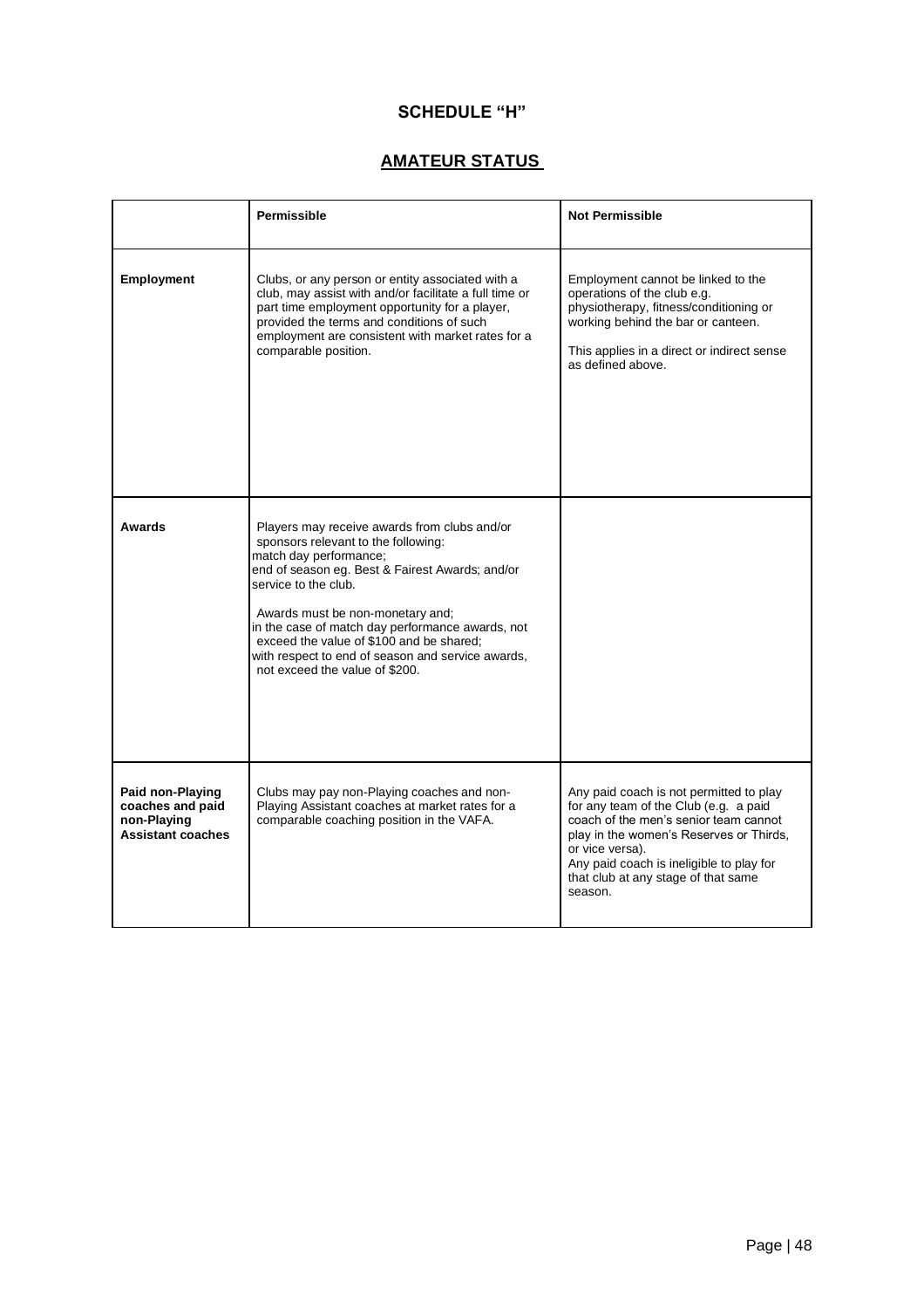| <b>Playing Head</b><br>Senior, Reserves<br>and Thirds<br>coaches        | Playing Head coach of the senior teams of each<br>club may not be paid but may be reimbursed by the<br>Club for out of pocket expenses actually incurred in<br>connection with the coaching services (not<br>exceeding a total of \$2,500 per season) upon<br>production of documentation evidencing the<br>expenses incurred.<br>Playing Head coach of the Reserves and Thirds<br>teams of each Club may be reimbursed by the Club<br>for out of pocket expenses to a maximum of<br>\$1,000.<br>Where dual Coaches are employed, the<br>reimbursement of expenses is an aggregate sum to<br>be shared between them. | Playing coaches cannot be offered or<br>receive any remuneration or reward for<br>coaching or playing in the VAFA.<br>(For the avoidance of doubt,<br>"remuneration" in this Guideline refers to<br>any fee or payment in addition to the<br>permitted reimbursement of out of<br>pocket expenses). |
|-------------------------------------------------------------------------|----------------------------------------------------------------------------------------------------------------------------------------------------------------------------------------------------------------------------------------------------------------------------------------------------------------------------------------------------------------------------------------------------------------------------------------------------------------------------------------------------------------------------------------------------------------------------------------------------------------------|-----------------------------------------------------------------------------------------------------------------------------------------------------------------------------------------------------------------------------------------------------------------------------------------------------|
| <b>Playing Assistant</b><br>coaches (of a<br>team in any VAFA<br>Grade) | Assistant coaches may play for any team provided<br>they do so as an "Amateur" (refer to VAFA<br>definition above).                                                                                                                                                                                                                                                                                                                                                                                                                                                                                                  | Playing Assistant coaches cannot be<br>offered or receive any remuneration,<br>reward OR reimbursement of expenses.                                                                                                                                                                                 |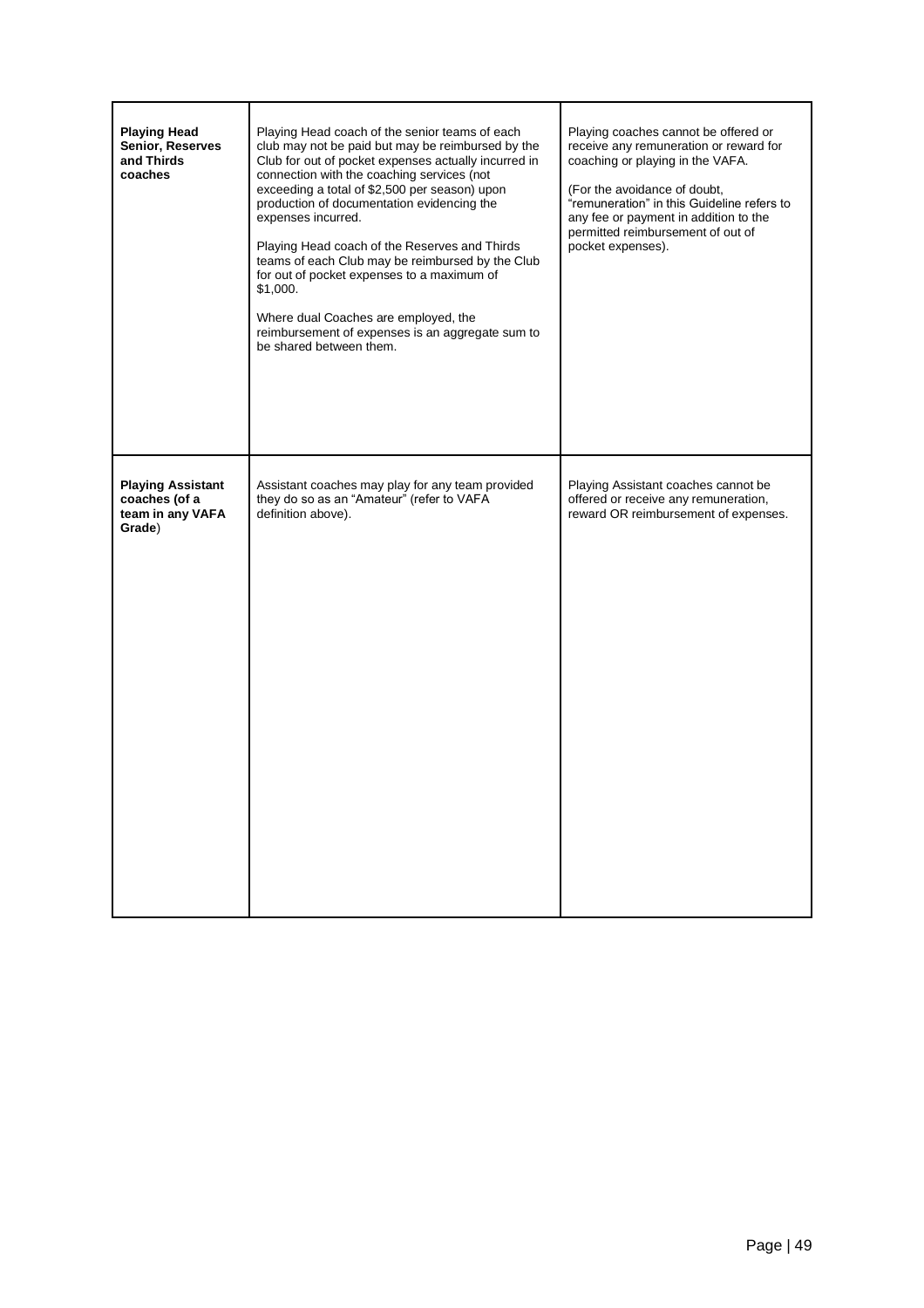| Interchange<br><b>Players</b>        | Tier 1 players (e.g. VFL, TAC Under 18 and other<br>State Leagues) who are also registered players<br>with a VAFA club and have nominated that club as<br>their interchange club by no later than July 30 each<br>year are eligible to play for that nominated club<br>when released from their Tier 1 club, subject to<br>amateur status in the VAFA being observed (refer<br>to VAFA definition above).                                                                                                                                                                                                                                                                     | Once a Tier 1 player has nominated a<br>VAFA Club as their interchange club<br>(which must be done no later than July<br>30), they are not permitted to transfer to<br>another VAFA Club in that same<br>season.<br>Any remuneration or reimbursement of<br>expenses from the Tier 1 club which is<br>linked to participation as a player in the<br>VAFA competition (e.g. match payments<br>when playing on interchange in the<br>VAFA) shall be deemed to be a breach<br>of the player's amateur status.<br>VAFA clubs may not contribute, directly<br>or indirectly, to funding an interchange<br>player's contract with the Tier 1 club<br>(whether as a player, coach or any other<br>role). |
|--------------------------------------|-------------------------------------------------------------------------------------------------------------------------------------------------------------------------------------------------------------------------------------------------------------------------------------------------------------------------------------------------------------------------------------------------------------------------------------------------------------------------------------------------------------------------------------------------------------------------------------------------------------------------------------------------------------------------------|---------------------------------------------------------------------------------------------------------------------------------------------------------------------------------------------------------------------------------------------------------------------------------------------------------------------------------------------------------------------------------------------------------------------------------------------------------------------------------------------------------------------------------------------------------------------------------------------------------------------------------------------------------------------------------------------------|
| <b>Expenses</b>                      | Costs directly associated with playing for the club<br>e.g. club related uniforms (excluding boots),<br>insurance, membership, any VAFA player<br>registration fees or out of pocket costs incurred as a<br>result of football injuries sustained whilst<br>representing the club, provided this benefit is<br>available to all players.<br>Meals after training may be paid for by the club<br>provided they are provided to all players and not to<br>individuals or a specific group of players.<br>Expenses to the value set by the VAFA associated<br>with a player's selection to represent the VAFA on<br>its Tour of Ireland may be covered or raised by the<br>Club. | Any expenses not directly associated<br>with playing for the club. This includes<br>the provision of services in- kind e.g.<br>building, landscaping, professional<br>services, fuel, other travel related<br>expenses or accommodation. They are<br>all examples of expenses that are not<br>permitted.                                                                                                                                                                                                                                                                                                                                                                                          |
| <b>Player</b><br><b>Sponsorships</b> | Players are able to source player sponsorships to<br>offset their annual membership provided all funds<br>are to be paid directly to the club.                                                                                                                                                                                                                                                                                                                                                                                                                                                                                                                                |                                                                                                                                                                                                                                                                                                                                                                                                                                                                                                                                                                                                                                                                                                   |
| <b>Education fees</b>                |                                                                                                                                                                                                                                                                                                                                                                                                                                                                                                                                                                                                                                                                               | Education fees cannot be paid for or<br>subsidised either directly or indirectly as<br>per above description of the word<br>"Amateur".<br>Scholarships cannot be provided.                                                                                                                                                                                                                                                                                                                                                                                                                                                                                                                        |
| <b>Juniors Coaching</b>              | Registered VAFA players are able to coach football<br>at their aligned junior club or school for a fee<br>provided that fee is at market rates for a<br>comparable position in a similar competition.                                                                                                                                                                                                                                                                                                                                                                                                                                                                         | Appointment cannot be dependent on<br>playing for the senior club.                                                                                                                                                                                                                                                                                                                                                                                                                                                                                                                                                                                                                                |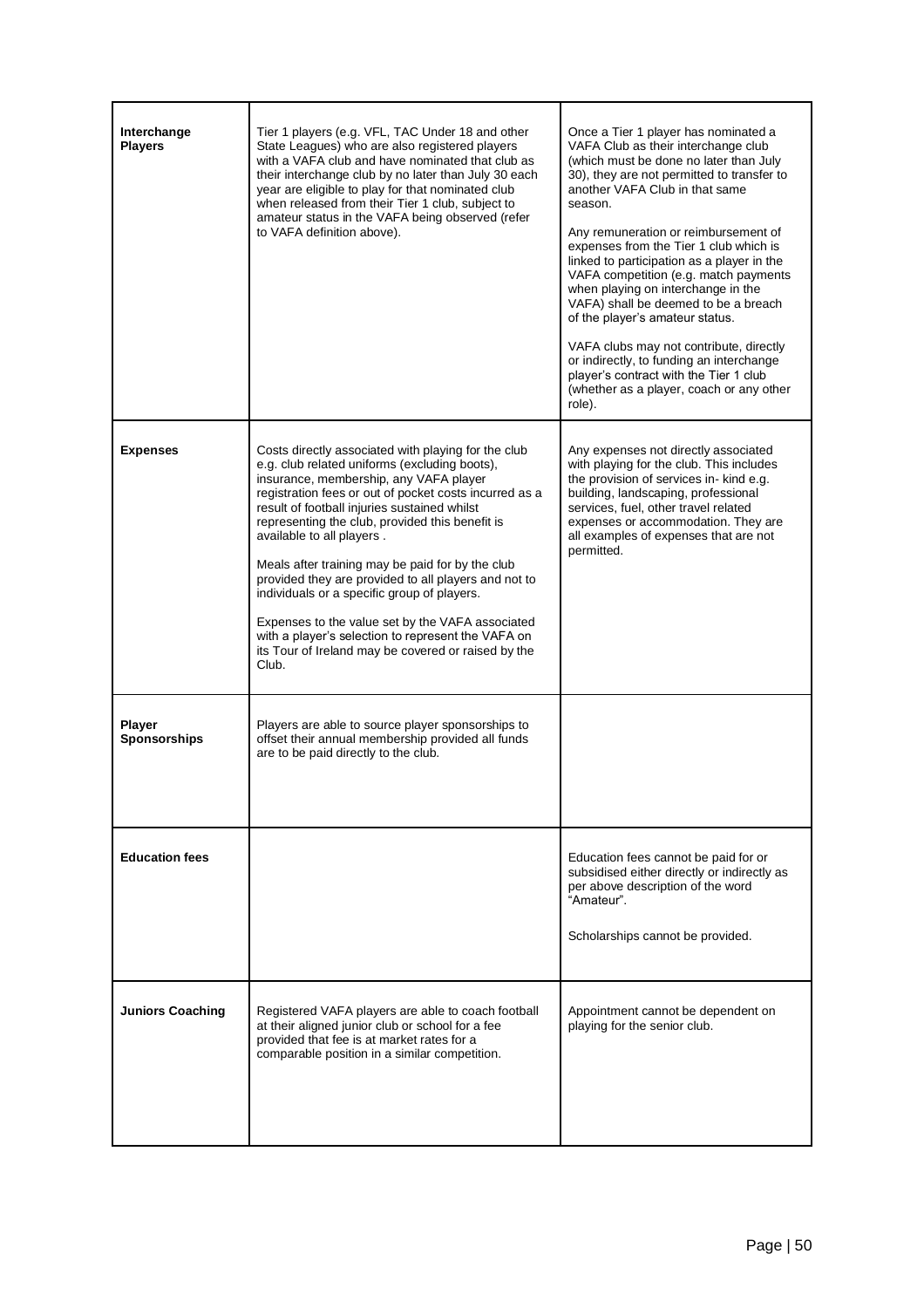| Motor vehicle or<br>other transport<br>vehicles |                                                                                                                                                                                                                                                                                                                                                                                                                                                                                                                                                                                               | A player cannot be provided with a<br>motor vehicle or other transport vehicle<br>as remuneration or reward for their<br>participation as a player. |
|-------------------------------------------------|-----------------------------------------------------------------------------------------------------------------------------------------------------------------------------------------------------------------------------------------------------------------------------------------------------------------------------------------------------------------------------------------------------------------------------------------------------------------------------------------------------------------------------------------------------------------------------------------------|-----------------------------------------------------------------------------------------------------------------------------------------------------|
| Other football<br>related roles                 | Subject to prior written approval of the VAFA,<br>registered VAFA players are permitted to undertake<br>certain non-coaching football related roles at their<br>football club and/or their aligned junior club or<br>school., Upon production of documentation<br>evidencing any out of pocket expenses actually<br>incurred in carrying out this role, the Club may<br>reimburse the player for such expenses, not more<br>than \$2,500 per season. The VAFA may request<br>evidence that the expenses have actually been<br>incurred by the player from the Club or player, at<br>any time. |                                                                                                                                                     |